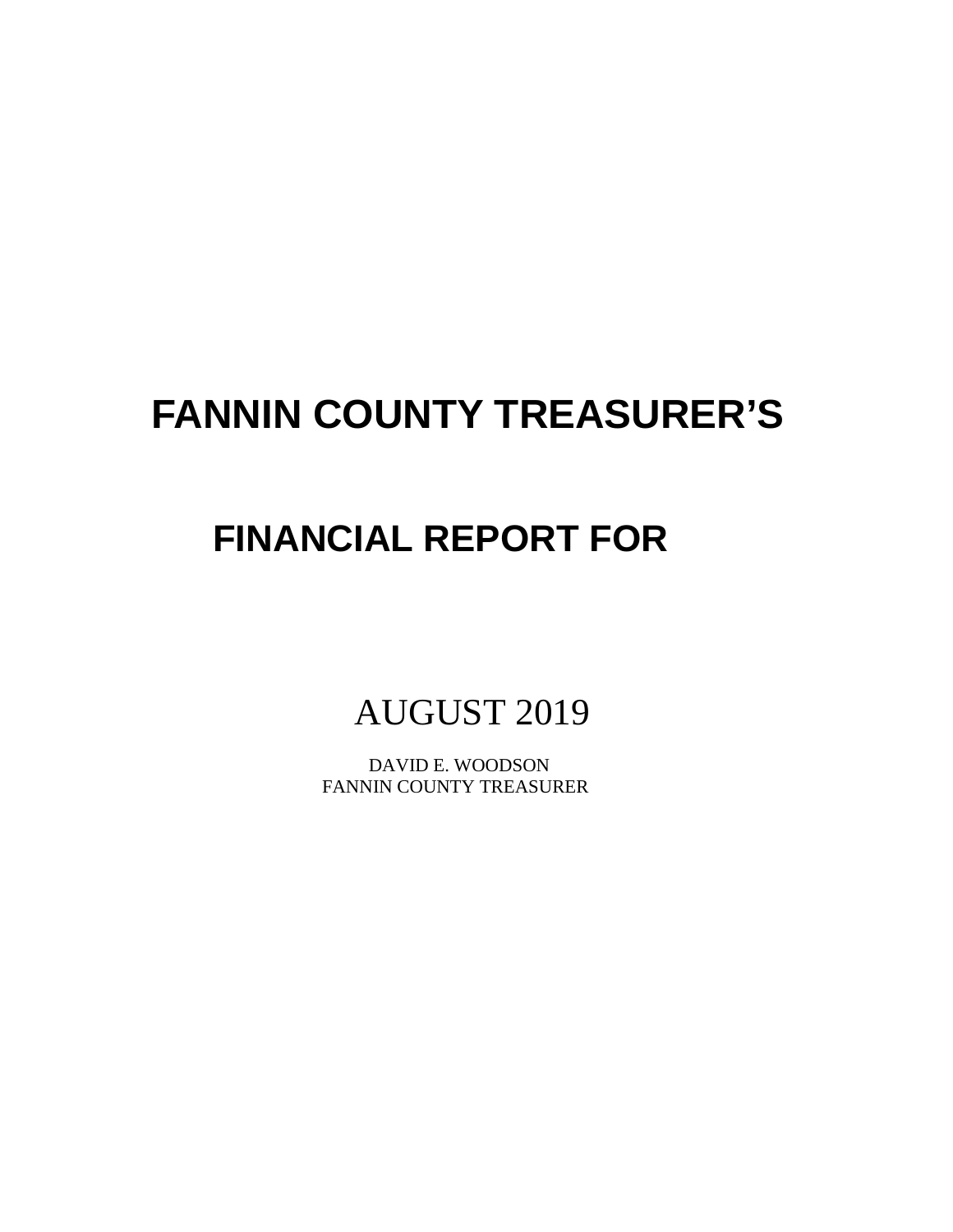| RECEIPT | RECEIVED | DATE     | DATE    | DESCRIPTION       | <b>BANK</b> | INCOME  | REPORT | AMOUNT          |
|---------|----------|----------|---------|-------------------|-------------|---------|--------|-----------------|
| NUMBER  | FROM     | RECEIVED | DEPOSIT | OF MONEY RECEIVED | ACCOUNT     | ACCOUNT | CODES  | <b>RECEIVED</b> |
|         |          |          |         |                   |             |         |        |                 |

GENERAL FUND

|                             | =====================================                                                       |                                 |                                                            |                  |                  |           |
|-----------------------------|---------------------------------------------------------------------------------------------|---------------------------------|------------------------------------------------------------|------------------|------------------|-----------|
| 0000190917-01 TEXPOOL       |                                                                                             |                                 | 08-01-2019 08-01-2019 JULY 2019 INTEREST 10-103-175        |                  | $10 - 360 - 100$ | 6,851.98  |
|                             | 0000190918-01 BOND SUPERVISION                                                              |                                 | 08-01-2019 08-01-2019 WEEK OF 07/21/19 TH 10-103-100       |                  | $10 - 340 - 573$ | 2,305.00  |
|                             | 0000190920-01 THOMAS R. LOCKE                                                               |                                 | 08-01-2019 08-01-2019 BUILDING PERMIT                      | $10 - 103 - 100$ | $10 - 340 - 655$ | 150.00    |
|                             | 0000190921-01 RYAN REAL PROPERTY 1 LLC 08-01-2019 08-01-2019 PRELIMINARY PLAT & 10-103-100  |                                 |                                                            |                  | $10 - 340 - 652$ | 500.00    |
| 0000190922-01 KEVIN DARWIN  |                                                                                             |                                 | 08-01-2019 08-01-2019 BUILDING PERMIT                      | $10 - 103 - 100$ | $10 - 340 - 655$ | 150.00    |
| 0000190923-01 TAX A/C       |                                                                                             |                                 | 08-02-2019 08-02-2019 WEEK OF 07/26/19                     | $10 - 103 - 100$ | $10 - 321 - 200$ | 2,212.45  |
| 0000190924-01 SECURUS       |                                                                                             |                                 | 08-02-2019 08-02-2019 JUNE 2019 JAIL PAY 10-103-100        |                  | $10 - 319 - 420$ | 11,260.47 |
|                             | 0000190926-01 FANNIN COUNTY HEALTH INSP 08-02-2019 08-02-2019 JULY 2019 PERMITS             |                                 |                                                            | $10 - 103 - 100$ | $10 - 320 - 300$ | 11,395.25 |
|                             | 0000190927-01 APPRAISAL DISTRICT                                                            | 08-05-2019 08-05-2019 TAXES     |                                                            | $10 - 103 - 100$ | $10 - 310 - 110$ | 12,704.34 |
|                             | 0000190927-07 APPRAISAL DISTRICT                                                            | 08-05-2019 08-05-2019 TAXES     |                                                            | $10 - 103 - 100$ | $10 - 310 - 120$ | 2,799.14  |
|                             | 0000190928-01 CARPENTER'S BAIL BONDS                                                        |                                 | 08-05-2019 08-05-2019 BOND FORFEITURE - C 10-103-100       |                  | $10 - 352 - 201$ | 375.00    |
|                             | 0000190929-01 CONSTABLE PCT. # 1                                                            |                                 | 08-05-2019 08-05-2019 SERVE PAPERS                         | $10 - 103 - 100$ | $10 - 340 - 551$ | 140.00    |
|                             | 0000190931-01 FRONTIER COMMUNICATIONS                                                       |                                 | 08-05-2019 08-05-2019 TELEPHONE REIMBURSE 10-103-100       |                  | $10 - 513 - 420$ | 324.40    |
|                             | 0000190931-02 FRONTIER COMMUNICATIONS                                                       |                                 | 08-05-2019 08-05-2019 TELEPHONE REIMBURSE 10-103-100       |                  | $10 - 455 - 420$ | 45.36     |
| 0000190933-01 COMPTROLLER   |                                                                                             |                                 | 08-06-2019 08-06-2019 PHYSICAL EVID. ANAL 10-103-100       |                  | $10 - 425 - 465$ | 608.00    |
| 0000190934-01 COMPTROLLER   |                                                                                             |                                 | 08-06-2019 08-06-2019 PHYSICAL EVID. ANAL 10-103-100       |                  | $10 - 425 - 465$ | 922.00    |
|                             | 0000190935-01 FRONTIER COMMUNICATIONS                                                       |                                 | 08-06-2019 08-06-2019 TELEPHONE REIMBURSE 10-103-100       |                  | $10 - 570 - 420$ | 71.50     |
|                             | 0000190936-01 BOND SUPERVISION                                                              |                                 | 08-06-2019 08-06-2019 WEEK OF 07/28/19 TH 10-103-100       |                  | $10 - 340 - 573$ | 1,420.00  |
| 0000190937-02 CITY OF SAVOY |                                                                                             |                                 | 08-06-2019 08-06-2019 MAY 4, 2019 - EARLY 10-103-100       |                  | $10 - 340 - 484$ | 75.00     |
| 0000190937-03 CITY OF SAVOY |                                                                                             |                                 | $08-06-2019$ $08-06-2019$ MAY 4, 2019 - EARLY 10-103-100   |                  | $10 - 404 - 430$ | 5.50      |
| 0000190945-01 TAX A/C       |                                                                                             |                                 | 08-07-2019 08-07-2019 WEEK OF 08/02/19                     | $10 - 103 - 100$ | $10 - 321 - 200$ | 3,425.95  |
| 0000190946-01 TAX A/C       |                                                                                             |                                 | 08-07-2019 08-07-2019 WEEK OF 08/02/19 22 10-103-100       |                  | $10 - 321 - 250$ | 1,125.00  |
| 0000190947-01 LEGEND BANK   |                                                                                             |                                 | 08-07-2019 08-07-2019 JULY 2019 INTEREST 10-103-100        |                  | $10 - 360 - 100$ | 607.99    |
| 0000190947-29 LEGEND BANK   |                                                                                             |                                 | 08-07-2019 08-07-2019 JULY 2019 INTEREST 10-100-100        |                  | $10 - 360 - 100$ | 18.80     |
| 0000190947-31 LEGEND BANK   |                                                                                             |                                 | 08-07-2019 08-07-2019 JULY 2019 INTEREST 10-103-110        |                  | $10 - 360 - 110$ | 3,917.30  |
|                             | 0000190949-01 APPRAISAL DISTRICT                                                            | 08-08-2019 08-08-2019 TAXES     |                                                            | $10 - 103 - 100$ | $10 - 310 - 110$ | 14,894.81 |
|                             | 0000190949-07 APPRAISAL DISTRICT                                                            | 08-08-2019 08-08-2019 TAXES     |                                                            | $10 - 103 - 100$ | $10 - 310 - 120$ | 2,376.75  |
| 0000190950-01 TAX A/C       |                                                                                             |                                 | 08-08-2019 08-08-2019 WEEK OF 07/26/19 19 10-103-100       |                  | $10 - 321 - 250$ | 975.00    |
| 0000190951-02 BONHAM I.S.D. |                                                                                             |                                 | 08-08-2019 08-08-2019 MAY 4, 2019 - EARLY 10-103-100       |                  | $10 - 340 - 484$ | 75.00     |
| 0000190951-03 BONHAM I.S.D. |                                                                                             |                                 | 08-08-2019 08-08-2019 MAY 4, 2019 - EARLY 10-103-100       |                  | $10 - 404 - 430$ | 5.50      |
|                             | 0000190952-02 CITY OF LADONIA                                                               |                                 | 08-08-2019 08-08-2019 MAY 4, 2019 - EARLY 10-103-100       |                  | $10 - 340 - 484$ | 75.00     |
|                             | 0000190952-03 CITY OF LADONIA                                                               |                                 | 08-08-2019 08-08-2019 MAY 4, 2019 - EARLY 10-103-100       |                  | $10 - 404 - 430$ | 5.50      |
|                             | 0000190953-02 CITY OF HONEY GROVE                                                           |                                 | 08-08-2019 08-08-2019 MAY 4, 2019 - EARLY 10-103-100       |                  | $10 - 340 - 484$ | 75.00     |
|                             | 0000190953-03 CITY OF HONEY GROVE                                                           |                                 | 08-08-2019 08-08-2019 MAY 4, 2019 - EARLY 10-103-100       |                  | $10 - 404 - 430$ | 5.50      |
|                             | 0000190954-02 CITY OF BONHAM                                                                |                                 | 08-08-2019 08-08-2019 MAY 4, 2019 - EARLY 10-103-100       |                  | $10 - 340 - 484$ | 75.00     |
|                             | 0000190954-03 CITY OF BONHAM                                                                |                                 | 08-08-2019 08-08-2019 MAY 4, 2019 - EARLY 10-103-100       |                  | $10 - 404 - 430$ | 5.50      |
| 0000190959-01 COMPTROLLER   |                                                                                             |                                 | 08-09-2019 08-09-2019 JUNE 2019 - LOCAL S 10-103-100       |                  | $10 - 318 - 160$ | 81,511.29 |
| 0000190961-01 TAC           |                                                                                             |                                 | 08-09-2019 08-09-2019 HEALTH INS. SURPLUS 10-103-100       |                  | $10 - 370 - 135$ | 4,881.70  |
|                             | 0000190963-01 SURETY BAIL BOND TRUST                                                        |                                 | 08-12-2019 08-12-2019 10% COMM.ON SURETY 10-103-100        |                  | $10 - 352 - 100$ | 174.00    |
|                             | 0000190963-02 SURETY BAIL BOND TRUST                                                        |                                 | 08-12-2019 08-12-2019 COURT COSTS/ARREST 10-103-100        |                  | $10 - 409 - 489$ | 1,566.00  |
|                             | 0000190964-01 VISION MEDIA GROUP, INC. 08-12-2019 08-12-2019 AUG. 2019 TOWER REN 10-103-100 |                                 |                                                            |                  | $10 - 370 - 100$ | 200.00    |
|                             | 0000190965-02 BLUE RIDGE I.S.D.                                                             |                                 | 08-14-2019 08-14-2019 MAY 4, 2019 - EARLY 10-103-100       |                  | $10 - 340 - 484$ | 75.00     |
|                             | 0000190965-03 BLUE RIDGE I.S.D.                                                             |                                 | 08-14-2019 08-14-2019 MAY 4, 2019 - EARLY 10-103-100       |                  | $10 - 404 - 430$ | 5.50      |
|                             | 0000190967-01 APPRAISAL DISTRICT                                                            | 08-15-2019 08-15-2019 TAXES     |                                                            | $10 - 103 - 100$ | $10 - 310 - 110$ | 10,540.64 |
|                             | 0000190967-02 APPRAISAL DISTRICT                                                            | 08-15-2019 08-15-2019 TAXES     |                                                            | $10 - 103 - 100$ | $10 - 321 - 901$ | 754.87    |
|                             | 0000190967-08 APPRAISAL DISTRICT                                                            | 08-15-2019 08-15-2019 TAXES     |                                                            | $10 - 103 - 100$ | $10 - 310 - 120$ | 2,701.29  |
| 0000190973-01 COMPTROLLER   |                                                                                             |                                 | 08-16-2019 08-16-2019 JUROR REIMBURSEMENT 10-103-100       |                  | $10 - 370 - 139$ | 4,080.00  |
|                             | 0000190974-02 CITY OF TRENTON                                                               |                                 | $08-16-2019$ $08-16-2019$ MAY 4, 2019 - EARLY $10-103-100$ |                  | $10 - 340 - 484$ | 75.00     |
|                             | 0000190974-03 CITY OF TRENTON                                                               |                                 | 08-16-2019 08-16-2019 MAY 4, 2019 - EARLY 10-103-100       |                  | $10 - 404 - 430$ | 5.50      |
| 0000190977-01 COUNTY CLERK  |                                                                                             | 08-20-2019 08-20-2019 JAN. 2019 |                                                            | $10 - 103 - 100$ | $10 - 318 - 130$ | 4,338.11  |
| 0000190977-02 COUNTY CLERK  |                                                                                             | 08-20-2019 08-20-2019 JAN. 2019 |                                                            | $10 - 103 - 100$ | $10 - 340 - 560$ | 1,082.82  |
| 0000190977-03 COUNTY CLERK  |                                                                                             | 08-20-2019 08-20-2019 JAN. 2019 |                                                            | $10 - 103 - 100$ | $10 - 340 - 403$ | 18,544.27 |
| 0000190977-04 COUNTY CLERK  |                                                                                             | 08-20-2019 08-20-2019 JAN. 2019 |                                                            | $10 - 103 - 100$ | $10 - 370 - 162$ | 195.00    |
| 0000190977-05 COUNTY CLERK  |                                                                                             | 08-20-2019 08-20-2019 JAN. 2019 |                                                            | $10 - 103 - 100$ | $10 - 370 - 163$ | 29.61     |
|                             |                                                                                             |                                 |                                                            |                  |                  |           |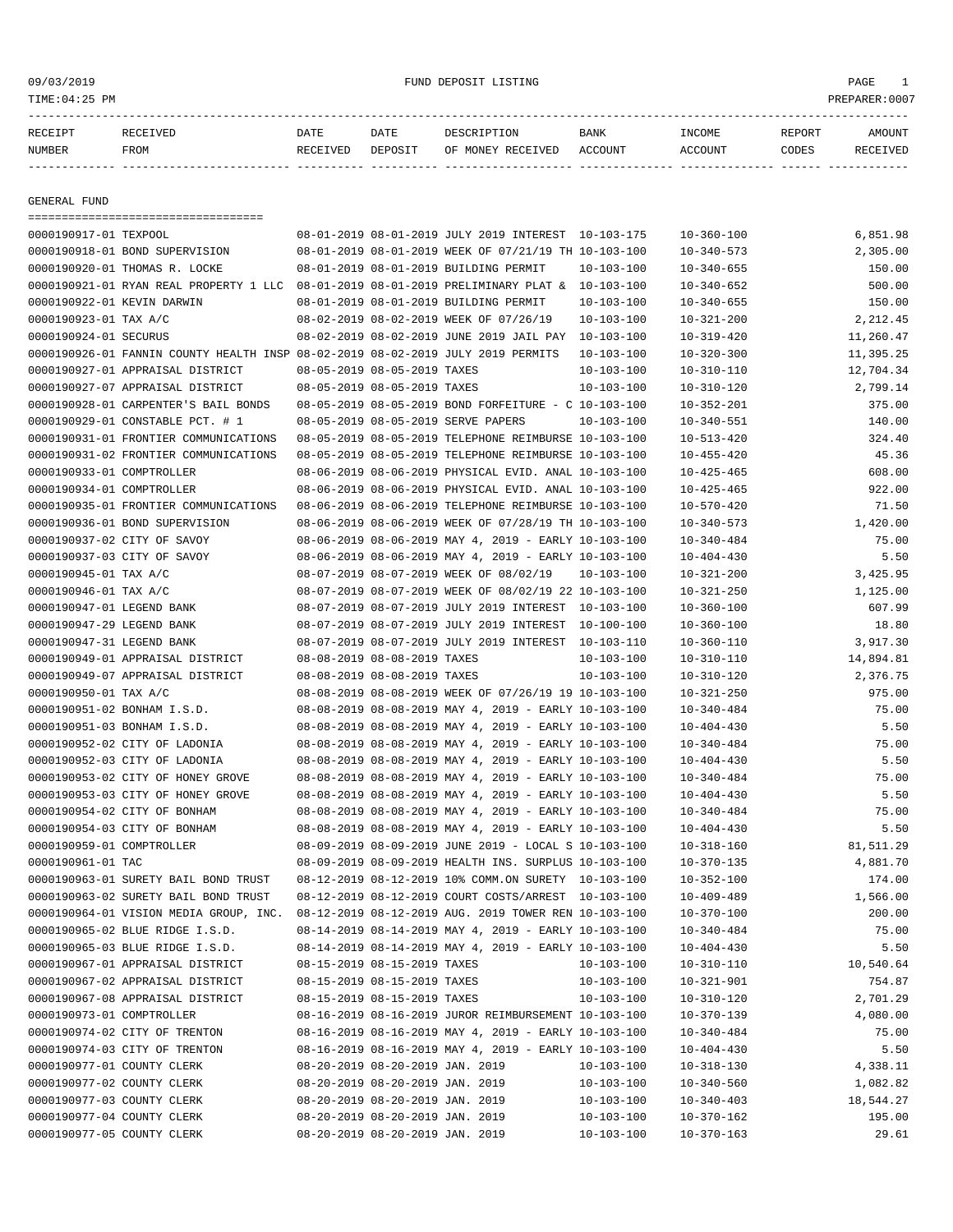| 09/03/2019<br>TIME:04:25 PM |                                       |                  |                                 | FUND DEPOSIT LISTING                                      |                  |                  |        | PAGE<br>2<br>PREPARER:0007 |
|-----------------------------|---------------------------------------|------------------|---------------------------------|-----------------------------------------------------------|------------------|------------------|--------|----------------------------|
| RECEIPT                     | <b>RECEIVED</b>                       | DATE             | DATE                            | DESCRIPTION                                               | BANK             | INCOME           | REPORT | AMOUNT                     |
| NUMBER                      | FROM                                  | RECEIVED DEPOSIT |                                 | OF MONEY RECEIVED ACCOUNT                                 |                  | ACCOUNT          | CODES  | RECEIVED                   |
|                             |                                       |                  |                                 |                                                           |                  |                  |        |                            |
| <b>GENERAL FUND</b>         | ===================================== |                  |                                 |                                                           |                  |                  |        |                            |
|                             | 0000190977-06 COUNTY CLERK            |                  | 08-20-2019 08-20-2019 JAN. 2019 |                                                           | $10 - 103 - 100$ | $10 - 370 - 164$ |        | 118.44                     |
|                             | 0000190977-07 COUNTY CLERK            |                  | 08-20-2019 08-20-2019 JAN. 2019 |                                                           | $10 - 103 - 100$ | $10 - 370 - 166$ |        | 9.58                       |
| 0000190977-08 COUNTY CLERK  |                                       |                  | 08-20-2019 08-20-2019 JAN. 2019 |                                                           | $10 - 103 - 100$ | $10 - 370 - 167$ |        | 64.16                      |
| 0000190977-09 COUNTY CLERK  |                                       |                  | 08-20-2019 08-20-2019 JAN. 2019 |                                                           | $10 - 103 - 100$ | $10 - 340 - 400$ |        | 68.00                      |
| 0000190977-10 COUNTY CLERK  |                                       |                  | 08-20-2019 08-20-2019 JAN. 2019 |                                                           | $10 - 103 - 100$ | $10 - 340 - 475$ |        | 460.59                     |
|                             | 0000190977-11 COUNTY CLERK            |                  | 08-20-2019 08-20-2019 JAN. 2019 |                                                           | $10 - 103 - 100$ | $10 - 340 - 601$ |        | 65.00                      |
|                             | 0000190977-12 COUNTY CLERK            |                  | 08-20-2019 08-20-2019 JAN. 2019 |                                                           | $10 - 103 - 100$ | $10 - 318 - 132$ |        | 781.36                     |
| 0000190977-13 COUNTY CLERK  |                                       |                  | 08-20-2019 08-20-2019 JAN. 2019 |                                                           | $10 - 103 - 100$ | $10 - 352 - 201$ |        | 5.00                       |
| 0000190977-14 COUNTY CLERK  |                                       |                  | 08-20-2019 08-20-2019 JAN. 2019 |                                                           | $10 - 103 - 100$ | $10 - 360 - 100$ |        | 14.71                      |
| 0000190978-01 COUNTY CLERK  |                                       |                  | 08-20-2019 08-20-2019 FEB. 2019 |                                                           | $10 - 103 - 100$ | $10 - 318 - 130$ |        | 4,812.18                   |
| 0000190978-02 COUNTY CLERK  |                                       |                  | 08-20-2019 08-20-2019 FEB. 2019 |                                                           | $10 - 103 - 100$ | $10 - 340 - 560$ |        | 1,285.55                   |
| 0000190978-03 COUNTY CLERK  |                                       |                  | 08-20-2019 08-20-2019 FEB. 2019 |                                                           | $10 - 103 - 100$ | $10 - 340 - 403$ |        | 20,102.74                  |
|                             | 0000190978-04 COUNTY CLERK            |                  | 08-20-2019 08-20-2019 FEB. 2019 |                                                           | $10 - 103 - 100$ | $10 - 370 - 162$ |        | 270.00                     |
| 0000190978-05 COUNTY CLERK  |                                       |                  | 08-20-2019 08-20-2019 FEB. 2019 |                                                           | $10 - 103 - 100$ | $10 - 370 - 163$ |        | 32.80                      |
| 0000190978-06 COUNTY CLERK  |                                       |                  | 08-20-2019 08-20-2019 FEB. 2019 |                                                           | $10 - 103 - 100$ | $10 - 370 - 164$ |        | 131.23                     |
| 0000190978-07 COUNTY CLERK  |                                       |                  | 08-20-2019 08-20-2019 FEB. 2019 |                                                           | $10 - 103 - 100$ | $10 - 370 - 166$ |        | 9.50                       |
|                             | 0000190978-08 COUNTY CLERK            |                  | 08-20-2019 08-20-2019 FEB. 2019 |                                                           | $10 - 103 - 100$ | $10 - 370 - 167$ |        | 63.38                      |
|                             | 0000190978-09 COUNTY CLERK            |                  | 08-20-2019 08-20-2019 FEB. 2019 |                                                           | $10 - 103 - 100$ | $10 - 340 - 400$ |        | 60.10                      |
| 0000190978-10 COUNTY CLERK  |                                       |                  | 08-20-2019 08-20-2019 FEB. 2019 |                                                           | $10 - 103 - 100$ | $10 - 340 - 475$ |        | 474.83                     |
| 0000190978-11 COUNTY CLERK  |                                       |                  | 08-20-2019 08-20-2019 FEB. 2019 |                                                           | $10 - 103 - 100$ | $10 - 340 - 601$ |        | 90.00                      |
| 0000190978-12 COUNTY CLERK  |                                       |                  | 08-20-2019 08-20-2019 FEB. 2019 |                                                           | $10 - 103 - 100$ | $10 - 318 - 132$ |        | 1,274.36                   |
| 0000190978-13 COUNTY CLERK  |                                       |                  | 08-20-2019 08-20-2019 FEB. 2019 |                                                           | $10 - 103 - 100$ | $10 - 360 - 100$ |        | 15.13                      |
| 0000190979-01 TAX A/C       |                                       |                  |                                 | 08-20-2019 08-20-2019 WEEK OF 08/09/19 18 10-103-100      |                  | $10 - 321 - 250$ |        | 900.00                     |
| 0000190980-01 TAX A/C       |                                       |                  |                                 | 08-20-2019 08-20-2019 WEEK OF 08/16/19 21 10-103-100      |                  | $10 - 321 - 250$ |        | 1,080.00                   |
| 0000190981-01 TAX A/C       |                                       |                  |                                 | 08-20-2019 08-20-2019 WEEK OF 08/09/19                    | $10 - 103 - 100$ | $10 - 321 - 200$ |        | 2,022.45                   |
| 0000190982-01 TAX A/C       |                                       |                  |                                 | 08-20-2019 08-20-2019 WEEK OF 08/02/19                    | $10 - 103 - 100$ | $10 - 321 - 200$ |        | 25.30                      |
|                             | 0000190983-01 THE AMERICAN BOTTLING   |                  |                                 | 08-20-2019 08-20-2019 DR. PEPPER COMMISSI 10-103-100      |                  | $10 - 370 - 510$ |        | 4.00                       |
| 0000190984-01 TAX A/C       |                                       |                  |                                 | 08-21-2019 08-21-2019 WEEK OF 08/16/19                    | $10 - 103 - 100$ | $10 - 321 - 200$ |        | 1,835.40                   |
| 0000190985-01 TAX A/C       |                                       |                  |                                 | 08-21-2019 08-21-2019 WEEK OF 08/16/19                    | $10 - 103 - 100$ | $10 - 321 - 200$ |        | 13.80                      |
|                             | 0000190986-01 CONSTABLE PCT. # 2      |                  |                                 | 08-21-2019 08-21-2019 SERVE PAPERS                        | $10 - 103 - 100$ | $10 - 340 - 552$ |        | 280.00                     |
| 0000190987-01 TAX A/C       |                                       |                  |                                 | 08-22-2019 08-22-2019 WEEK OF 0719/19                     | $10 - 103 - 100$ | $10 - 321 - 200$ |        | 11.90                      |
|                             | 0000190989-01 COMPTROLLER - JUDICIARY |                  |                                 | $08-22-2019$ $08-22-2019$ AUG. 2019 - COUNTY $10-103-100$ |                  | $10 - 370 - 152$ |        | 359.81                     |
|                             | 0000190990-01 APPRAISAL DISTRICT      |                  | 08-22-2019 08-22-2019 TAXES     |                                                           | $10 - 103 - 100$ | $10 - 310 - 110$ |        | 3,029.46                   |
|                             | 0000190990-07 APPRAISAL DISTRICT      |                  | 08-22-2019 08-22-2019 TAXES     |                                                           | $10 - 103 - 100$ | $10 - 310 - 120$ |        | 6,270.31                   |
|                             | 0000190995-01 HEALTH & HUMAN SERVICES |                  |                                 | 08-23-2019 08-23-2019 UTILITIES REIMBURSE 10-103-100      |                  | $10 - 370 - 147$ |        | 1,078.00                   |
| 0000190996-01 COUNTY CLERK  |                                       |                  | 08-23-2019 08-23-2019 MAR. 2019 |                                                           | $10 - 103 - 100$ | $10 - 318 - 130$ |        | 7,259.51                   |
| 0000190996-02 COUNTY CLERK  |                                       |                  | 08-23-2019 08-23-2019 MAR. 2019 |                                                           | $10 - 103 - 100$ | $10 - 340 - 560$ |        | 2,294.18                   |
| 0000190996-03 COUNTY CLERK  |                                       |                  | 08-23-2019 08-23-2019 MAR. 2019 |                                                           | $10 - 103 - 100$ | $10 - 340 - 403$ |        | 21, 235.82                 |
| 0000190996-04 COUNTY CLERK  |                                       |                  | 08-23-2019 08-23-2019 MAR. 2019 |                                                           | $10 - 103 - 100$ | $10 - 370 - 162$ |        | 510.00                     |
|                             | 0000190996-05 COUNTY CLERK            |                  | 08-23-2019 08-23-2019 MAR. 2019 |                                                           | $10 - 103 - 100$ | $10 - 370 - 163$ |        | 52.38                      |
| 0000190996-06 COUNTY CLERK  |                                       |                  | 08-23-2019 08-23-2019 MAR. 2019 |                                                           | $10 - 103 - 100$ | $10 - 370 - 164$ |        | 209.52                     |

0000190996-07 COUNTY CLERK 08-23-2019 08-23-2019 MAR. 2019 10-103-100 10-370-166 10.11 0000190996-08 COUNTY CLERK 08-23-2019 08-23-2019 MAR. 2019 10-103-100 10-370-167 67.01 0000190996-09 COUNTY CLERK 08-23-2019 08-23-2019 MAR. 2019 10-103-100 10-340-400 80.00 0000190996-10 COUNTY CLERK 08-23-2019 08-23-2019 MAR. 2019 10-103-100 10-340-475 497.09 0000190996-11 COUNTY CLERK 08-23-2019 08-23-2019 MAR. 2019 10-103-100 10-340-601 170.00 0000190996-12 COUNTY CLERK 08-23-2019 08-23-2019 MAR. 2019 10-103-100 10-318-132 1,652.28 0000190996-13 COUNTY CLERK 08-23-2019 08-23-2019 MAR. 2019 10-103-100 10-352-201 10.00 0000190996-14 COUNTY CLERK 08-23-2019 08-23-2019 MAR. 2019 10-103-100 10-360-100 10-360-100 19.48 0000190997-01 COMPTROLLER - JUDICIARY 08-26-2019 08-26-2019 CO CT AT LAW SUPPLE 10-103-100 10-370-410 21,000.00 0000190999-01 AMERICAN TOWER 08-26-2019 08-26-2019 SEPT. 2019 TOWER RE 10-103-100 10-370-115 1,064.61 0000191002-01 SHERIFF FORFEITURE 08-27-2019 08-27-2019 UNIFORMS/OTHER 10-103-100 10-560-395 235.80 0000191003-01 BOND SUPERVISION 08-28-2019 08-28-2019 WEEK OF 08/04/19 TH 10-103-100 10-340-573 1,640.00 0000191004-01 BOND SUPERVISION 08-28-2019 08-28-2019 WEEK OF 08/11/19 TH 10-103-100 10-340-573 900.00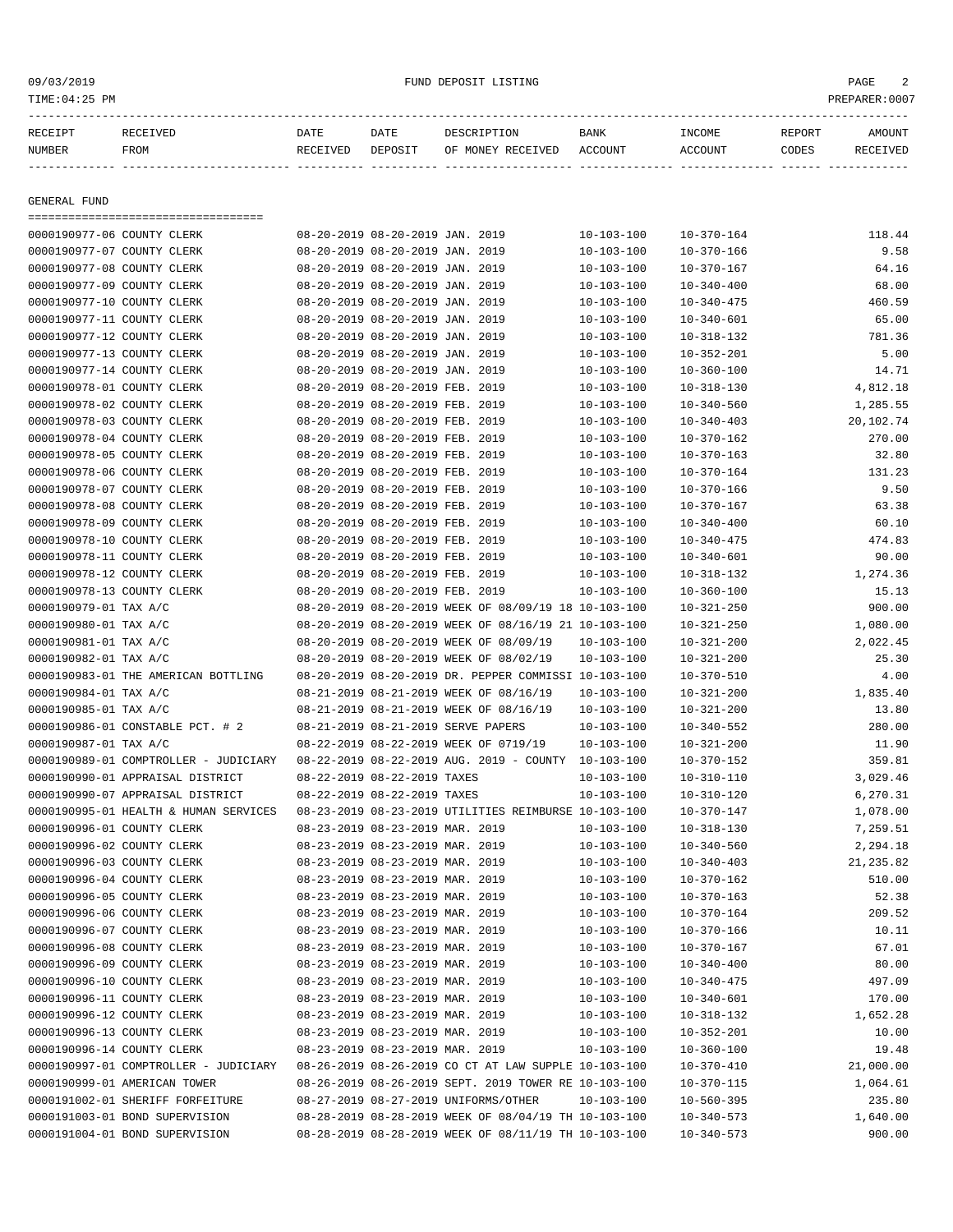TIME:04:25 PM PREPARER:0007

| RECEIPT       | RECEIVED | <b>DATE</b> | DATE    | DESCRIPTION       | <b>BANK</b> | INCOME  | REPORT | AMOUNT   |
|---------------|----------|-------------|---------|-------------------|-------------|---------|--------|----------|
| <b>NUMBER</b> | FROM     | RECEIVED    | DEPOSIT | OF MONEY RECEIVED | ACCOUNT     | ACCOUNT | CODES  | RECEIVED |
|               |          |             |         |                   |             |         |        |          |

## GENERAL FUND

| 0000191005-01 BOND SUPERVISION   | 08-28-2019 08-28-2019 WEEK OF 08/18/19 TH 10-103-100 |                  | $10 - 340 - 573$ | 970.00    |
|----------------------------------|------------------------------------------------------|------------------|------------------|-----------|
| 0000191006-01 TAX A/C            | 08-28-2019 08-28-2019 WEEK OF 08/23/19               | 10-103-100       | $10 - 321 - 200$ | 1,635.35  |
| 0000191007-01 TAX A/C            | $08-28-2019$ $08-28-2019$ TABC - JULY 2019 -         | $10 - 103 - 100$ | $10 - 320 - 200$ | 60.00     |
| 0000191008-01 TAX A/C            | 08-28-2019 08-28-2019 WEEK OF 08/23/19 18 10-103-100 |                  | $10 - 321 - 250$ | 930.00    |
| 0000191009-01 APPRAISAL DISTRICT | 08-29-2019 08-29-2019 TAXES                          | $10 - 103 - 100$ | $10 - 310 - 110$ | 2,742.95  |
| 0000191009-02 APPRAISAL DISTRICT | 08-29-2019 08-29-2019 TAXES                          | $10 - 103 - 100$ | $10 - 321 - 901$ | 111.62    |
| 0000191009-08 APPRAISAL DISTRICT | 08-29-2019 08-29-2019 TAXES                          | $10 - 103 - 100$ | $10 - 310 - 120$ | 891.13    |
| 0000191012-01 SECURUS            | 08-30-2019 08-30-2019 JULY 2019 JAIL PAY             | $10 - 103 - 100$ | $10 - 319 - 420$ | 14,858.84 |

FUND TOTAL 340,966.34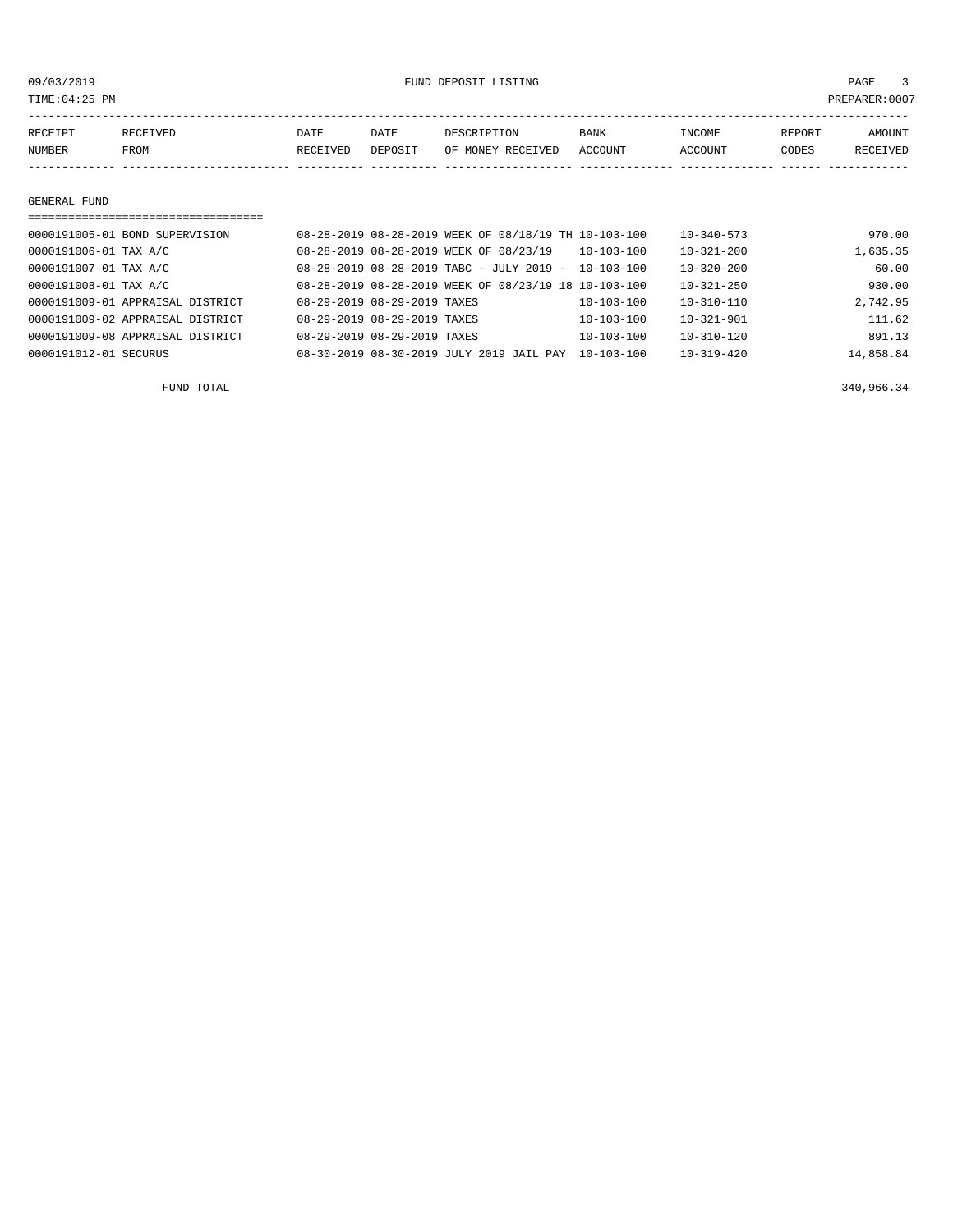TIME:04:25 PM PREPARER:0007

| RECEIPT | RECEIVED | DATE     | DATE    | DESCRIPTION       | BANK    | INCOME  | REPORT | AMOUNT   |
|---------|----------|----------|---------|-------------------|---------|---------|--------|----------|
| NUMBER  | FROM     | RECEIVED | DEPOSIT | OF MONEY RECEIVED | ACCOUNT | ACCOUNT | CODES  | RECEIVED |
|         |          |          |         |                   |         |         |        |          |
|         |          |          |         |                   |         |         |        |          |

## COURTHOUSE SECURITY

| 0000190947-02 LEGEND BANK  | 08-07-2019 08-07-2019 JULY 2019 INTEREST 11-103-100 |                  | 11-360-100       | 27.84  |
|----------------------------|-----------------------------------------------------|------------------|------------------|--------|
| 0000190977-15 COUNTY CLERK | 08-20-2019 08-20-2019 JAN. 2019                     | $11 - 103 - 100$ | $11 - 340 - 600$ | 738.94 |
| 0000190978-14 COUNTY CLERK | 08-20-2019 08-20-2019 FEB. 2019                     | $11 - 103 - 100$ | $11 - 340 - 600$ | 816.48 |
| 0000190996-15 COUNTY CLERK | 08-23-2019 08-23-2019 MAR. 2019                     | $11 - 103 - 100$ | $11 - 340 - 600$ | 877.22 |

FUND TOTAL  $2,460.48$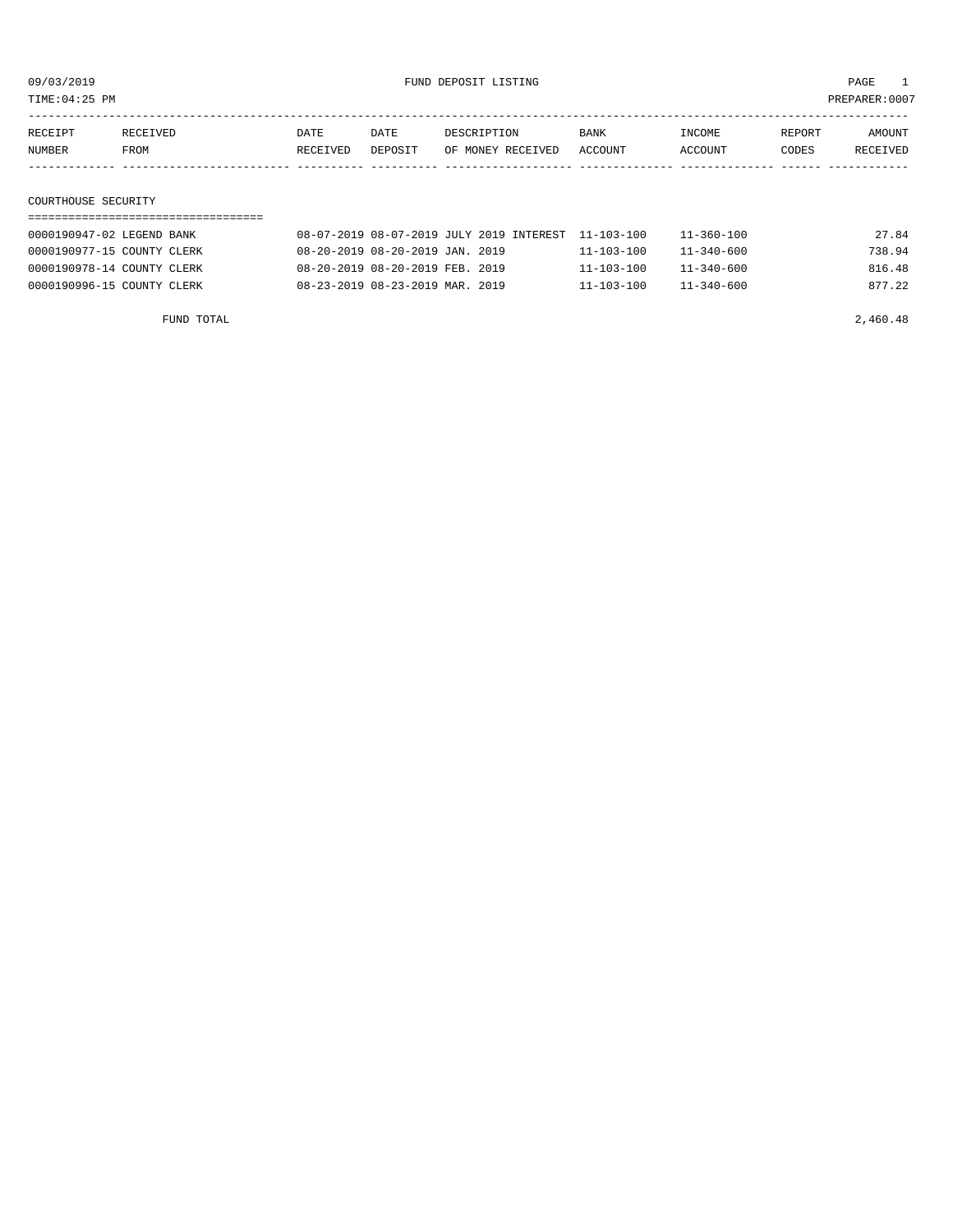TIME:04:25 PM PREPARER:0007

| RECEIPT | RECEIVED. | DATE     | DATE    | DESCRIPTION       | BANK    | <b>INCOME</b> | REPORT | AMOUNT          |
|---------|-----------|----------|---------|-------------------|---------|---------------|--------|-----------------|
| NUMBER  | FROM      | RECEIVED | DEPOSIT | OF MONEY RECEIVED | ACCOUNT | ACCOUNT       | CODES  | <b>RECEIVED</b> |
|         |           |          |         |                   |         |               |        |                 |

## CO.CLK.VITAL STAT.FEE

| 0000190947-03 LEGEND BANK  | 08-07-2019 08-07-2019 JULY 2019 INTEREST 12-103-100 |                  | 12-360-100       | 0.72  |
|----------------------------|-----------------------------------------------------|------------------|------------------|-------|
| 0000190977-16 COUNTY CLERK | 08-20-2019 08-20-2019 JAN. 2019                     | $12 - 103 - 100$ | $12 - 370 - 134$ | 67.00 |
| 0000190978-15 COUNTY CLERK | 08-20-2019 08-20-2019 FEB. 2019                     | $12 - 103 - 100$ | $12 - 370 - 134$ | 58.00 |
| 0000190996-16 COUNTY CLERK | 08-23-2019 08-23-2019 MAR. 2019                     | 12-103-100       | $12 - 370 - 134$ | 84.00 |

FUND TOTAL 209.72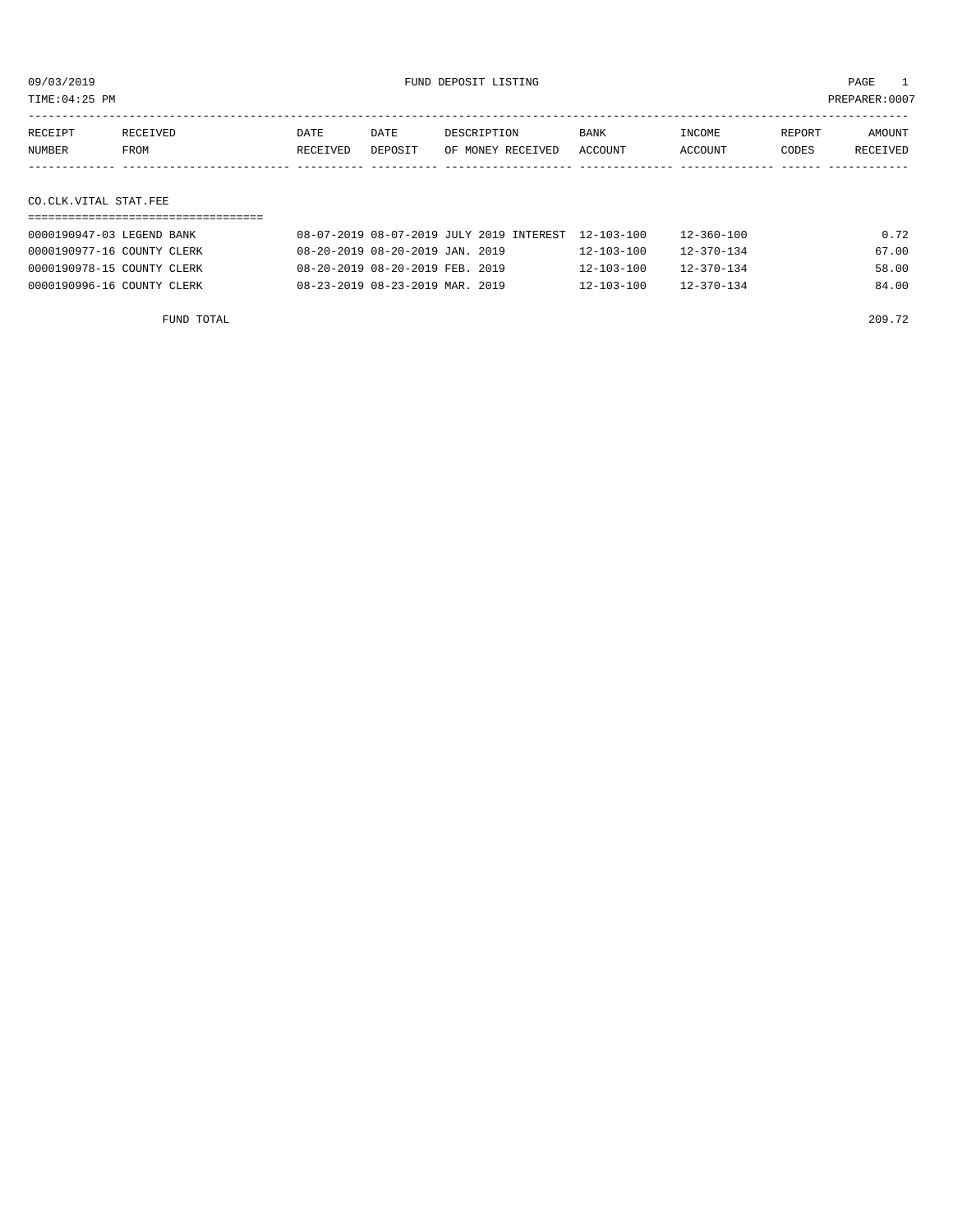TIME:04:25 PM PREPARER:0007

| RECEIPT               | RECEIVED | DATE     | DATE    | DESCRIPTION       | <b>BANK</b> | INCOME  | REPORT | AMOUNT   |
|-----------------------|----------|----------|---------|-------------------|-------------|---------|--------|----------|
| NUMBER                | FROM     | RECEIVED | DEPOSIT | OF MONEY RECEIVED | ACCOUNT     | ACCOUNT | CODES  | RECEIVED |
|                       |          |          |         |                   |             |         |        |          |
|                       |          |          |         |                   |             |         |        |          |
| BAIL BONDS TRUST FUND |          |          |         |                   |             |         |        |          |

| 0000190970-01 DOC'S BAIL BONDS                                         | 08-15-2019 08-15-2019 BOND FEES | $13 - 103 - 113$ | $13 - 345 - 113$ | 120.00 |  |  |  |  |  |
|------------------------------------------------------------------------|---------------------------------|------------------|------------------|--------|--|--|--|--|--|
| 0000190971-01 CARPENTER'S BAIL BONDS                                   | 08-15-2019 08-15-2019 BOND FEES | $13 - 103 - 113$ | $13 - 345 - 113$ | 75.00  |  |  |  |  |  |
| 0000190972-01 FANNIN COUNTY BAIL BONDS 08-15-2019 08-15-2019 BOND FEES |                                 | $13 - 103 - 113$ | $13 - 345 - 113$ | 60.00  |  |  |  |  |  |

FUND TOTAL 255.00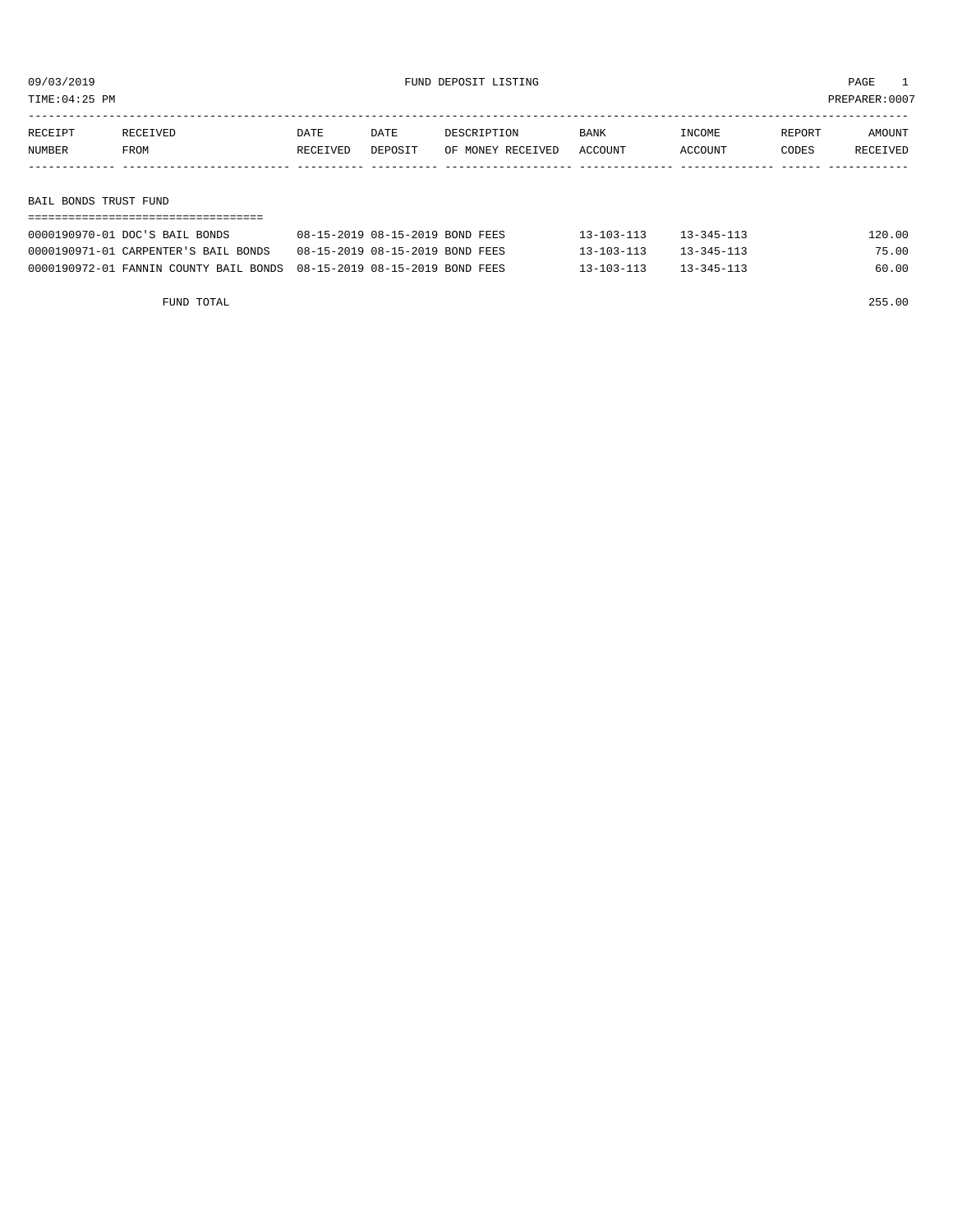09/03/2019 FUND DEPOSIT LISTING PAGE 1

| RECEIPT | RECEIVED                 | DATE     | DATE    | DESCRIPTION       | BANK    | INCOME  | REPORT | AMOUNT   |  |  |  |
|---------|--------------------------|----------|---------|-------------------|---------|---------|--------|----------|--|--|--|
| NUMBER  | FROM                     | RECEIVED | DEPOSIT | OF MONEY RECEIVED | ACCOUNT | ACCOUNT | CODES  | RECEIVED |  |  |  |
|         |                          |          |         |                   |         |         |        |          |  |  |  |
|         |                          |          |         |                   |         |         |        |          |  |  |  |
|         | PROBATE JUDGES EDUCATION |          |         |                   |         |         |        |          |  |  |  |
|         |                          |          |         |                   |         |         |        |          |  |  |  |

| 0000190977-17 COUNTY CLERK | 08-20-2019 08-20-2019 JAN. 2019 | $17 - 103 - 100$ | $17 - 340 - 131$ | 35.00 |
|----------------------------|---------------------------------|------------------|------------------|-------|
| 0000190978-16 COUNTY CLERK | 08-20-2019 08-20-2019 FEB. 2019 | $17 - 103 - 100$ | $17 - 340 - 131$ | 35.00 |
| 0000190996-17 COUNTY CLERK | 08-23-2019 08-23-2019 MAR. 2019 | $17 - 103 - 100$ | 17-340-131       | 70.00 |

FUND TOTAL 140.00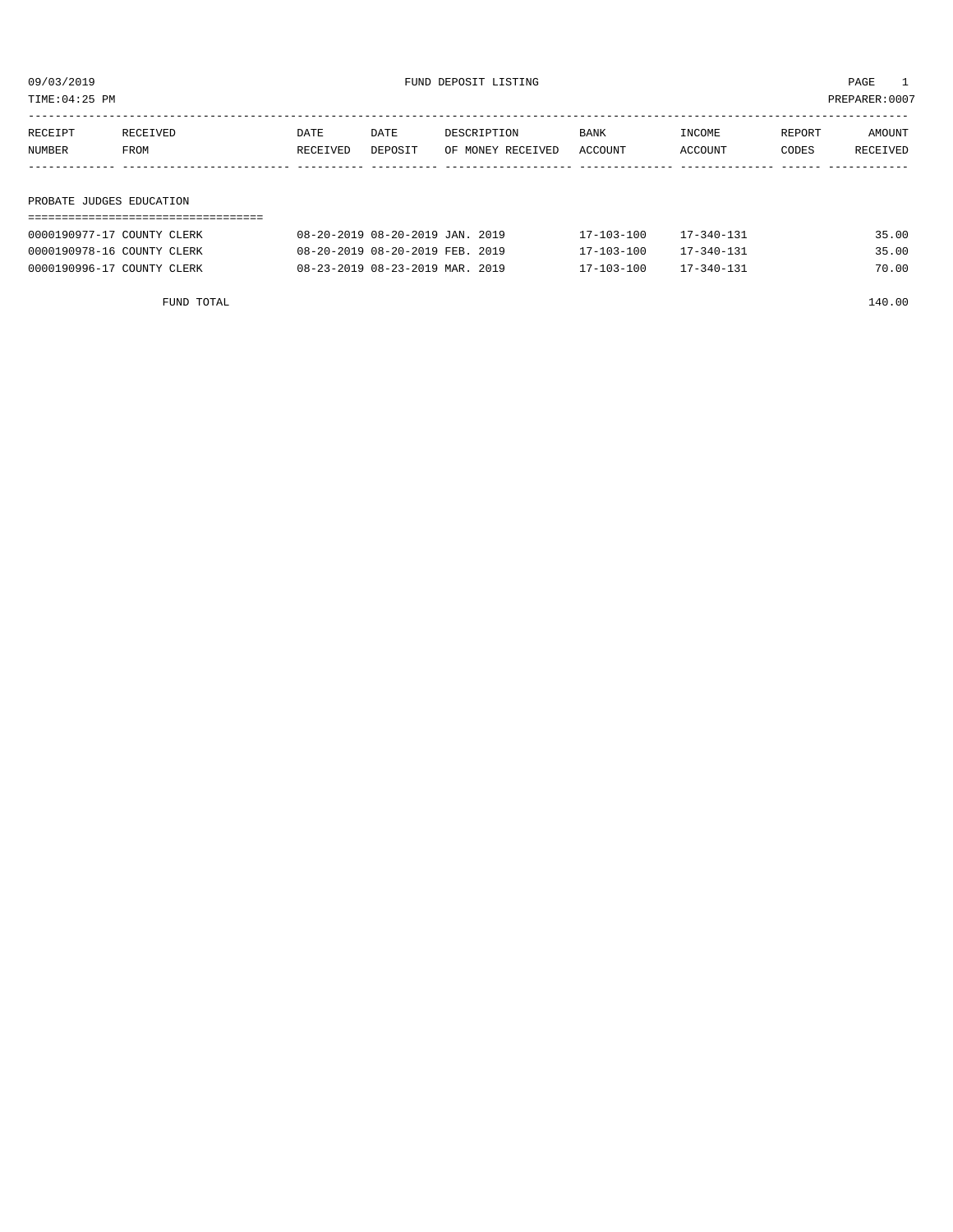TIME:04:25 PM PREPARER:0007

| RECEIPT | RECEIVED | DATE     | DATE    | DESCRIPTION       | <b>BANK</b> | INCOME  | REPORT | AMOUNT   |
|---------|----------|----------|---------|-------------------|-------------|---------|--------|----------|
| NUMBER  | FROM     | RECEIVED | DEPOSIT | OF MONEY RECEIVED | ACCOUNT     | ACCOUNT | CODES  | RECEIVED |
|         |          |          |         |                   |             |         |        |          |
|         |          |          |         |                   |             |         |        |          |

## CO.CLERK RECORD MNGMT.

| 0000190947-04 LEGEND BANK  | 08-07-2019 08-07-2019 JULY 2019 INTEREST 18-103-100 |                  | 18-360-100       | 11.90    |
|----------------------------|-----------------------------------------------------|------------------|------------------|----------|
| 0000190977-18 COUNTY CLERK | 08-20-2019 08-20-2019 JAN. 2019                     | $18 - 103 - 100$ | $18 - 370 - 133$ | 5,979.84 |
| 0000190978-17 COUNTY CLERK | 08-20-2019 08-20-2019 FEB. 2019                     | $18 - 103 - 100$ | $18 - 370 - 133$ | 6,618.89 |
| 0000190996-18 COUNTY CLERK | 08-23-2019 08-23-2019 MAR. 2019                     | $18 - 103 - 100$ | 18-370-133       | 6,371.64 |

FUND TOTAL  $18,982.27$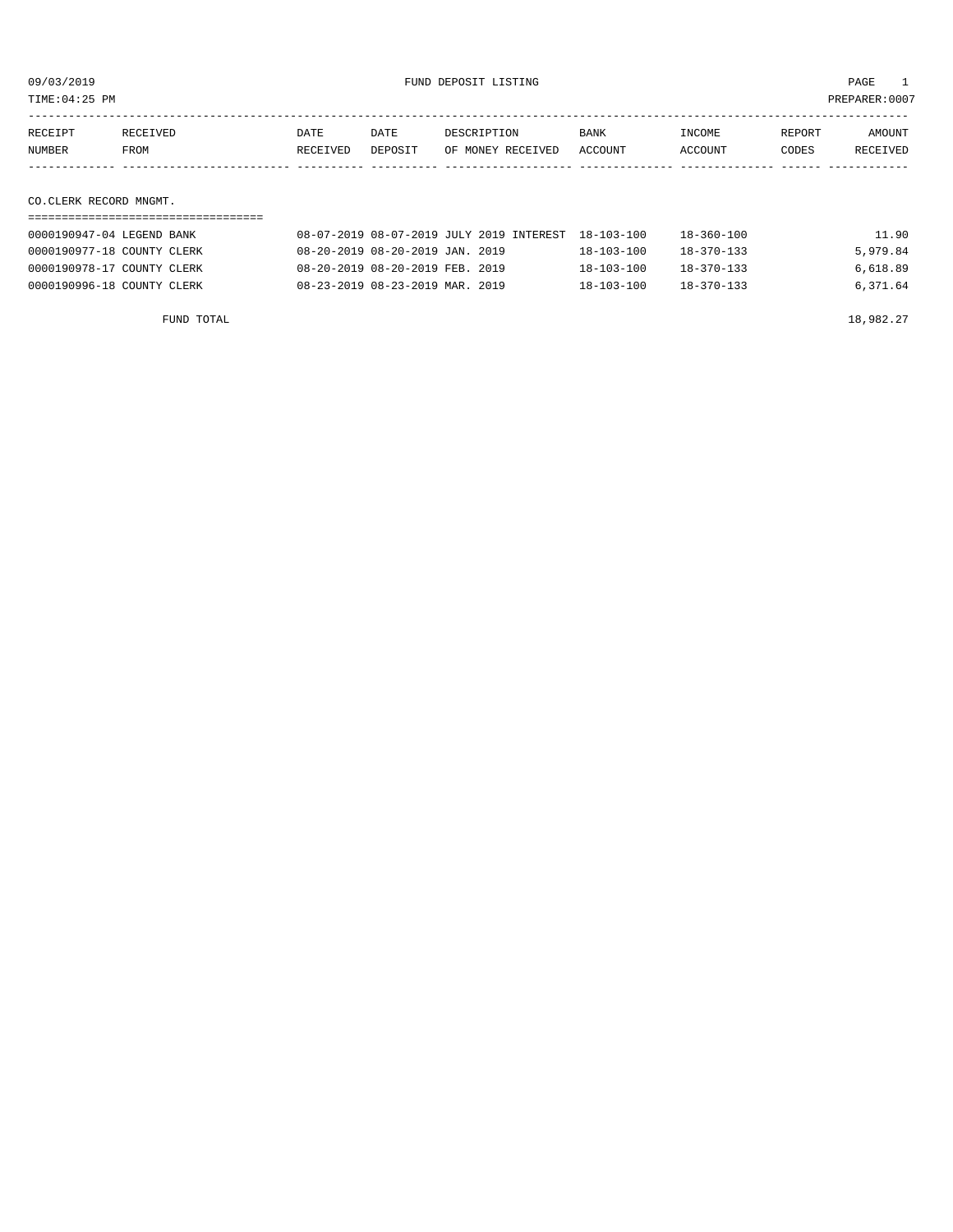TIME:04:25 PM PREPARER:0007

| RECEIPT | RECEIVED | DATE     | DATE    | DESCRIPTION       | <b>BANK</b> | INCOME  | REPORT | AMOUNT   |
|---------|----------|----------|---------|-------------------|-------------|---------|--------|----------|
| NUMBER  | FROM     | RECEIVED | DEPOSIT | OF MONEY RECEIVED | ACCOUNT     | ACCOUNT | CODES  | RECEIVED |
|         |          |          |         |                   |             |         |        |          |
|         |          |          |         |                   |             |         |        |          |

DIST.CLK.RECORDS MNGMT.

===================================

| 0000190947-05 LEGEND BANK | 08-07-2019 08-07-2019 JULY 2019 INTEREST |  | 19-103-100 | 19-360-100 | $\overline{a}$ |
|---------------------------|------------------------------------------|--|------------|------------|----------------|
|                           |                                          |  |            |            |                |

FUND TOTAL 3.41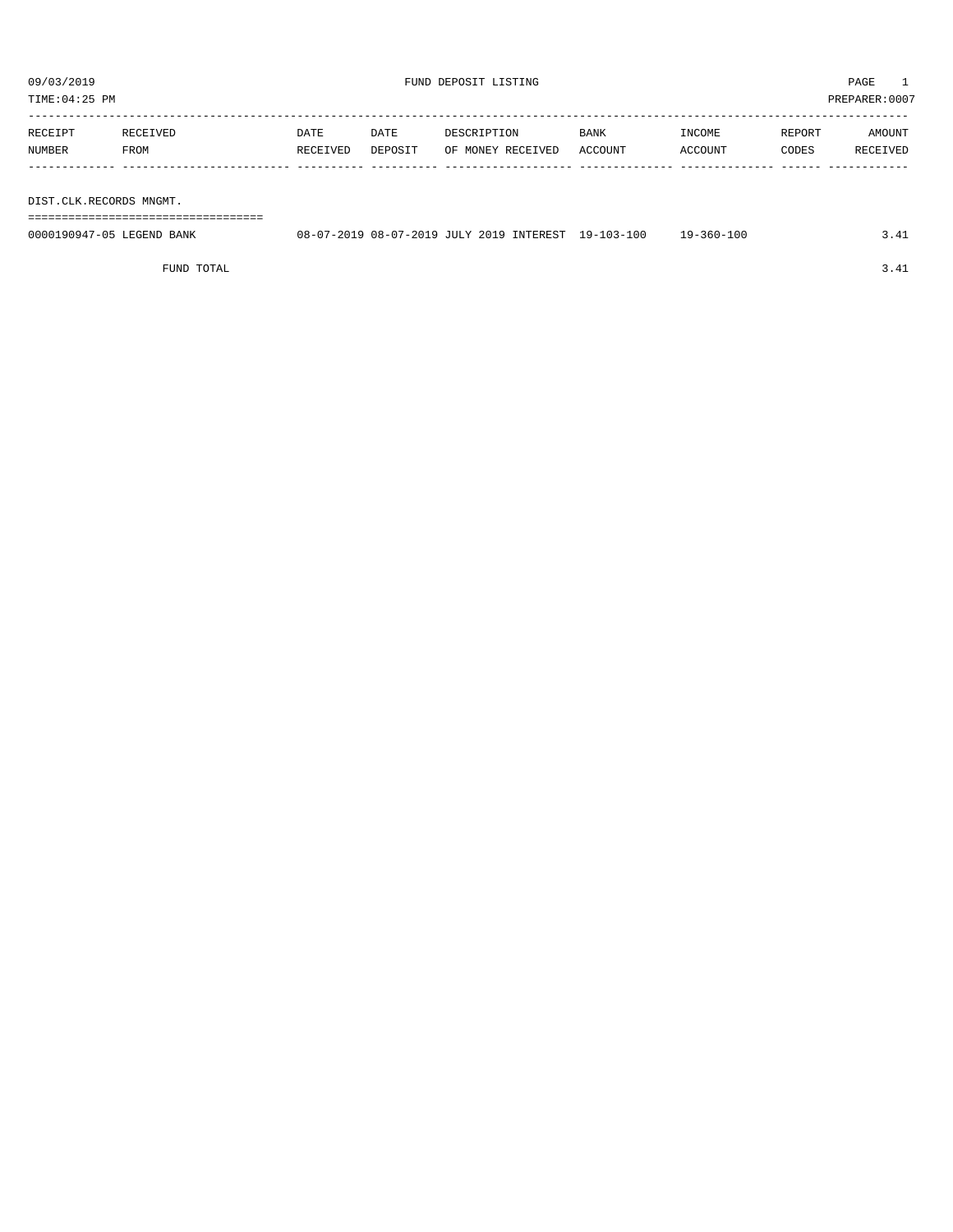TIME:04:25 PM PREPARER:0007

| AMOUNT   |
|----------|
|          |
| RECEIVED |
|          |
|          |

COUNTY OFFICES REC.MNGMT.

| 0000190947-06 LEGEND BANK  | 08-07-2019 08-07-2019 JULY 2019 INTEREST 20-103-100 |                  | 20-360-100       | 12.52  |
|----------------------------|-----------------------------------------------------|------------------|------------------|--------|
| 0000190977-19 COUNTY CLERK | 08-20-2019 08-20-2019 JAN. 2019                     | $20 - 103 - 100$ | $20 - 370 - 135$ | 590.70 |
| 0000190978-18 COUNTY CLERK | 08-20-2019 08-20-2019 FEB. 2019                     | $20 - 103 - 100$ | $20 - 370 - 135$ | 536.57 |
| 0000190996-19 COUNTY CLERK | 08-23-2019 08-23-2019 MAR. 2019                     | $20 - 103 - 100$ | $20 - 370 - 135$ | 706.50 |

FUND TOTAL  $1,846.29$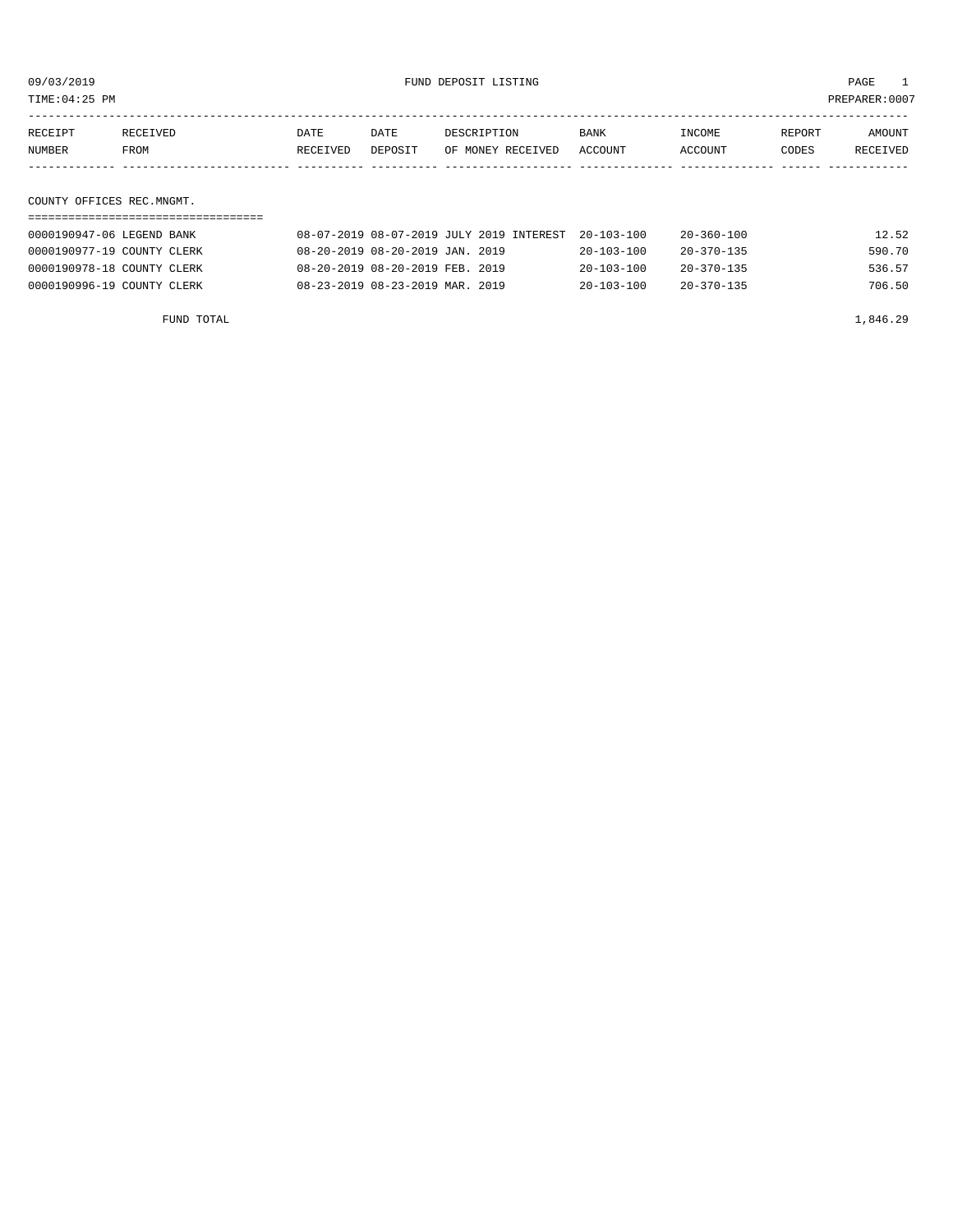## 09/03/2019 FUND DEPOSIT LISTING PAGE 1

| RECEIPT | <b>RECEIVED</b> | DATE     | DATE    | דידס דפר/פתח         | <b>BANK</b> | INCOME  | REPORT | AMOUNT          |
|---------|-----------------|----------|---------|----------------------|-------------|---------|--------|-----------------|
| NUMBER  | FROM            | RECEIVED | DEPOSIT | RECEIVED<br>OF MONEY | ACCOUNT     | ACCOUNT | CODES  | <b>RECEIVED</b> |
|         |                 |          |         |                      |             |         |        |                 |

FANNIN CO. R & B #1 FUND

===================================

| 0000190917-02 TEXPOOL            |                                 | 08-01-2019 08-01-2019 JULY 2019 INTEREST             | $21 - 103 - 175$ | $21 - 360 - 100$ | 36.64    |
|----------------------------------|---------------------------------|------------------------------------------------------|------------------|------------------|----------|
| 0000190923-02 TAX A/C            |                                 | 08-02-2019 08-02-2019 WEEK OF 07/26/19               | $21 - 103 - 100$ | $21 - 321 - 300$ | 1,379.73 |
| 0000190927-03 APPRAISAL DISTRICT | 08-05-2019 08-05-2019 TAXES     |                                                      | $21 - 103 - 100$ | $21 - 310 - 110$ | 769.22   |
| 0000190927-09 APPRAISAL DISTRICT | 08-05-2019 08-05-2019 TAXES     |                                                      | $21 - 103 - 100$ | $21 - 310 - 120$ | 169.48   |
| 0000190945-02 TAX A/C            |                                 | 08-07-2019 08-07-2019 WEEK OF 08/02/19               | $21 - 103 - 100$ | $21 - 321 - 300$ | 2,080.80 |
| 0000190947-07 LEGEND BANK        |                                 | 08-07-2019 08-07-2019 JULY 2019 INTEREST             | $21 - 103 - 100$ | $21 - 360 - 100$ | 30.54    |
| 0000190949-03 APPRAISAL DISTRICT | 08-08-2019 08-08-2019 TAXES     |                                                      | $21 - 103 - 100$ | $21 - 310 - 110$ | 901.84   |
| 0000190949-09 APPRAISAL DISTRICT | 08-08-2019 08-08-2019 TAXES     |                                                      | $21 - 103 - 100$ | $21 - 310 - 120$ | 143.91   |
| 0000190959-02 COMPTROLLER        |                                 | 08-09-2019 08-09-2019 JUNE 2019 - LOCAL S 21-103-100 |                  | $21 - 318 - 160$ | 4,685.44 |
| 0000190967-04 APPRAISAL DISTRICT | 08-15-2019 08-15-2019 TAXES     |                                                      | $21 - 103 - 100$ | $21 - 310 - 110$ | 638.21   |
| 0000190967-10 APPRAISAL DISTRICT | 08-15-2019 08-15-2019 TAXES     |                                                      | $21 - 103 - 100$ | $21 - 310 - 120$ | 163.56   |
| 0000190977-21 COUNTY CLERK       | 08-20-2019 08-20-2019 JAN. 2019 |                                                      | $21 - 103 - 100$ | $21 - 350 - 403$ | 702.63   |
| 0000190978-20 COUNTY CLERK       | 08-20-2019 08-20-2019 FEB. 2019 |                                                      | $21 - 103 - 100$ | $21 - 350 - 403$ | 558.51   |
| 0000190981-02 TAX A/C            |                                 | 08-20-2019 08-20-2019 WEEK OF 08/09/19               | $21 - 103 - 100$ | $21 - 321 - 300$ | 1,359.35 |
| 0000190982-02 TAX A/C            |                                 | 08-20-2019 08-20-2019 WEEK OF 08/02/19               | $21 - 103 - 100$ | $21 - 321 - 300$ | 22.42    |
| 0000190984-02 TAX A/C            |                                 | 08-21-2019 08-21-2019 WEEK OF 08/16/19               | $21 - 103 - 100$ | $21 - 321 - 300$ | 1,226.88 |
| 0000190985-02 TAX A/C            |                                 | 08-21-2019 08-21-2019 WEEK OF 08/16/19               | $21 - 103 - 100$ | $21 - 321 - 300$ | 10.19    |
| 0000190987-02 TAX A/C            |                                 | 08-22-2019 08-22-2019 WEEK OF 07/19/19               | $21 - 103 - 100$ | $21 - 321 - 300$ | 4.08     |
| 0000190990-03 APPRAISAL DISTRICT | 08-22-2019 08-22-2019 TAXES     |                                                      | $21 - 103 - 100$ | $21 - 310 - 110$ | 183.43   |
| 0000190990-09 APPRAISAL DISTRICT | 08-22-2019 08-22-2019 TAXES     |                                                      | $21 - 103 - 100$ | $21 - 310 - 120$ | 379.65   |
| 0000190996-21 COUNTY CLERK       | 08-23-2019 08-23-2019 MAR. 2019 |                                                      | $21 - 103 - 100$ | $21 - 350 - 403$ | 570.22   |
| 0000191000-01 CAREY STEVENS      | 08-26-2019 08-26-2019 CULVERT   |                                                      | $21 - 103 - 100$ | $21 - 370 - 145$ | 351.54   |
| 0000191006-02 TAX A/C            |                                 | 08-28-2019 08-28-2019 WEEK OF 08/23/19               | $21 - 103 - 100$ | $21 - 321 - 300$ | 1,112.75 |
| 0000191009-04 APPRAISAL DISTRICT | 08-29-2019 08-29-2019 TAXES     |                                                      | $21 - 103 - 100$ | $21 - 310 - 110$ | 166.08   |
| 0000191009-10 APPRAISAL DISTRICT | 08-29-2019 08-29-2019 TAXES     |                                                      | $21 - 103 - 100$ | $21 - 310 - 120$ | 53.96    |

FUND TOTAL 17,701.06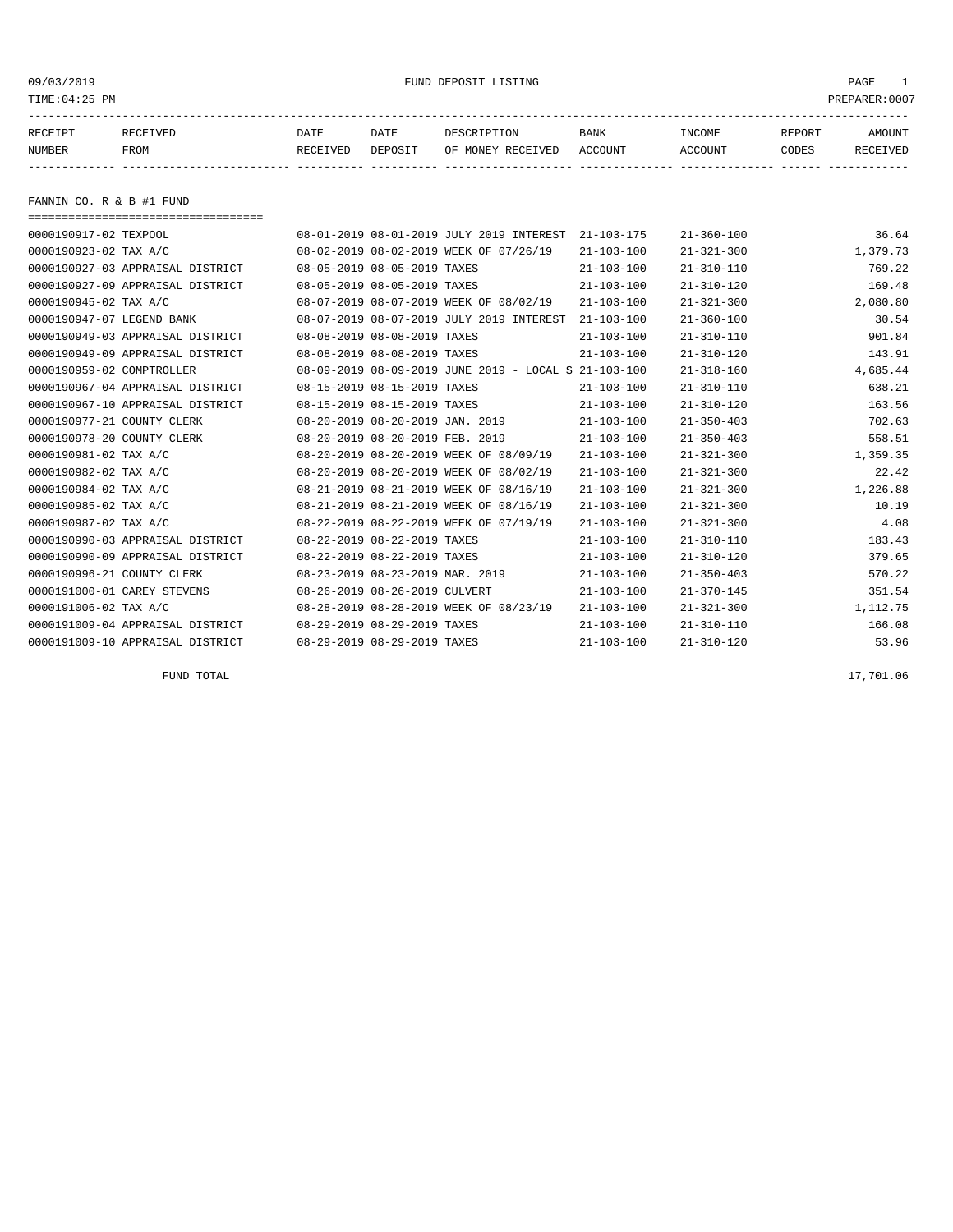## 09/03/2019 FUND DEPOSIT LISTING PAGE 1

| RECEIPT | <b>RECEIVED</b> | DATE     | DATE    | DESCRIPTION          | <b>BANK</b>    | INCOME  | <b>REPORT</b> | AMOUNT          |
|---------|-----------------|----------|---------|----------------------|----------------|---------|---------------|-----------------|
| NUMBER  | FROM            | RECEIVED | DEPOSIT | RECEIVED<br>OF MONEY | <b>ACCOUNT</b> | ACCOUNT | CODES         | <b>RECEIVED</b> |
|         |                 |          |         |                      |                |         |               |                 |

FANNIN CO. R & B #2 FUND

| ====================================== |                                 |                                                      |                  |                  |          |
|----------------------------------------|---------------------------------|------------------------------------------------------|------------------|------------------|----------|
| 0000190917-03 TEXPOOL                  |                                 | 08-01-2019 08-01-2019 JULY 2019 INTEREST             | $22 - 103 - 175$ | $22 - 360 - 100$ | 523.91   |
| 0000190923-03 TAX A/C                  |                                 | 08-02-2019 08-02-2019 WEEK OF 07/26/19               | $22 - 103 - 100$ | $22 - 321 - 300$ | 1,607.20 |
| 0000190927-04 APPRAISAL DISTRICT       | 08-05-2019 08-05-2019 TAXES     |                                                      | $22 - 103 - 100$ | $22 - 310 - 110$ | 896.04   |
| 0000190927-10 APPRAISAL DISTRICT       | 08-05-2019 08-05-2019 TAXES     |                                                      | $22 - 103 - 100$ | $22 - 310 - 120$ | 197.42   |
| 0000190943-01 HAILEY PENNINGTON        | 08-07-2019 08-07-2019 CULVERT   |                                                      | $22 - 103 - 100$ | $22 - 370 - 145$ | 279.90   |
| 0000190945-03 TAX A/C                  |                                 | 08-07-2019 08-07-2019 WEEK OF 08/02/19               | $22 - 103 - 100$ | $22 - 321 - 300$ | 2,423.85 |
| 0000190947-08 LEGEND BANK              |                                 | 08-07-2019 08-07-2019 JULY 2019 INTEREST             | $22 - 103 - 100$ | $22 - 360 - 100$ | 77.95    |
| 0000190949-04 APPRAISAL DISTRICT       | 08-08-2019 08-08-2019 TAXES     |                                                      | $22 - 103 - 100$ | $22 - 310 - 110$ | 1,050.53 |
| 0000190949-10 APPRAISAL DISTRICT       | 08-08-2019 08-08-2019 TAXES     |                                                      | $22 - 103 - 100$ | $22 - 310 - 120$ | 167.63   |
| 0000190959-03 COMPTROLLER              |                                 | 08-09-2019 08-09-2019 JUNE 2019 - LOCAL S 22-103-100 |                  | $22 - 318 - 160$ | 5,457.91 |
| 0000190967-05 APPRAISAL DISTRICT       | 08-15-2019 08-15-2019 TAXES     |                                                      | $22 - 103 - 100$ | $22 - 310 - 110$ | 743.43   |
| 0000190967-11 APPRAISAL DISTRICT       | 08-15-2019 08-15-2019 TAXES     |                                                      | $22 - 103 - 100$ | $22 - 310 - 120$ | 190.52   |
| 0000190975-01 STANLEY BARKER           | 08-20-2019 08-20-2019 CULVERT   |                                                      | $22 - 103 - 100$ | $22 - 370 - 145$ | 280.00   |
| 0000190977-22 COUNTY CLERK             | 08-20-2019 08-20-2019 JAN. 2019 |                                                      | $22 - 103 - 100$ | $22 - 350 - 403$ | 818.47   |
| 0000190978-21 COUNTY CLERK             | 08-20-2019 08-20-2019 FEB. 2019 |                                                      | $22 - 103 - 100$ | $22 - 350 - 403$ | 650.59   |
| 0000190981-03 TAX A/C                  |                                 | 08-20-2019 08-20-2019 WEEK OF 08/09/19               | $22 - 103 - 100$ | $22 - 321 - 300$ | 1,583.46 |
| 0000190982-03 TAX A/C                  |                                 | 08-20-2019 08-20-2019 WEEK OF 08/02/19               | $22 - 103 - 100$ | $22 - 321 - 300$ | 26.11    |
| 0000190984-03 TAX A/C                  |                                 | 08-21-2019 08-21-2019 WEEK OF 08/16/19               | $22 - 103 - 100$ | $22 - 321 - 300$ | 1,429.15 |
| 0000190985-03 TAX A/C                  |                                 | 08-21-2019 08-21-2019 WEEK OF 08/16/19               | $22 - 103 - 100$ | $22 - 321 - 300$ | 11.87    |
| 0000190987-03 TAX A/C                  |                                 | 08-22-2019 08-22-2019 WEEK OF 07/19/19               | $22 - 103 - 100$ | $22 - 321 - 300$ | 4.75     |
| 0000190990-04 APPRAISAL DISTRICT       | 08-22-2019 08-22-2019 TAXES     |                                                      | $22 - 103 - 100$ | $22 - 310 - 110$ | 213.67   |
| 0000190990-10 APPRAISAL DISTRICT       | 08-22-2019 08-22-2019 TAXES     |                                                      | $22 - 103 - 100$ | $22 - 310 - 120$ | 442.25   |
| 0000190996-22 COUNTY CLERK             | 08-23-2019 08-23-2019 MAR. 2019 |                                                      | $22 - 103 - 100$ | $22 - 350 - 403$ | 664.23   |
| 0000190998-01 TAC                      |                                 | 08-26-2019 08-26-2019 GLASS REPAIR 2013 C 22-103-100 |                  | $22 - 622 - 458$ | 40.00    |
| 0000191006-03 TAX A/C                  |                                 | 08-28-2019 08-28-2019 WEEK OF 08/23/19               | $22 - 103 - 100$ | $22 - 321 - 300$ | 1,296.20 |
| 0000191009-05 APPRAISAL DISTRICT       | 08-29-2019 08-29-2019 TAXES     |                                                      | $22 - 103 - 100$ | $22 - 310 - 110$ | 193.46   |
| 0000191009-11 APPRAISAL DISTRICT       | 08-29-2019 08-29-2019 TAXES     |                                                      | $22 - 103 - 100$ | $22 - 310 - 120$ | 62.85    |

FUND TOTAL 21,333.35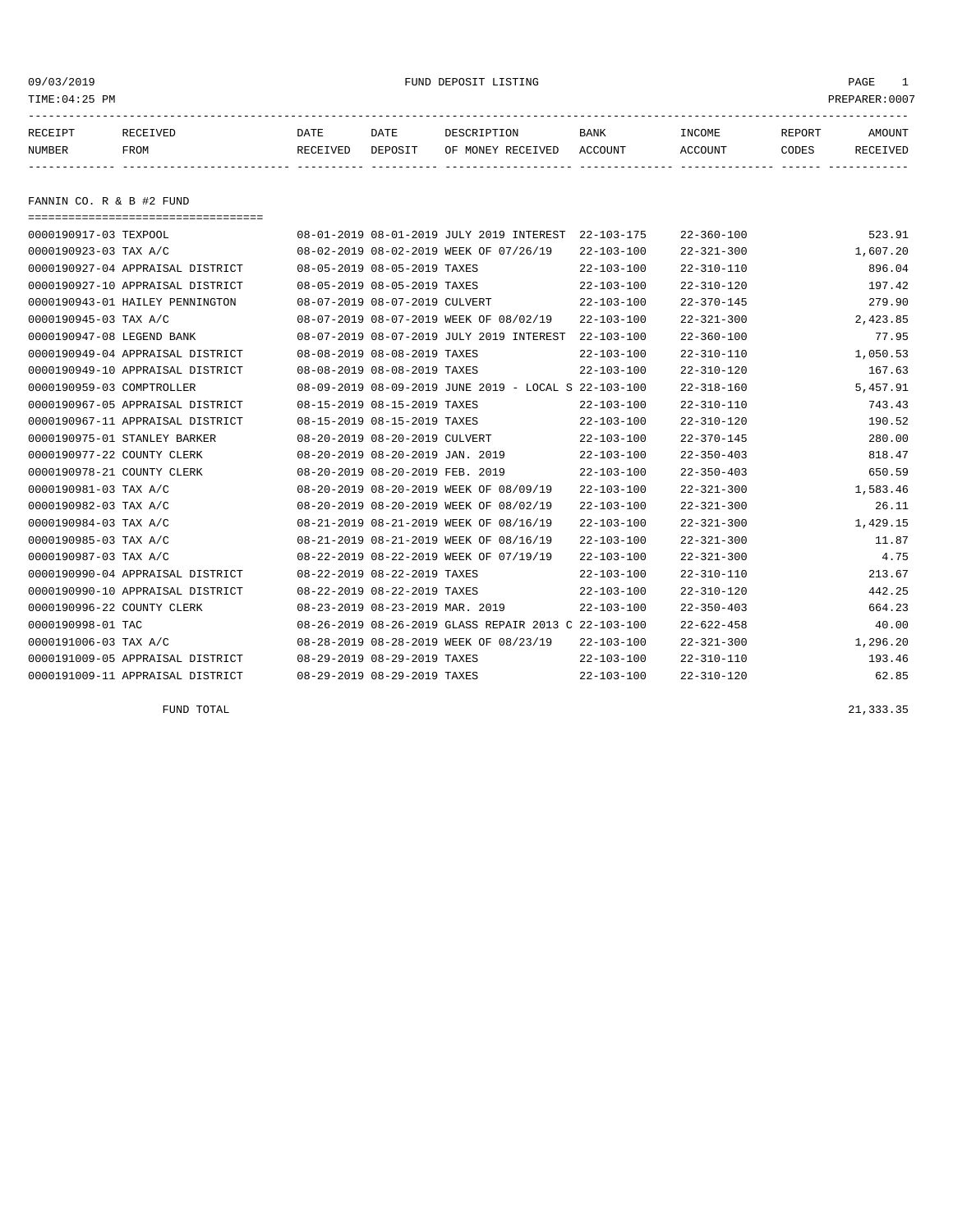## 09/03/2019 FUND DEPOSIT LISTING PAGE 1

| RECEIPT | <b>RECEIVED</b> | DATE            | DATE    | DESCRIPTION              | BANK    | INCOME        | REPORT | AMOUNT          |
|---------|-----------------|-----------------|---------|--------------------------|---------|---------------|--------|-----------------|
| NUMBER  | FROM            | <b>RECEIVED</b> | DEPOSIT | RECEIVED<br>MONE Y<br>つ戸 | ACCOUNT | <b>CCOUNT</b> | CODES  | <b>RECEIVED</b> |
|         |                 |                 |         |                          |         |               |        |                 |

FANNIN CO. R & B #3 FUND

===================================

| 0000190917-04 TEXPOOL            |                                 | 08-01-2019 08-01-2019 JULY 2019 INTEREST             | $23 - 103 - 175$ | $23 - 360 - 100$ | 439.50     |
|----------------------------------|---------------------------------|------------------------------------------------------|------------------|------------------|------------|
| 0000190923-04 TAX A/C            |                                 | 08-02-2019 08-02-2019 WEEK OF 07/26/19               | $23 - 103 - 100$ | $23 - 321 - 300$ | 2,410.80   |
| 0000190927-05 APPRAISAL DISTRICT | 08-05-2019 08-05-2019 TAXES     |                                                      | $23 - 103 - 100$ | $23 - 310 - 110$ | 1,344.05   |
| 0000190927-11 APPRAISAL DISTRICT | 08-05-2019 08-05-2019 TAXES     |                                                      | $23 - 103 - 100$ | $23 - 310 - 120$ | 296.14     |
| 0000190945-04 TAX A/C            |                                 | 08-07-2019 08-07-2019 WEEK OF 08/02/19               | $23 - 103 - 100$ | $23 - 321 - 300$ | 3,635.78   |
| 0000190947-09 LEGEND BANK        |                                 | 08-07-2019 08-07-2019 JULY 2019 INTEREST             | $23 - 103 - 100$ | $23 - 360 - 100$ | 125.47     |
| 0000190949-05 APPRAISAL DISTRICT | 08-08-2019 08-08-2019 TAXES     |                                                      | $23 - 103 - 100$ | $23 - 310 - 110$ | 1,575.79   |
| 0000190949-11 APPRAISAL DISTRICT | 08-08-2019 08-08-2019 TAXES     |                                                      | $23 - 103 - 100$ | $23 - 310 - 120$ | 251.45     |
| 0000190959-04 COMPTROLLER        |                                 | 08-09-2019 08-09-2019 JUNE 2019 - LOCAL S 23-103-100 |                  | $23 - 318 - 160$ | 8,186.87   |
| 0000190967-06 APPRAISAL DISTRICT | 08-15-2019 08-15-2019 TAXES     |                                                      | $23 - 103 - 100$ | $23 - 310 - 110$ | 1,115.14   |
| 0000190967-12 APPRAISAL DISTRICT | 08-15-2019 08-15-2019 TAXES     |                                                      | $23 - 103 - 100$ | $23 - 310 - 120$ | 285.79     |
| 0000190968-01 CITY OF LADONIA    | 08-15-2019 08-15-2019 FUEL      |                                                      | $23 - 103 - 100$ | $23 - 370 - 145$ | 1,045.10   |
| 0000190977-23 COUNTY CLERK       | 08-20-2019 08-20-2019 JAN. 2019 |                                                      | $23 - 103 - 100$ | $23 - 350 - 403$ | 1,227.70   |
| 0000190978-22 COUNTY CLERK       | 08-20-2019 08-20-2019 FEB. 2019 |                                                      | $23 - 103 - 100$ | $23 - 350 - 403$ | 975.88     |
| 0000190981-04 TAX A/C            |                                 | 08-20-2019 08-20-2019 WEEK OF 08/09/19               | $23 - 103 - 100$ | $23 - 321 - 300$ | 2,375.19   |
| 0000190982-04 TAX A/C            |                                 | 08-20-2019 08-20-2019 WEEK OF 08/02/19               | $23 - 103 - 100$ | $23 - 321 - 300$ | 39.17      |
| 0000190984-04 TAX A/C            |                                 | 08-21-2019 08-21-2019 WEEK OF 08/16/19               | $23 - 103 - 100$ | $23 - 321 - 300$ | 2, 143. 72 |
| 0000190985-04 TAX A/C            |                                 | 08-21-2019 08-21-2019 WEEK OF 08/16/19               | $23 - 103 - 100$ | $23 - 321 - 300$ | 17.80      |
| 0000190987-04 TAX A/C            |                                 | 08-22-2019 08-22-2019 WEEK OF 07/19/19               | $23 - 103 - 100$ | $23 - 321 - 300$ | 7.12       |
| 0000190990-05 APPRAISAL DISTRICT | 08-22-2019 08-22-2019 TAXES     |                                                      | $23 - 103 - 100$ | $23 - 310 - 110$ | 320.50     |
| 0000190990-11 APPRAISAL DISTRICT | 08-22-2019 08-22-2019 TAXES     |                                                      | $23 - 103 - 100$ | $23 - 310 - 120$ | 663.37     |
| 0000190996-23 COUNTY CLERK       | 08-23-2019 08-23-2019 MAR. 2019 |                                                      | $23 - 103 - 100$ | $23 - 350 - 403$ | 996.33     |
| 0000191006-04 TAX A/C            |                                 | 08-28-2019 08-28-2019 WEEK OF 08/23/19               | $23 - 103 - 100$ | $23 - 321 - 300$ | 1,944.31   |
| 0000191009-06 APPRAISAL DISTRICT | 08-29-2019 08-29-2019 TAXES     |                                                      | $23 - 103 - 100$ | $23 - 310 - 110$ | 290.19     |
| 0000191009-12 APPRAISAL DISTRICT | 08-29-2019 08-29-2019 TAXES     |                                                      | $23 - 103 - 100$ | $23 - 310 - 120$ | 94.28      |

FUND TOTAL 31,807.44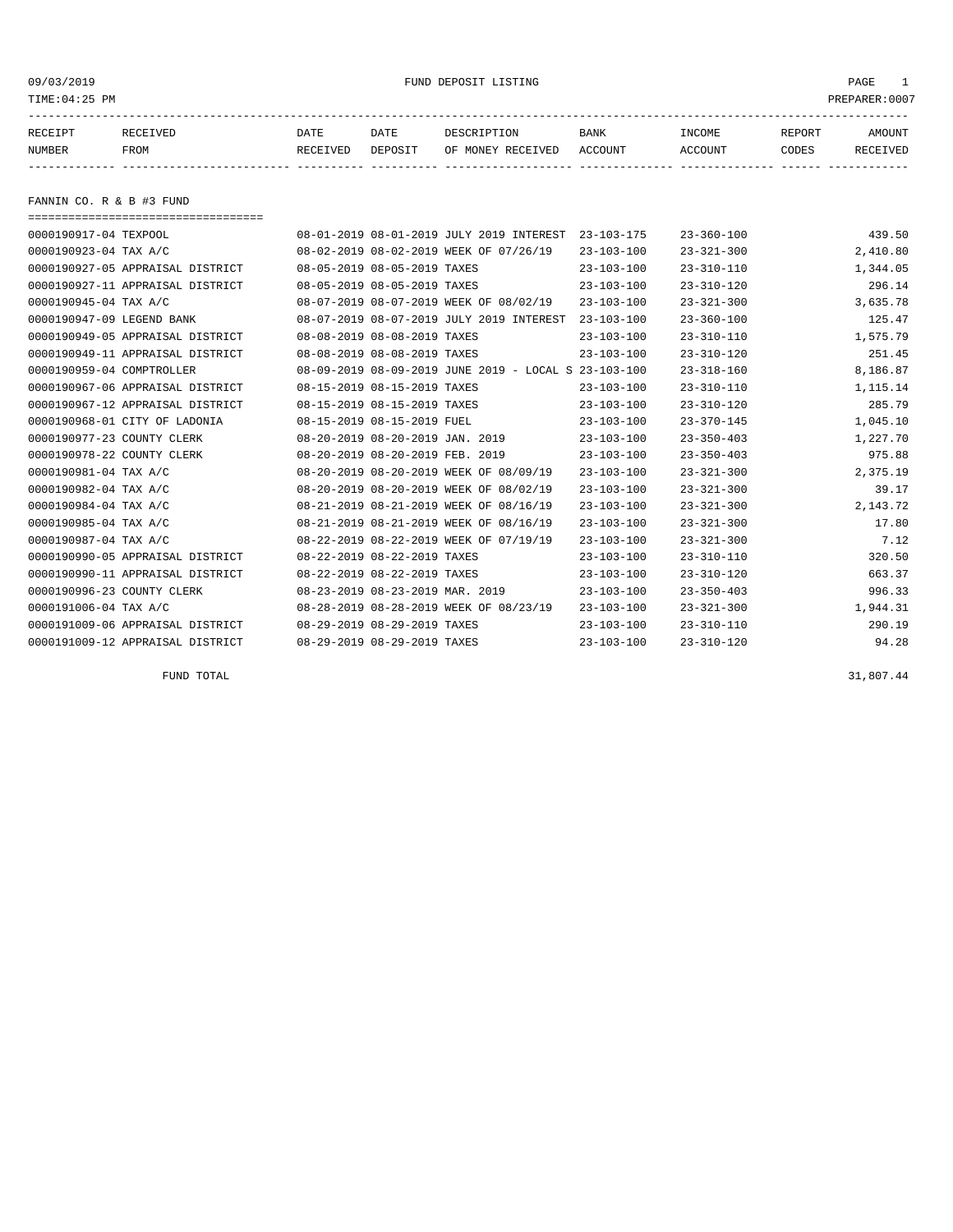## 09/03/2019 FUND DEPOSIT LISTING PAGE 1

| RECEIPT | <b>RECEIVED</b> | DATE     | DATE    | DESCRIPTION          | <b>BANK</b>    | INCOME  | <b>REPORT</b> | AMOUNT          |
|---------|-----------------|----------|---------|----------------------|----------------|---------|---------------|-----------------|
| NUMBER  | FROM            | RECEIVED | DEPOSIT | RECEIVED<br>OF MONEY | <b>ACCOUNT</b> | ACCOUNT | CODES         | <b>RECEIVED</b> |
|         |                 |          |         |                      |                |         |               |                 |

FANNIN CO. R & B #4 FUND

===================================

| 0000190917-05 TEXPOOL      |                                  |                                 | 08-01-2019 08-01-2019 JULY 2019 INTEREST             | $24 - 103 - 175$ | $24 - 360 - 100$ | 571.36   |
|----------------------------|----------------------------------|---------------------------------|------------------------------------------------------|------------------|------------------|----------|
| 0000190923-05 TAX A/C      |                                  |                                 | 08-02-2019 08-02-2019 WEEK OF 07/26/19               | $24 - 103 - 100$ | $24 - 321 - 300$ | 1,372.27 |
|                            | 0000190927-06 APPRAISAL DISTRICT | 08-05-2019 08-05-2019 TAXES     |                                                      | $24 - 103 - 100$ | $24 - 310 - 110$ | 765.06   |
|                            | 0000190927-12 APPRAISAL DISTRICT | 08-05-2019 08-05-2019 TAXES     |                                                      | $24 - 103 - 100$ | $24 - 310 - 120$ | 168.57   |
| 0000190945-05 TAX A/C      |                                  |                                 | 08-07-2019 08-07-2019 WEEK OF 08/02/19               | $24 - 103 - 100$ | $24 - 321 - 300$ | 2,069.57 |
| 0000190947-10 LEGEND BANK  |                                  |                                 | 08-07-2019 08-07-2019 JULY 2019 INTEREST             | $24 - 103 - 100$ | $24 - 360 - 100$ | 39.65    |
|                            | 0000190949-06 APPRAISAL DISTRICT | 08-08-2019 08-08-2019 TAXES     |                                                      | $24 - 103 - 100$ | $24 - 310 - 110$ | 896.98   |
|                            | 0000190949-12 APPRAISAL DISTRICT | 08-08-2019 08-08-2019 TAXES     |                                                      | $24 - 103 - 100$ | $24 - 310 - 120$ | 143.13   |
| 0000190959-05 COMPTROLLER  |                                  |                                 | 08-09-2019 08-09-2019 JUNE 2019 - LOCAL S 24-103-100 |                  | $24 - 318 - 160$ | 4,660.15 |
|                            | 0000190967-07 APPRAISAL DISTRICT | 08-15-2019 08-15-2019 TAXES     |                                                      | $24 - 103 - 100$ | $24 - 310 - 110$ | 634.77   |
|                            | 0000190967-13 APPRAISAL DISTRICT | 08-15-2019 08-15-2019 TAXES     |                                                      | $24 - 103 - 100$ | $24 - 310 - 120$ | 162.67   |
| 0000190977-24 COUNTY CLERK |                                  | 08-20-2019 08-20-2019 JAN. 2019 |                                                      | $24 - 103 - 100$ | $24 - 350 - 403$ | 698.83   |
| 0000190978-23 COUNTY CLERK |                                  | 08-20-2019 08-20-2019 FEB. 2019 |                                                      | $24 - 103 - 100$ | $24 - 350 - 403$ | 555.50   |
| 0000190981-05 TAX A/C      |                                  |                                 | 08-20-2019 08-20-2019 WEEK OF 08/09/19               | $24 - 103 - 100$ | $24 - 321 - 300$ | 1,352.00 |
| 0000190982-05 TAX A/C      |                                  |                                 | 08-20-2019 08-20-2019 WEEK OF 08/02/19               | $24 - 103 - 100$ | $24 - 321 - 300$ | 22.30    |
| 0000190984-05 TAX A/C      |                                  |                                 | 08-21-2019 08-21-2019 WEEK OF 08/16/19               | $24 - 103 - 100$ | $24 - 321 - 300$ | 1,220.25 |
| 0000190985-05 TAX A/C      |                                  |                                 | 08-21-2019 08-21-2019 WEEK OF 08/16/19               | $24 - 103 - 100$ | $24 - 321 - 300$ | 10.14    |
| 0000190987-05 TAX A/C      |                                  |                                 | 08-22-2019 08-22-2019 WEEK OF 07/19/19               | $24 - 103 - 100$ | $24 - 321 - 300$ | 4.05     |
|                            | 0000190990-06 APPRAISAL DISTRICT | 08-22-2019 08-22-2019 TAXES     |                                                      | $24 - 103 - 100$ | $24 - 310 - 110$ | 182.44   |
|                            | 0000190990-12 APPRAISAL DISTRICT | 08-22-2019 08-22-2019 TAXES     |                                                      | $24 - 103 - 100$ | $24 - 310 - 120$ | 377.60   |
| 0000190996-24 COUNTY CLERK |                                  | 08-23-2019 08-23-2019 MAR. 2019 |                                                      | $24 - 103 - 100$ | $24 - 350 - 403$ | 567.14   |
| 0000191006-05 TAX A/C      |                                  |                                 | 08-28-2019 08-28-2019 WEEK OF 08/23/19               | $24 - 103 - 100$ | $24 - 321 - 300$ | 1,106.74 |
|                            | 0000191009-07 APPRAISAL DISTRICT | 08-29-2019 08-29-2019 TAXES     |                                                      | $24 - 103 - 100$ | $24 - 310 - 110$ | 165.19   |
|                            | 0000191009-13 APPRAISAL DISTRICT | 08-29-2019 08-29-2019 TAXES     |                                                      | $24 - 103 - 100$ | $24 - 310 - 120$ | 53.66    |
|                            |                                  |                                 |                                                      |                  |                  |          |

FUND TOTAL  $17,800.02$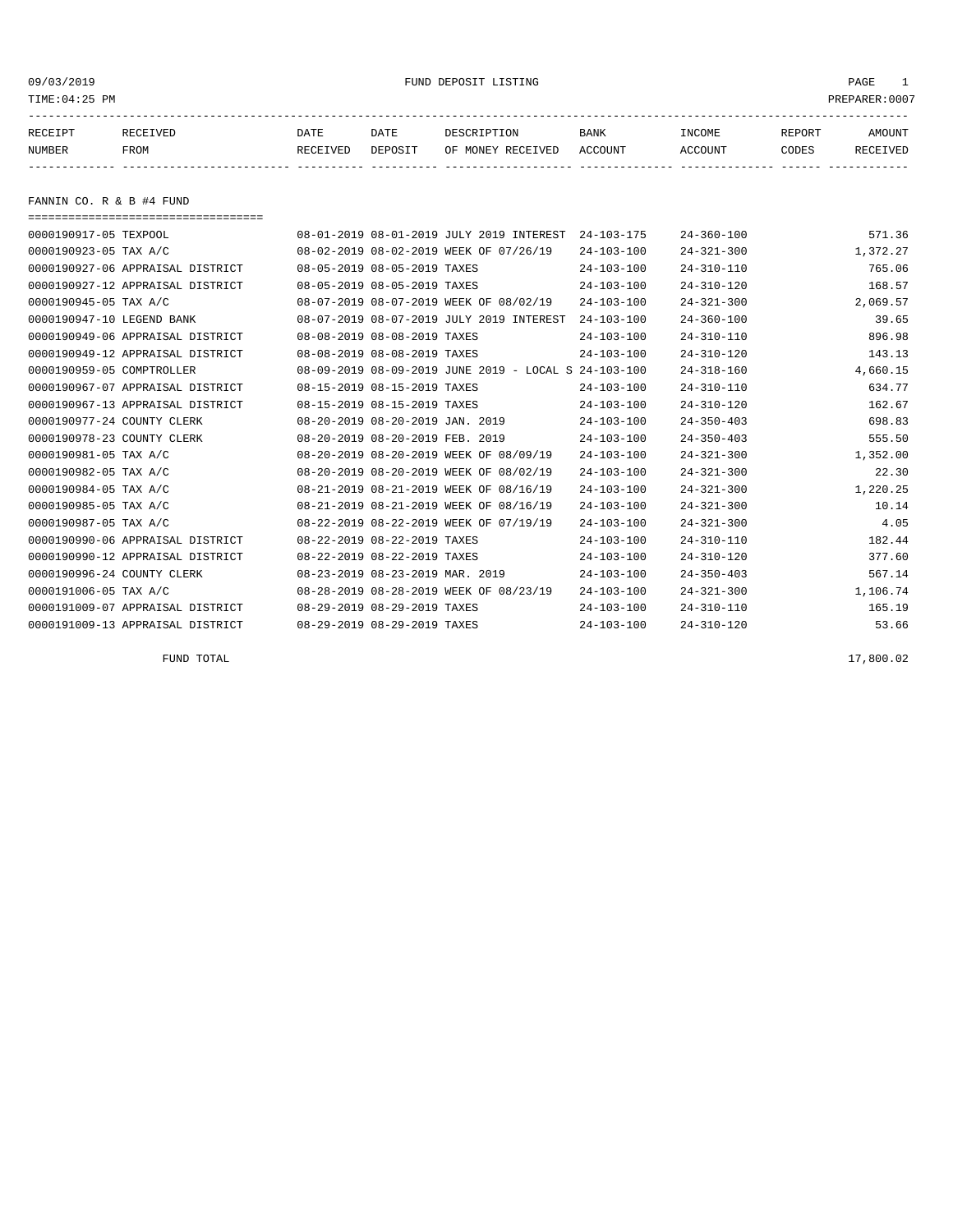TIME:04:25 PM PREPARER:0007

| RECEIPT | RECEIVED | DATE     | DATE    | DESCRIPTION       | <b>BANK</b> | INCOME  | REPORT | AMOUNT   |
|---------|----------|----------|---------|-------------------|-------------|---------|--------|----------|
| NUMBER  | FROM     | RECEIVED | DEPOSIT | OF MONEY RECEIVED | ACCOUNT     | ACCOUNT | CODES  | RECEIVED |
|         |          |          |         |                   |             |         |        |          |

J.P.#1 JUST.CT.TECHNOLOGY

===================================

| 0000190947-11 LEGEND BANK | 08-07-2019 08-07-2019 JULY 2019 INTEREST 26-103-100 |  | 26-360-100 |  |
|---------------------------|-----------------------------------------------------|--|------------|--|
|                           |                                                     |  |            |  |

FUND TOTAL 12.42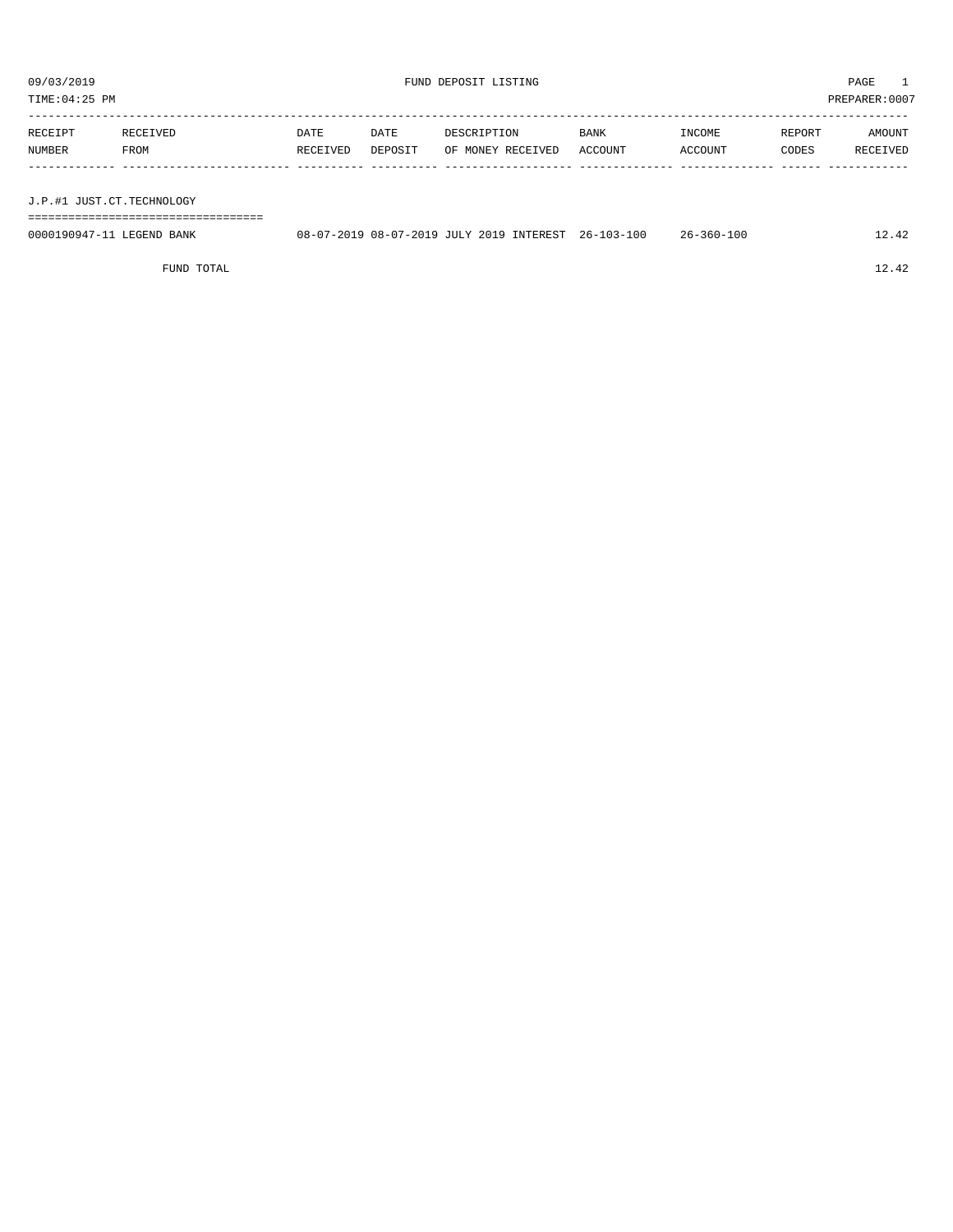TIME:04:25 PM PREPARER:0007

| RECEIPT | RECEIVED | DATE     | DATE    | DESCRIPTION       | <b>BANK</b> | INCOME  | REPORT | AMOUNT   |
|---------|----------|----------|---------|-------------------|-------------|---------|--------|----------|
| NUMBER  | FROM     | RECEIVED | DEPOSIT | OF MONEY RECEIVED | ACCOUNT     | ACCOUNT | CODES  | RECEIVED |
|         |          |          |         |                   |             |         |        |          |
|         |          |          |         |                   |             |         |        |          |

J.P.#2 JUST.CT.TECHNOLOGY

===================================

| 0000190947-12 LEGEND BANK |  |  | 08-07-2019 08-07-2019 JULY 2019 INTEREST 27-103-100 | $27 - 360 - 100$ | 2.38 |
|---------------------------|--|--|-----------------------------------------------------|------------------|------|
|                           |  |  |                                                     |                  |      |

FUND TOTAL 2.38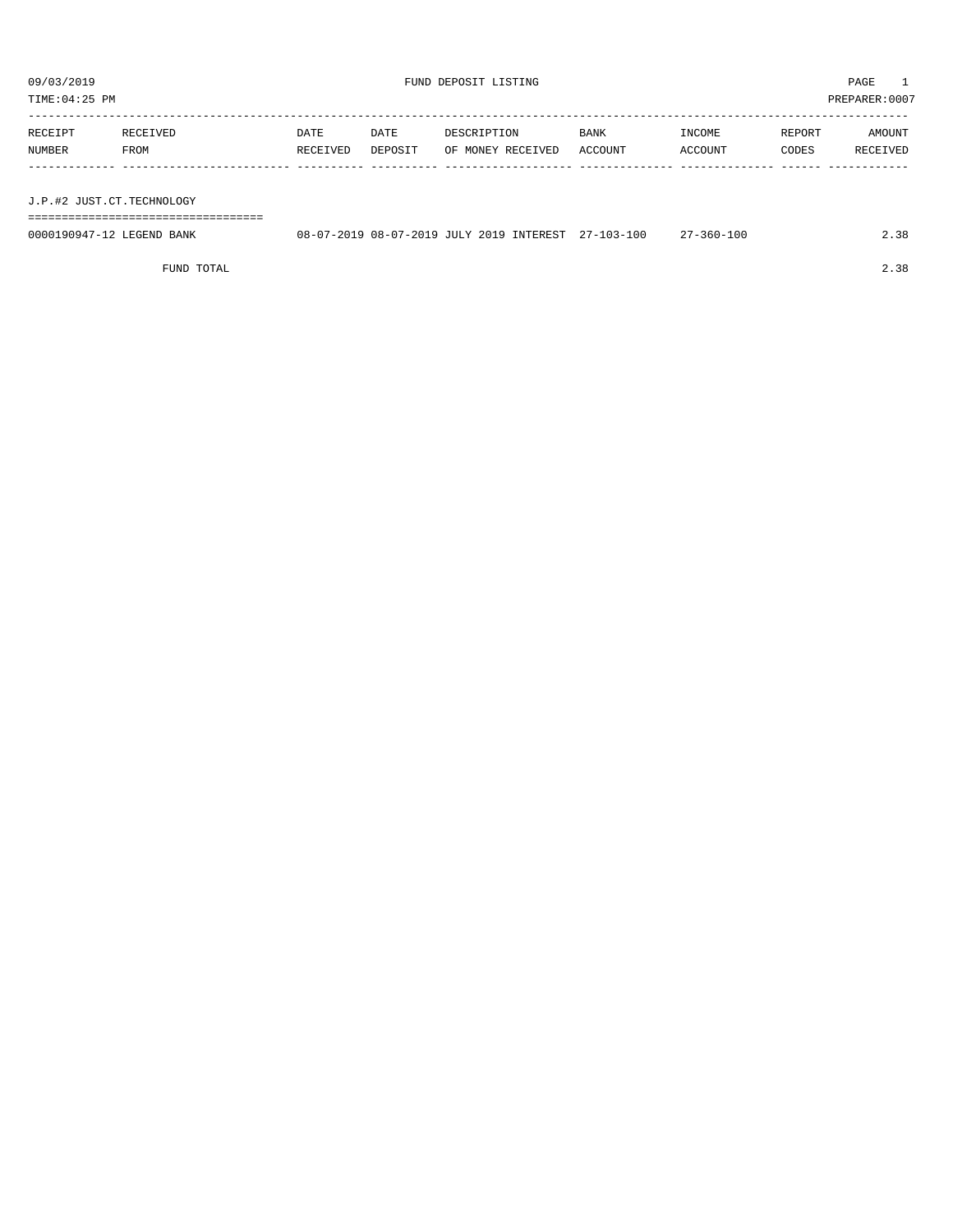TIME:04:25 PM PREPARER:0007

| RECEIPT | RECEIVED    | DATE     | DATE    | DESCRIPTION       | <b>BANK</b> | INCOME  | REPORT | AMOUNT   |
|---------|-------------|----------|---------|-------------------|-------------|---------|--------|----------|
| NUMBER  | <b>FROM</b> | RECEIVED | DEPOSIT | OF MONEY RECEIVED | ACCOUNT     | ACCOUNT | CODES  | RECEIVED |
|         |             |          |         |                   |             |         |        |          |
|         |             |          |         |                   |             |         |        |          |

J.P.#3 JUST.CT.TECHNOLOGY

===================================

| 0000190947-13 LEGEND BANK | 08-07-2019 08-07-2019 JULY 2019 INTEREST 28-103-100 |  |  | $28 - 360 - 100$ | 1.55 |
|---------------------------|-----------------------------------------------------|--|--|------------------|------|
|                           |                                                     |  |  |                  |      |

FUND TOTAL  $1.55$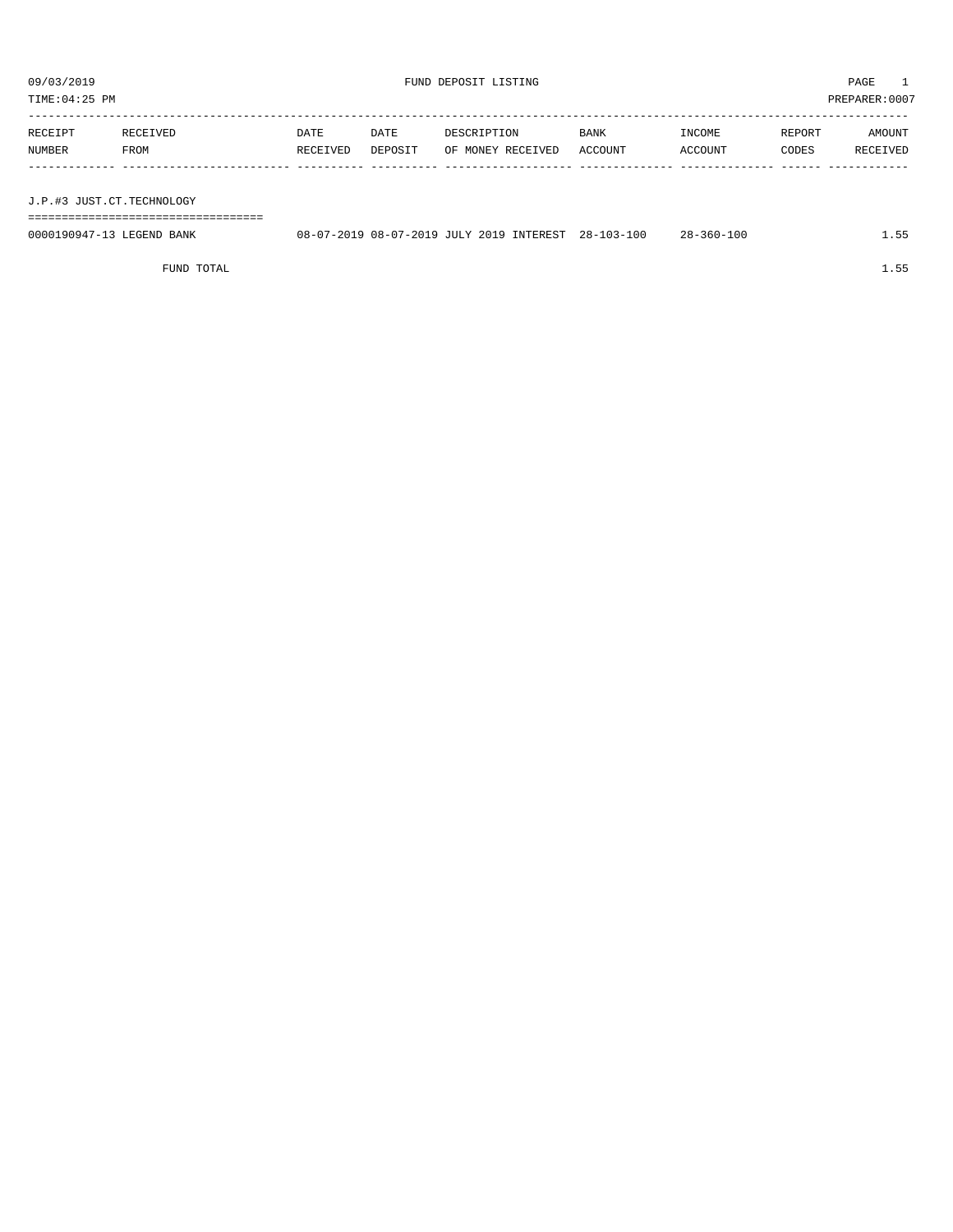TIME:04:25 PM PREPARER:0007

| RECEIPT | RECEIVED | <b>DATE</b> | DATE    | DESCRIPTION       | <b>BANK</b> | INCOME         | REPORT | AMOUNT   |
|---------|----------|-------------|---------|-------------------|-------------|----------------|--------|----------|
| NUMBER  | FROM     | RECEIVED    | DEPOSIT | OF MONEY RECEIVED | ACCOUNT     | <b>ACCOUNT</b> | CODES  | RECEIVED |
|         |          |             |         |                   |             |                |        |          |

## DISTRICT CT.RECORDS ARCHIVE

===================================

| 0000190947-14 LEGEND BANK | 08-07-2019 08-07-2019 JULY 2019 INTEREST |  | $34 - 103 - 100$ | $-360 - 100$<br>- 44 |  |
|---------------------------|------------------------------------------|--|------------------|----------------------|--|
|                           |                                          |  |                  |                      |  |

FUND TOTAL 8.17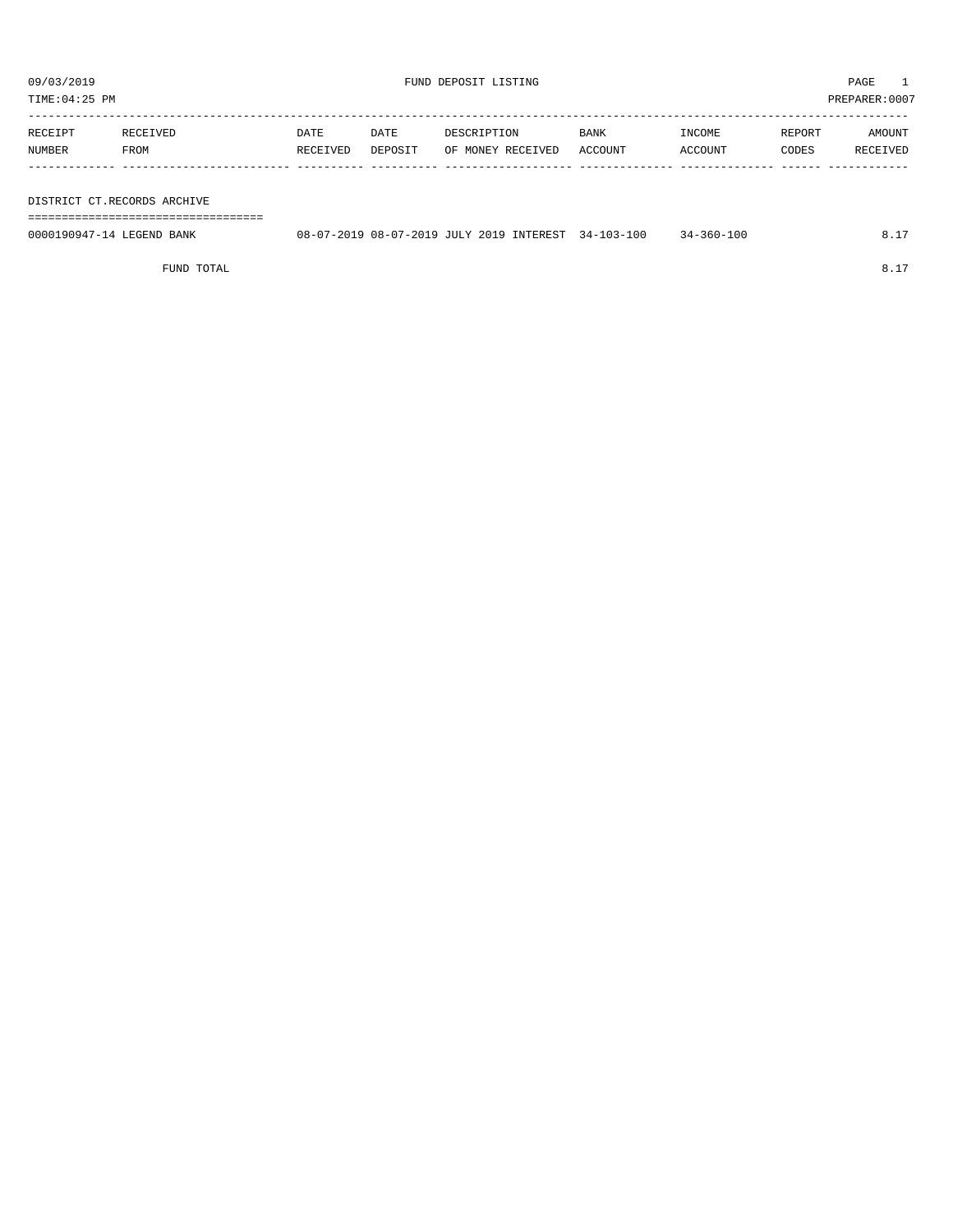TIME:04:25 PM PREPARER:0007

| RECEIPT | <b>RECEIVED</b> | DATE     | DATE    | DESCRIPTION       | <b>BANK</b> | INCOME  | REPORT | AMOUNT          |
|---------|-----------------|----------|---------|-------------------|-------------|---------|--------|-----------------|
| NUMBER  | FROM            | RECEIVED | DEPOSIT | OF MONEY RECEIVED | ACCOUNT     | ACCOUNT | CODES  | <b>RECEIVED</b> |
|         |                 |          |         |                   |             |         |        |                 |

## LAW LIBRARY FUND

| ------------------------------------- | --------------------------------- |  |
|---------------------------------------|-----------------------------------|--|
| п.                                    |                                   |  |

| 0000190947-15 LEGEND BANK  | 08-07-2019 08-07-2019 JULY 2019 INTEREST 35-103-100 |                  | 35-360-100       | 43.79    |
|----------------------------|-----------------------------------------------------|------------------|------------------|----------|
| 0000190977-20 COUNTY CLERK | 08-20-2019 08-20-2019 JAN. 2019                     | $35 - 103 - 100$ | $35 - 340 - 403$ | 455.00   |
| 0000190978-19 COUNTY CLERK | 08-20-2019 08-20-2019 FEB. 2019                     | $35 - 103 - 100$ | $35 - 340 - 403$ | 630.00   |
| 0000190996-20 COUNTY CLERK | 08-23-2019 08-23-2019 MAR. 2019                     | $35 - 103 - 100$ | $35 - 340 - 403$ | 1,225.00 |

FUND TOTAL 2,353.79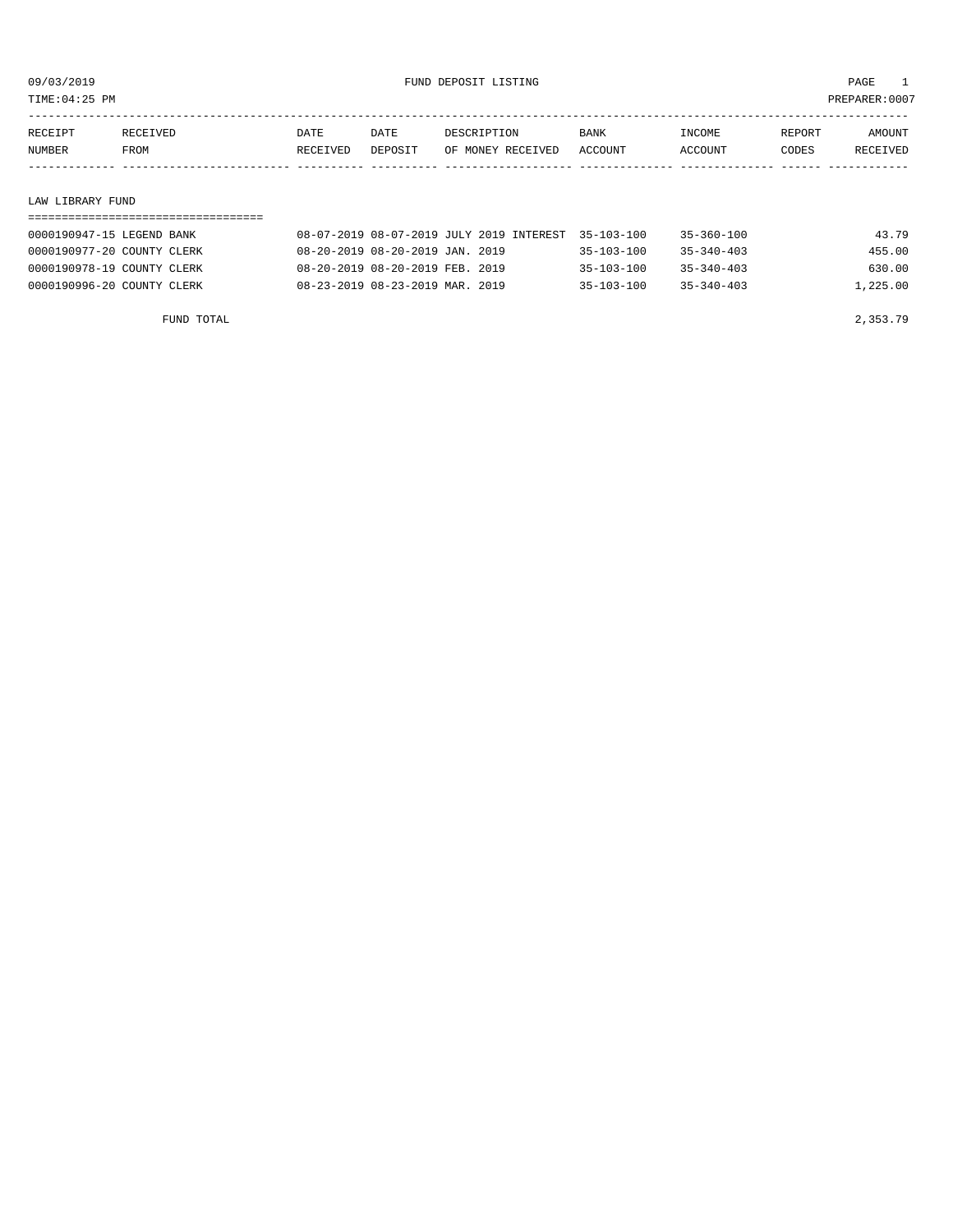09/03/2019 FUND DEPOSIT LISTING PAGE 1

| RECEIPT       | <b>RECEIVED</b> | DATE            | DATE    | DESCRIPTION       | <b>BANK</b> | INCOME         | REPORT | AMOUNT          |
|---------------|-----------------|-----------------|---------|-------------------|-------------|----------------|--------|-----------------|
| <b>NUMBER</b> | <b>FROM</b>     | <b>RECEIVED</b> | DEPOSIT | OF MONEY RECEIVED | ACCOUNT     | <b>ACCOUNT</b> | CODES  | <b>RECEIVED</b> |
|               |                 |                 |         |                   |             |                |        |                 |

D.A. FEE ACCOUNT FUND

| 0000190919-01 DISTRICT ATTORNEY TRUST | 08-01-2019 08-01-2019 DISTRICT ATTORNEY F 36-103-136 |                  | 36-340-475       | 14.54 |
|---------------------------------------|------------------------------------------------------|------------------|------------------|-------|
| 0000190947-23 LEGEND BANK             | 08-07-2019 08-07-2019 JULY 2019 INTEREST 36-103-136  |                  | $36 - 360 - 100$ | 0.59  |
| 0000190947-24 LEGEND BANK             | 08-07-2019 08-07-2019 JULY 2019 INTEREST             | $36 - 103 - 236$ | $36 - 360 - 236$ | 0.29  |
| 0000190948-01 FANNIN COUNTY CSCD      | 08-08-2019 08-08-2019 BLOOD DRAWS                    | $36 - 103 - 136$ | $36 - 370 - 130$ | 44.70 |
| 0000191001-01 COUNTY CLERK            | 08-27-2019 08-27-2019 BLOOD DRAW - 486557 36-103-136 |                  | $36 - 370 - 130$ | 14.00 |
|                                       |                                                      |                  |                  |       |

FUND TOTAL 74.12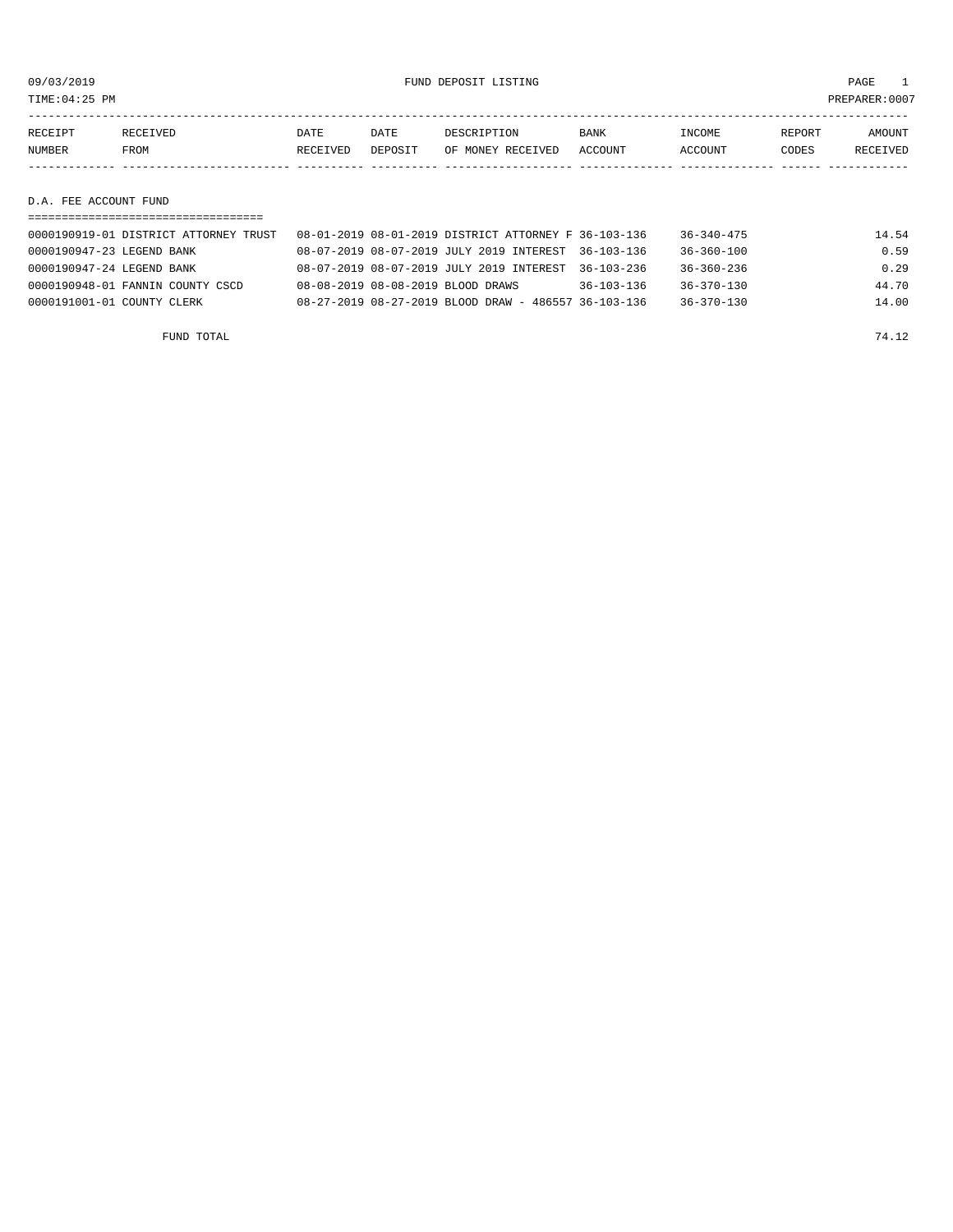09/03/2019 FUND DEPOSIT LISTING PAGE 1

| RECEIPT | RECEIVED | DATE     | DATE           | DESCRIPTION       | <b>BANK</b> | INCOME  | REPORT | AMOUNT   |
|---------|----------|----------|----------------|-------------------|-------------|---------|--------|----------|
| NUMBER  | FROM     | RECEIVED | <b>DEPOSIT</b> | OF MONEY RECEIVED | ACCOUNT     | ACCOUNT | CODES  | RECEIVED |
|         |          |          |                |                   |             |         |        |          |

CONTRABAND SEIZURE

| ====================================  |  |                                       |  |                                          |                  |                  |           |
|---------------------------------------|--|---------------------------------------|--|------------------------------------------|------------------|------------------|-----------|
| 0000190938-01 FANNIN COUNTY SHERIFF'S |  | 08-06-2019 08-06-2019 CASE # 19-00529 |  |                                          | $37 - 103 - 137$ | $37 - 207 - 099$ | 400.00    |
| 0000190939-01 FANNIN COUNTY SHERIFF'S |  | 08-06-2019 08-06-2019 CASE # 19-00527 |  |                                          | $37 - 103 - 137$ | $37 - 207 - 099$ | 362.00    |
| 0000190940-01 FANNIN COUNTY SHERIFF'S |  | 08-06-2019 08-06-2019 CASE # 19-00554 |  |                                          | $37 - 103 - 137$ | $37 - 207 - 099$ | 2,500.00  |
| 0000190941-01 FANNIN COUNTY SHERIFF'S |  | 08-06-2019 08-06-2019 CASE # 19-00555 |  |                                          | $37 - 103 - 137$ | $37 - 207 - 099$ | 960.00    |
| 0000190942-01 FANNIN COUNTY SHERIFF'S |  | 08-06-2019 08-06-2019 CASE # 19-00556 |  |                                          | $37 - 103 - 137$ | $37 - 207 - 099$ | 10,730.00 |
| 0000190947-25 LEGEND BANK             |  |                                       |  | 08-07-2019 08-07-2019 JULY 2019 INTEREST | $37 - 103 - 137$ | 37-360-100       | 3.85      |
|                                       |  |                                       |  |                                          |                  |                  |           |

FUND TOTAL 14,955.85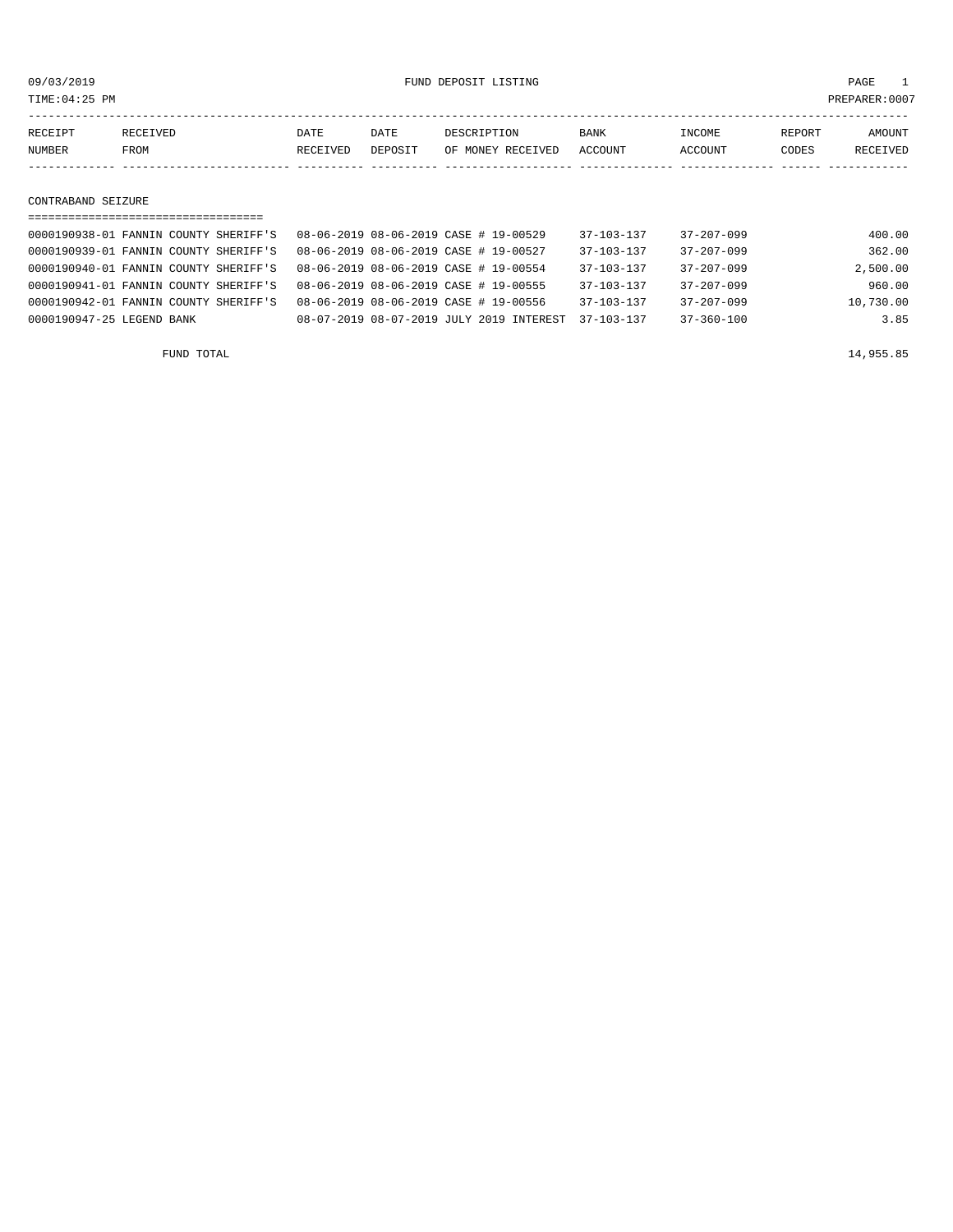TIME:04:25 PM PREPARER:0007

| RECEIPT | RECEIVED | <b>DATE</b> | DATE    | DESCRIPTION       | BANK    | INCOME         | REPORT | AMOUNT   |
|---------|----------|-------------|---------|-------------------|---------|----------------|--------|----------|
| NUMBER  | FROM     | RECEIVED    | DEPOSIT | OF MONEY RECEIVED | ACCOUNT | <b>ACCOUNT</b> | CODES  | RECEIVED |
|         |          |             |         |                   |         |                |        |          |
|         |          |             |         |                   |         |                |        |          |

IHC CO-OP GIN

| 0000190917-06 TEXPOOL     | 08-01-2019 08-01-2019 JULY 2019 INTEREST 38-103-175 | $38 - 360 - 100$ | 38.40 |
|---------------------------|-----------------------------------------------------|------------------|-------|
| 0000190947-16 LEGEND BANK | 08-07-2019 08-07-2019 JULY 2019 INTEREST 38-103-100 | $38 - 360 - 100$ | 0.10  |

FUND TOTAL 38.50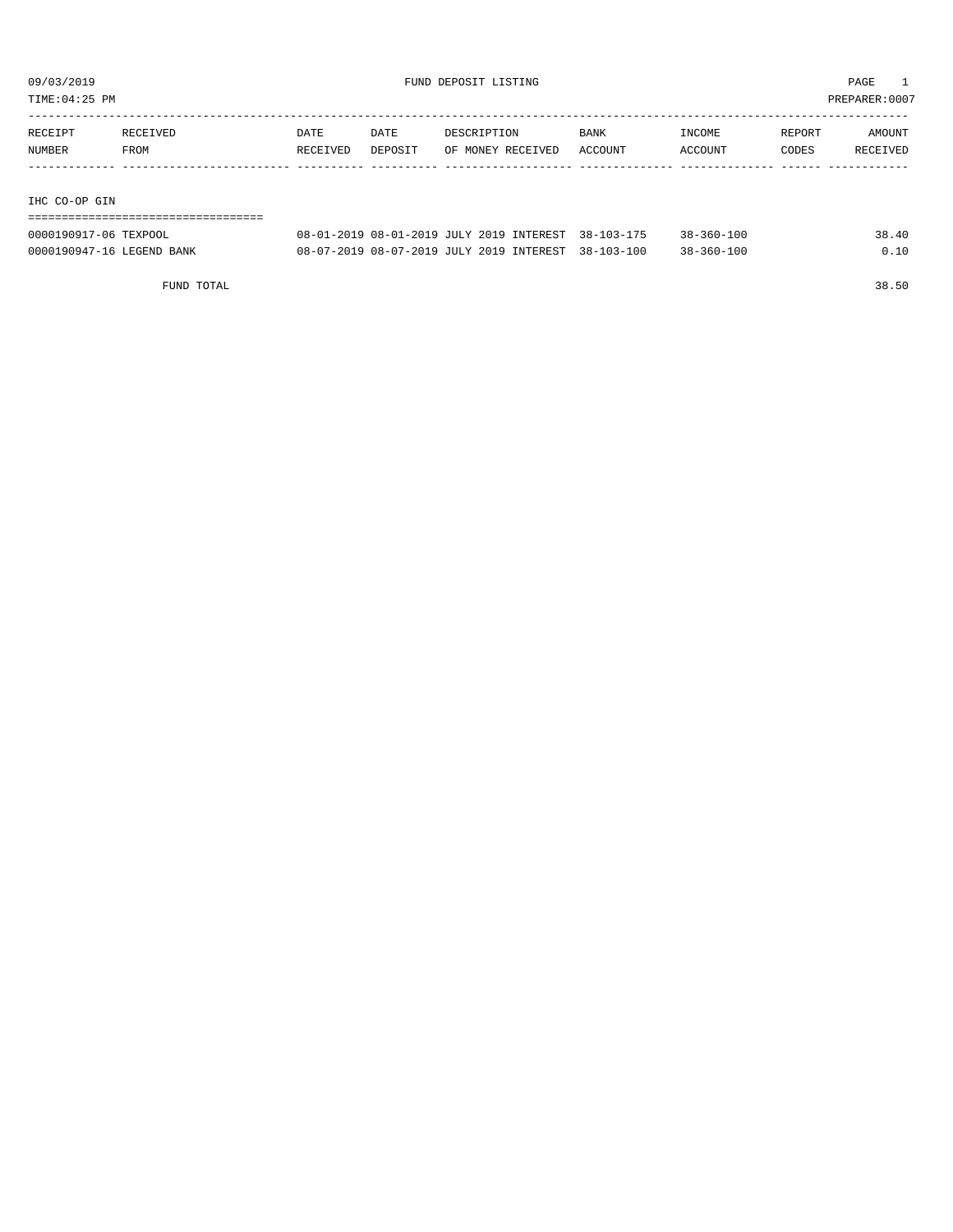TIME:04:25 PM PREPARER:0007

| RECEIPT | RECEIVED | DATE     | DATE    | DESCRIPTION       | <b>BANK</b> | INCOME  | REPORT | AMOUNT   |
|---------|----------|----------|---------|-------------------|-------------|---------|--------|----------|
| NUMBER  | FROM     | RECEIVED | DEPOSIT | OF MONEY RECEIVED | ACCOUNT     | ACCOUNT | CODES  | RECEIVED |
|         |          |          |         |                   |             |         |        |          |
|         |          |          |         |                   |             |         |        |          |

IHC B.R. COOPER

| -------------------------------------<br>-------------------------------------- |  |  |  |  |  |  |  |  |  |  |  |  |  |  |  |  |  |
|---------------------------------------------------------------------------------|--|--|--|--|--|--|--|--|--|--|--|--|--|--|--|--|--|
|                                                                                 |  |  |  |  |  |  |  |  |  |  |  |  |  |  |  |  |  |
|                                                                                 |  |  |  |  |  |  |  |  |  |  |  |  |  |  |  |  |  |
|                                                                                 |  |  |  |  |  |  |  |  |  |  |  |  |  |  |  |  |  |

| 0000190917-07 TEXPOOL     | 08-01-2019 08-01-2019 JULY 2019 INTEREST 39-103-175 | $39 - 360 - 100$ | 12.82 |
|---------------------------|-----------------------------------------------------|------------------|-------|
| 0000190947-17 LEGEND BANK | 08-07-2019 08-07-2019 JULY 2019 INTEREST 39-103-100 | $39 - 360 - 100$ | 3.72  |

FUND TOTAL 16.54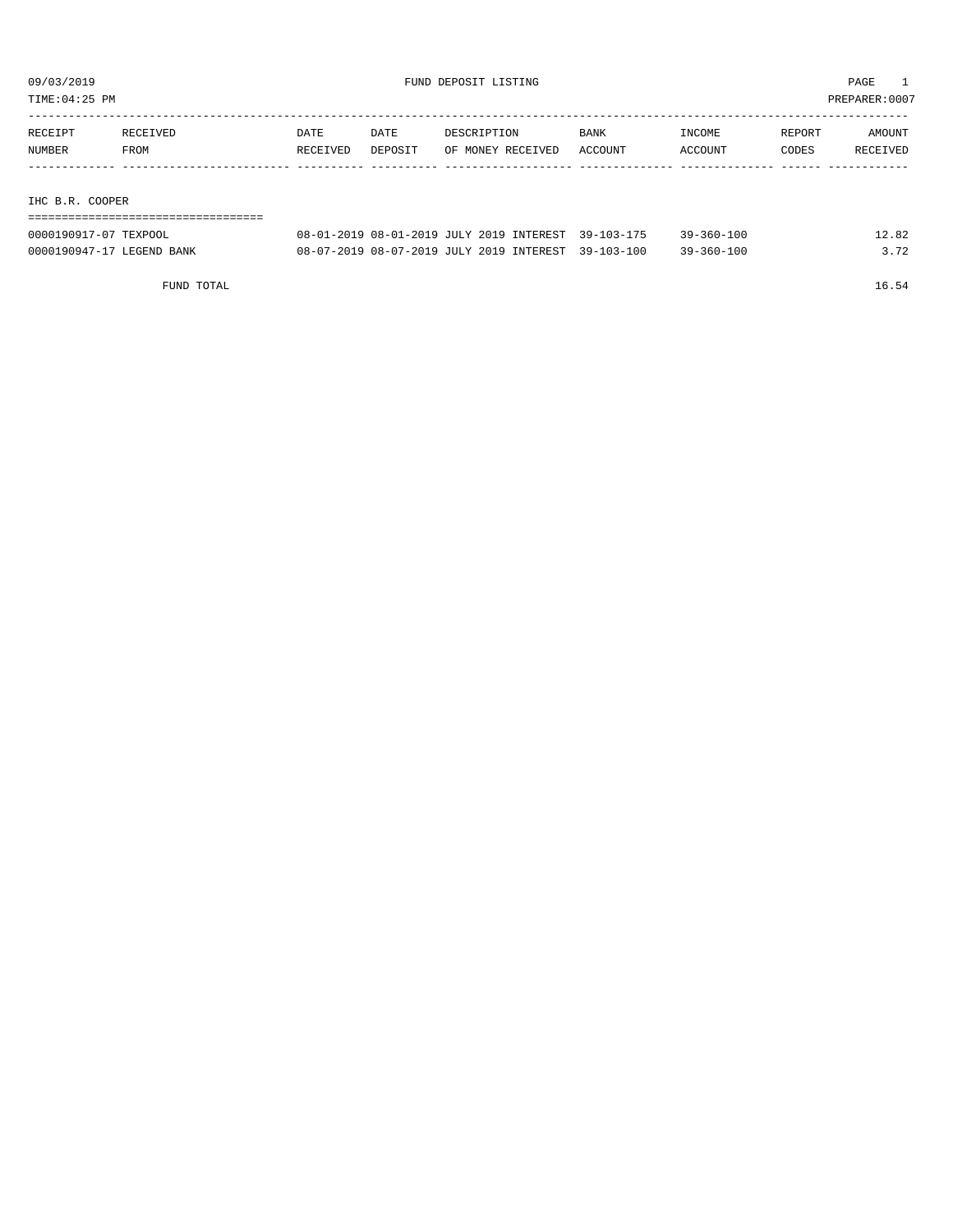### 09/03/2019 FUND DEPOSIT LISTING PAGE 1

| RECEIPT       | ∩ਸ਼ TVਸ਼ਾ<br>ז הם כד | DATE            | DATE    | DE SCR I PTION       | <b>BANK</b> | <b>INCOME</b> | <b>REPORT</b> | AMOUNT   |
|---------------|----------------------|-----------------|---------|----------------------|-------------|---------------|---------------|----------|
| <b>NUMBER</b> | FROM                 | <b>RECEIVED</b> | DEPOSIT | RECEIVED<br>OF MONEY | ACCOUNT     | ACCOUNT       | CODES         | RECEIVED |
|               |                      |                 |         |                      |             |               |               |          |

CHAPTER 19 FUNDS

=================================== 0000190958-01 SECRETARY OF STATE 08-08-2019 08-08-2019 CHAPTER 19 FUNDS 45-103-100 45-330-403 700.00 0000190962-01 SECRETARY OF STATE 08-12-2019 08-12-2019 TEMP. SALARY 45-103-100 45-330-403 137.80 0000190962-02 SECRETARY OF STATE 08-12-2019 08-12-2019 TEMP. SALARY 45-103-100 45-330-403 120.21 0000190962-03 SECRETARY OF STATE 08-12-2019 08-12-2019 REGISTRATION 45-103-100 45-330-403 210.00 0000190962-04 SECRETARY OF STATE 08-12-2019 08-12-2019 TRAVEL 45-103-100 45-330-403 299.92 0000190962-05 SECRETARY OF STATE 08-12-2019 08-12-2019 REGISTRATION 45-103-100 45-330-403 210.00 0000190966-01 SECRETARY OF STATE 08-14-2019 08-14-2019 TEMP SALARY 45-103-100 45-330-403 172.00 0000190966-02 SECRETARY OF STATE  $08-14-2019$  08-14-2019 TEMP SALARY  $45-103-100$   $45-330-403$   $45-330-403$   $264.00$ <br>0000190966-03 SECRETARY OF STATE  $08-14-2019$  08-14-2019 TEMP SALARY  $45-103-100$   $45-330-403$   $45-330-40$ 008-14-2019 00-14-2019 TEMP SALARY  $45-103-100$   $45-330-403$  196.00 0000190966-04 SECRETARY OF STATE 08-14-2019 08-14-2019 TEMP SALARY 45-103-100 45-330-403 396.00 0000190966-05 SECRETARY OF STATE 08-14-2019 08-14-2019 TEMP SALARY 45-103-100 45-330-403 242.00 0000190966-06 SECRETARY OF STATE 08-14-2019 08-14-2019 TEMP SALARY 45-103-100 45-330-403 68.00 0000190988-01 SECRETARY OF STATE 08-22-2019 08-22-2019 CHAPTER 19 FUNDS 45-103-100 45-330-403 1,000.50

FUND TOTAL  $4,016.43$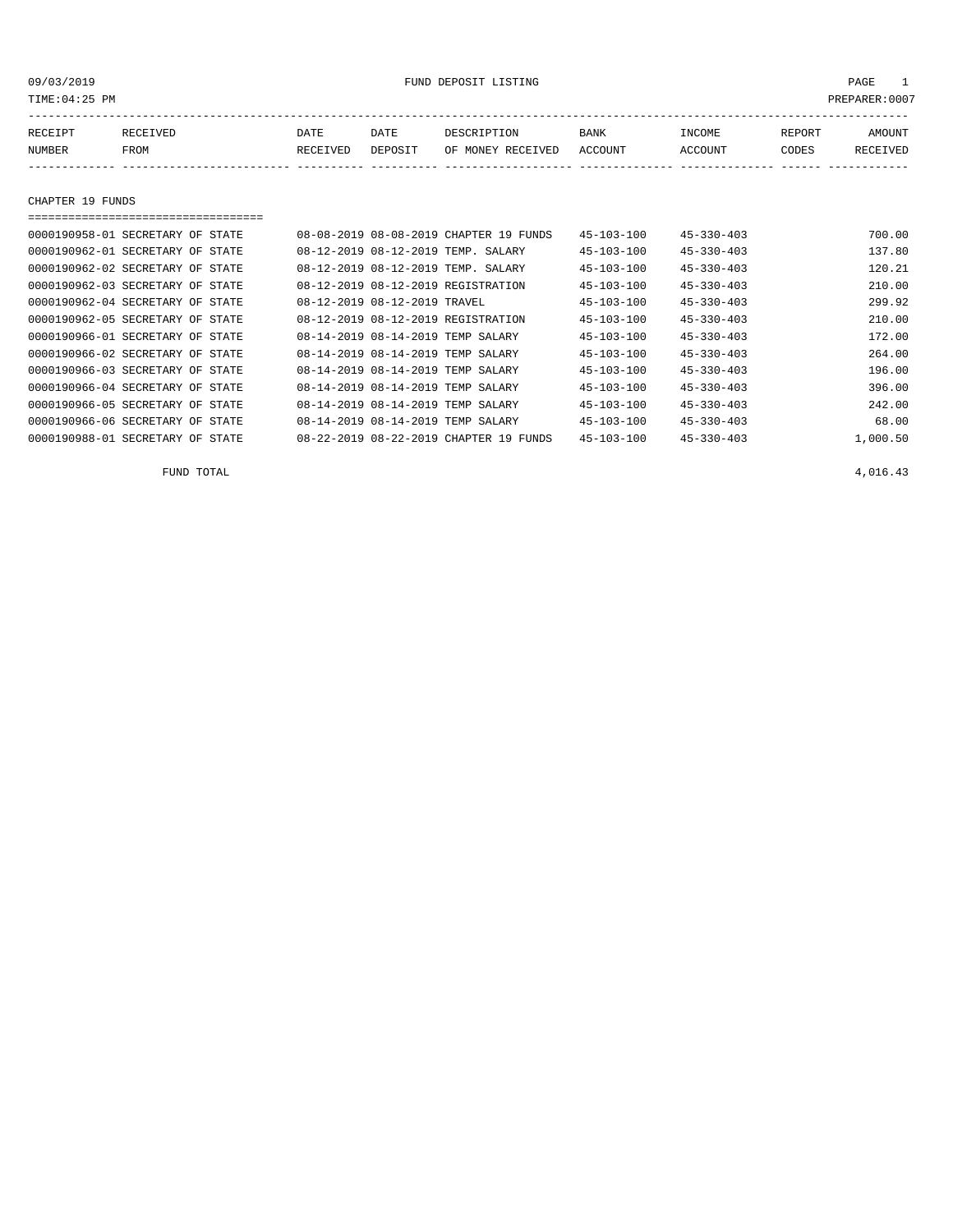TIME:04:25 PM PREPARER:0007 ----------------------------------------------------------------------------------------------------------------------------------- RECEIPT RECEIVED DATE DATE DESCRIPTION BANK INCOME REPORT AMOUNT NUMBER FROM RECEIVED DEPOSIT OF MONEY RECEIVED ACCOUNT ACCOUNT CODES RECEIVED ------------- ------------------------- ---------- ---------- ------------------- -------------- -------------- ------ ------------

## SAFE ROOM REIMBURSEMENT PROGRAM

| ------------------------------------<br>------------------------------------- |  |  |  |  |                  |                  |        |  |
|-------------------------------------------------------------------------------|--|--|--|--|------------------|------------------|--------|--|
| 0000190957-01 TEXAS DEPT. OF PUBLIC SAF 08-08-2019 08-08-2019 ADMIN. FEE      |  |  |  |  | $46 - 103 - 100$ | $46 - 330 - 476$ | 300.00 |  |

FUND TOTAL 300.00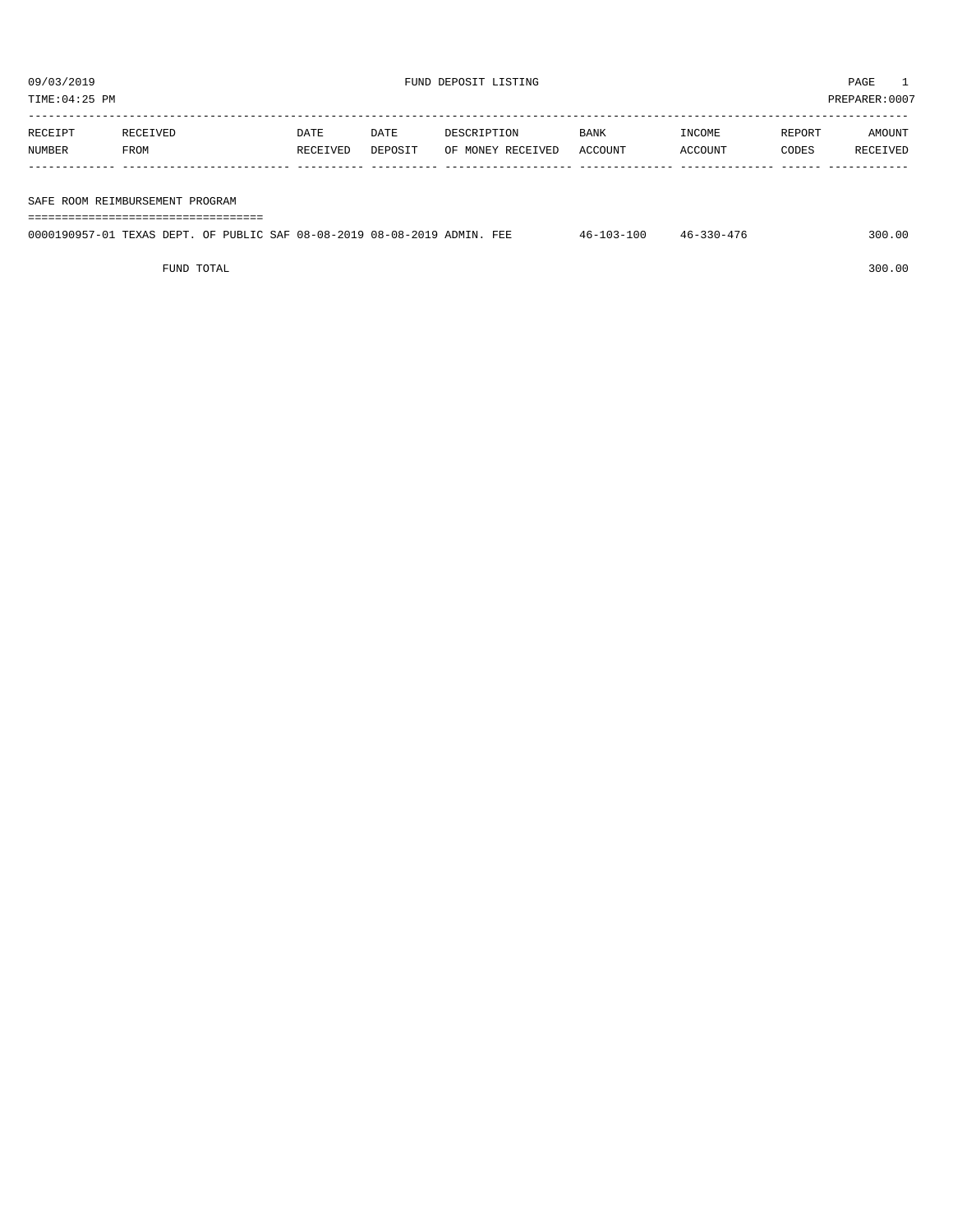09/03/2019 FUND DEPOSIT LISTING PAGE 1

| RECEIPT | <b>RECEIVED</b> | DATE     | DATE    | DESCRIPTION          | <b>BANK</b>    | INCOME  | <b>REPORT</b> | AMOUNT          |
|---------|-----------------|----------|---------|----------------------|----------------|---------|---------------|-----------------|
| NUMBER  | FROM            | RECEIVED | DEPOSIT | RECEIVED<br>OF MONEY | <b>ACCOUNT</b> | ACCOUNT | CODES         | <b>RECEIVED</b> |
|         |                 |          |         |                      |                |         |               |                 |

## ELECTION EQUIPMENT FUND

| 08-06-2019 08-06-2019 MAY 4, 2019 - EARLY 48-103-100<br>800.00<br>$48 - 340 - 484$<br>$08-08-2019$ $08-08-2019$ MAY 4, 2019 - EARLY 48-103-100<br>$48 - 340 - 484$<br>600.00<br>08-08-2019 08-08-2019 MAY 4, 2019 - EARLY 48-103-100 | ==================================== |  |                  |        |
|--------------------------------------------------------------------------------------------------------------------------------------------------------------------------------------------------------------------------------------|--------------------------------------|--|------------------|--------|
| 0000190951-01 BONHAM I.S.D.                                                                                                                                                                                                          | 0000190937-01 CITY OF SAVOY          |  |                  |        |
|                                                                                                                                                                                                                                      |                                      |  |                  |        |
|                                                                                                                                                                                                                                      | 0000190952-01 CITY OF LADONIA        |  | $48 - 340 - 484$ | 400.00 |
| 800.00<br>08-08-2019 08-08-2019 MAY 4, 2019 - EARLY 48-103-100<br>$48 - 340 - 484$<br>0000190953-01 CITY OF HONEY GROVE                                                                                                              |                                      |  |                  |        |
| 600.00<br>08-08-2019 08-08-2019 MAY 4, 2019 - EARLY 48-103-100<br>$48 - 340 - 484$<br>0000190954-01 CITY OF BONHAM                                                                                                                   |                                      |  |                  |        |
| 800.00<br>$08-14-2019$ $08-14-2019$ MAY 4, 2019 - EARLY 48-103-100<br>0000190965-01 BLUE RIDGE I.S.D.<br>$48 - 340 - 484$                                                                                                            |                                      |  |                  |        |
| $08-16-2019$ $08-16-2019$ MAY 4, 2019 - EARLY 48-103-100<br>$48 - 340 - 484$<br>800.00<br>0000190974-01 CITY OF TRENTON                                                                                                              |                                      |  |                  |        |

FUND TOTAL  $4,800.00$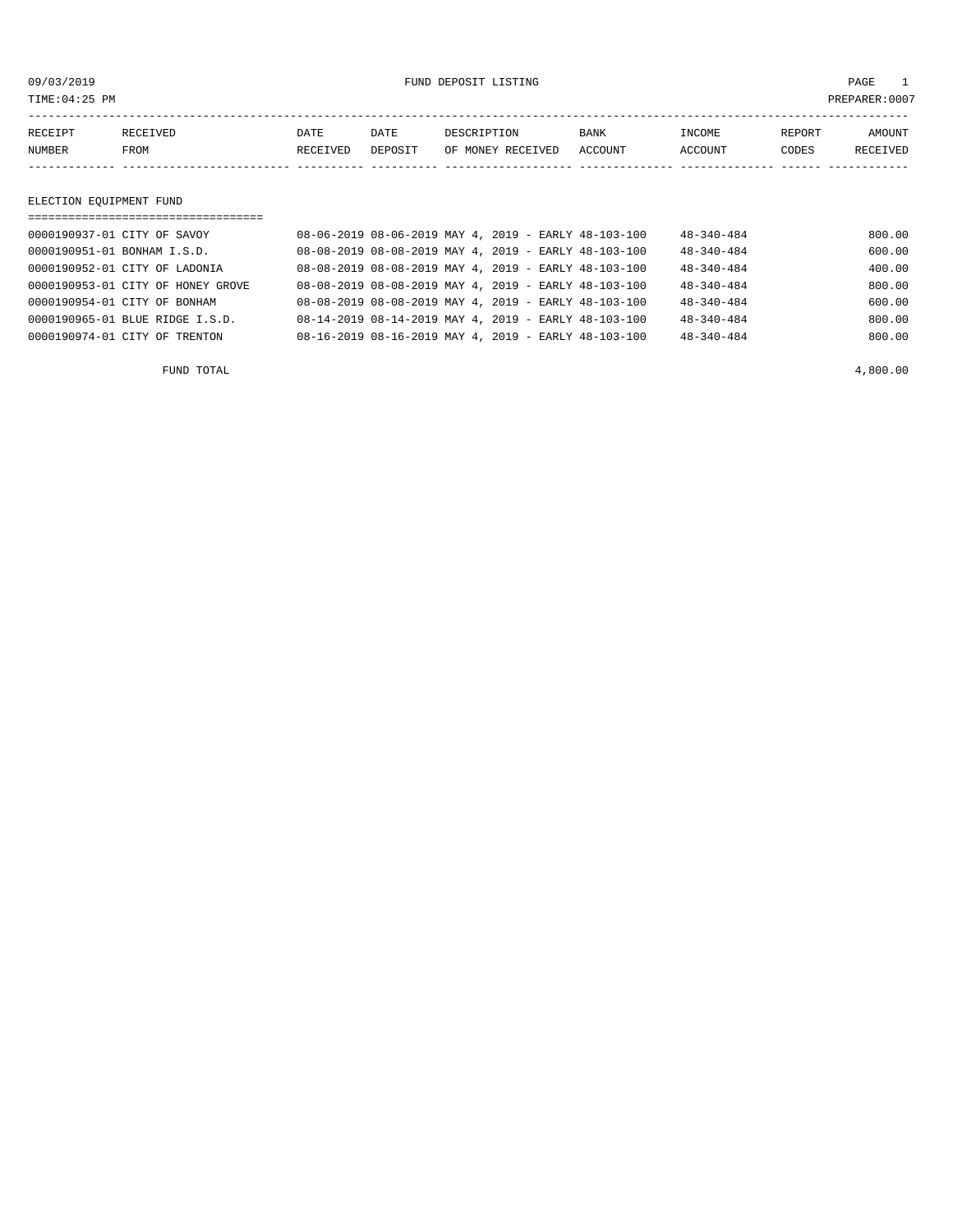| TIME:04:25 PM |                                      |          |         |                   |         |         |        | PREPARER:0007 |
|---------------|--------------------------------------|----------|---------|-------------------|---------|---------|--------|---------------|
|               |                                      |          |         |                   |         |         |        |               |
| RECEIPT       | RECEIVED                             | DATE     | DATE    | DESCRIPTION       | BANK    | INCOME  | REPORT | AMOUNT        |
| NUMBER        | FROM                                 | RECEIVED | DEPOSIT | OF MONEY RECEIVED | ACCOUNT | ACCOUNT | CODES  | RECEIVED      |
|               |                                      |          |         |                   |         |         |        |               |
|               |                                      |          |         |                   |         |         |        |               |
|               | CO. CLERK CO. & DIST. CT. TECHNOLOGY |          |         |                   |         |         |        |               |
|               |                                      |          |         |                   |         |         |        |               |

| 0000190977-25 COUNTY CLERK | 08-20-2019 08-20-2019 JAN. 2019 | $51 - 103 - 100$ | $51 - 370 - 440$ | 67.80 |
|----------------------------|---------------------------------|------------------|------------------|-------|
| 0000190978-24 COUNTY CLERK | 08-20-2019 08-20-2019 FEB. 2019 | $51 - 103 - 100$ | $51 - 370 - 440$ | 62.14 |
| 0000190996-25 COUNTY CLERK | 08-23-2019 08-23-2019 MAR. 2019 | $51 - 103 - 100$ | 51-370-440       | 65.14 |

FUND TOTAL 195.08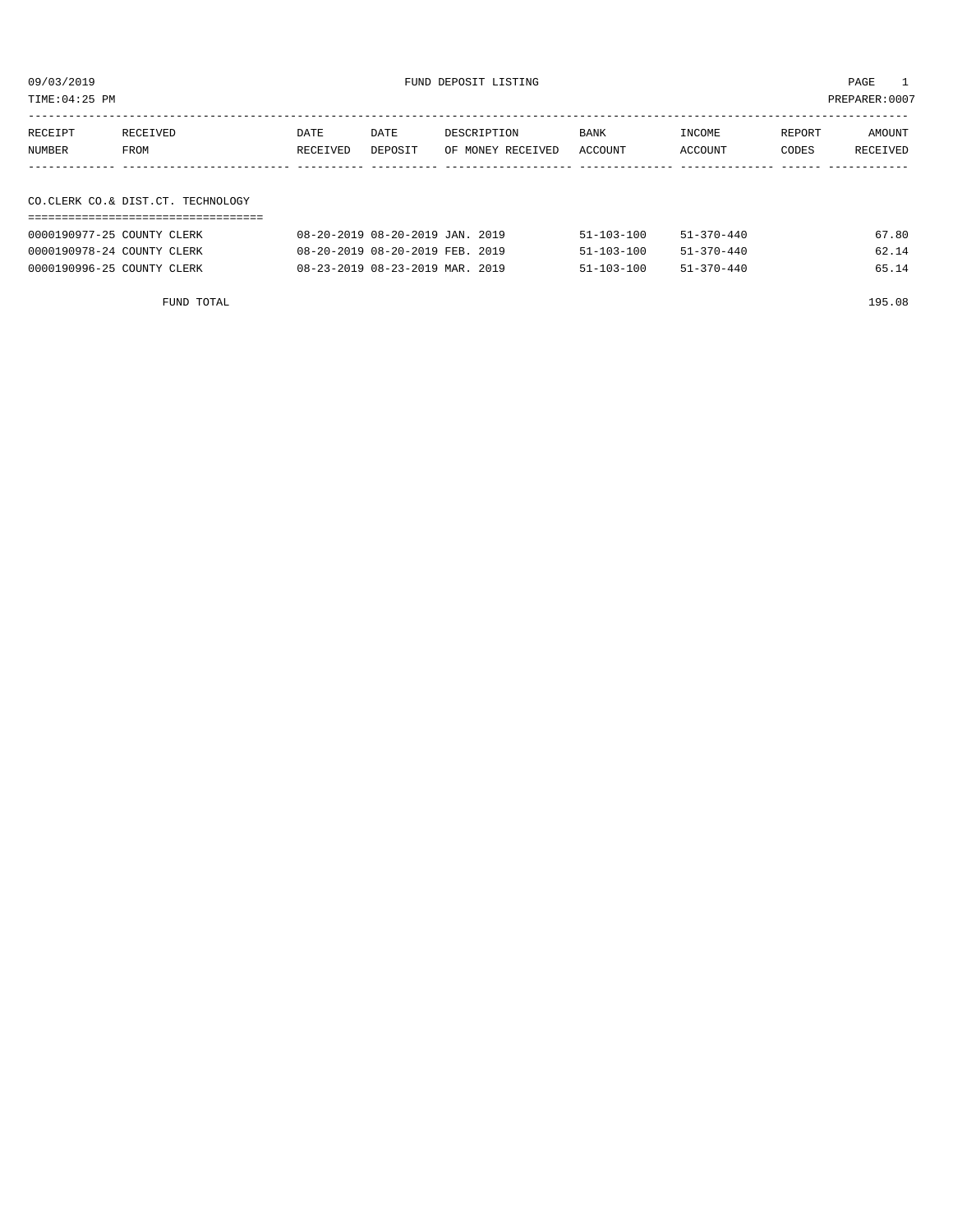09/03/2019 FUND DEPOSIT LISTING PAGE 1

| RECEIPT | <b>RECEIVED</b> | DATE     | DATE    | DESCRIPTION               | <b>BANK</b> | INCOME  | REPORT | AMOUNT   |
|---------|-----------------|----------|---------|---------------------------|-------------|---------|--------|----------|
| NUMBER  | FROM            | RECEIVED | DEPOSIT | OF MONEY RECEIVED ACCOUNT |             | ACCOUNT | CODES  | RECEIVED |
|         |                 |          |         |                           |             |         |        |          |

## CO.CLK.COURT RECORDS PRESERVATION

| 0000190947-18 LEGEND BANK  | 08-07-2019 08-07-2019 JULY 2019 INTEREST | 52-103-100       | 52-360-100       | 3.31   |
|----------------------------|------------------------------------------|------------------|------------------|--------|
| 0000190977-26 COUNTY CLERK | 08-20-2019 08-20-2019 JAN. 2019          | $52 - 103 - 100$ | $52 - 370 - 133$ | 130.00 |
| 0000190978-25 COUNTY CLERK | 08-20-2019 08-20-2019 FEB. 2019          | $52 - 103 - 100$ | $52 - 370 - 133$ | 190.00 |
| 0000190996-26 COUNTY CLERK | 08-23-2019 08-23-2019 MAR. 2019          | $52 - 103 - 100$ | 52-370-133       | 350.00 |

FUND TOTAL 673.31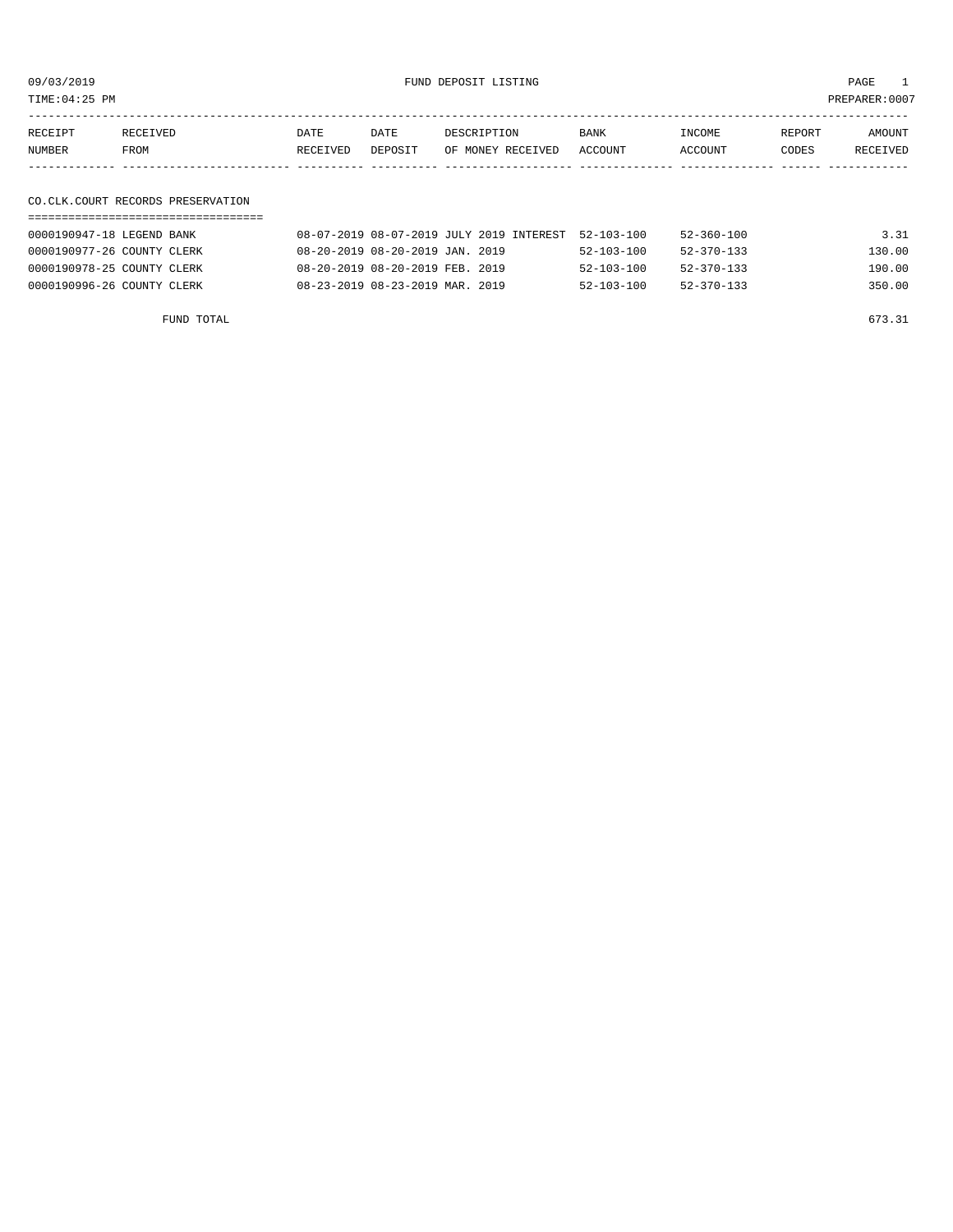09/03/2019 FUND DEPOSIT LISTING PAGE 1

| RECEIPT | RECEIVED                 | DATE     | DATE    | DESCRIPTION       | <b>BANK</b> | INCOME  | REPORT | AMOUNT   |  |  |
|---------|--------------------------|----------|---------|-------------------|-------------|---------|--------|----------|--|--|
| NUMBER  | FROM                     | RECEIVED | DEPOSIT | OF MONEY RECEIVED | ACCOUNT     | ACCOUNT | CODES  | RECEIVED |  |  |
|         |                          |          |         |                   |             |         |        |          |  |  |
|         |                          |          |         |                   |             |         |        |          |  |  |
|         | CO.CLERK RECORDS ARCHIVE |          |         |                   |             |         |        |          |  |  |
|         |                          |          |         |                   |             |         |        |          |  |  |

| 0000190977-27 COUNTY CLERK | 08-20-2019 08-20-2019 JAN. 2019 | $53 - 103 - 100$ | $53 - 370 - 133$ | 6,160.00 |
|----------------------------|---------------------------------|------------------|------------------|----------|
| 0000190978-26 COUNTY CLERK | 08-20-2019 08-20-2019 FEB. 2019 | $53 - 103 - 100$ | $53 - 370 - 133$ | 6,730.00 |
| 0000190996-27 COUNTY CLERK | 08-23-2019 08-23-2019 MAR. 2019 | $53 - 103 - 100$ | $53 - 370 - 133$ | 6.650.00 |

FUND TOTAL 19,540.00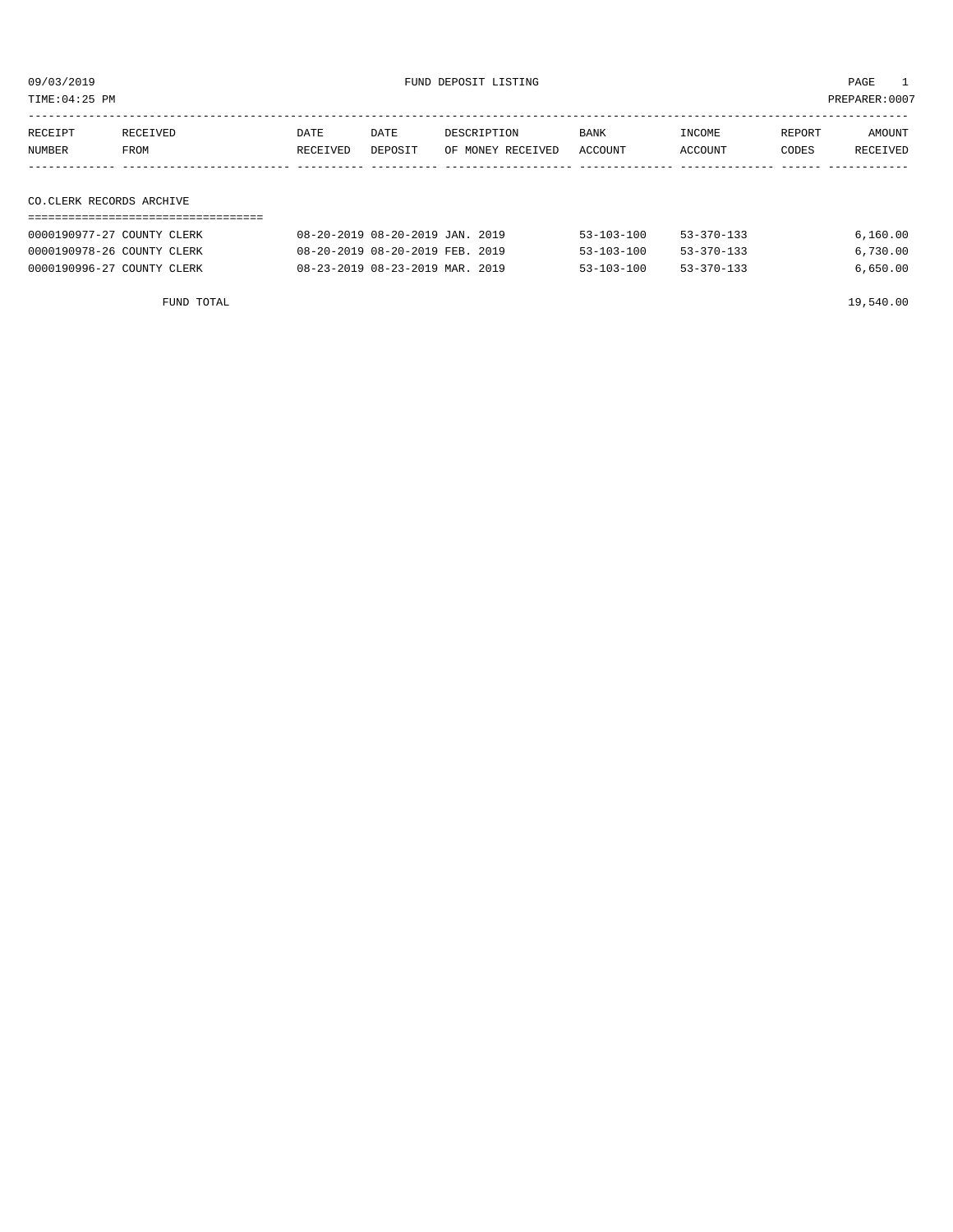TIME:04:25 PM PREPARER:0007

| RECEIPT | <b>RECEIVED</b> | DATE     | DATE    | DESCRIPTION       | <b>BANK</b> | <b>TNCOME</b> | REPORT | AMOUNT   |
|---------|-----------------|----------|---------|-------------------|-------------|---------------|--------|----------|
| NUMBER  | FROM            | RECEIVED | DEPOSIT | OF MONEY RECEIVED | ACCOUNT     | ACCOUNT       | CODES  | RECEIVED |
|         |                 |          |         |                   |             |               |        |          |
|         |                 |          |         |                   |             |               |        |          |

F C SHERIFF FORFEITURE

| 0000190947-26 LEGEND BANK         | 08-07-2019 08-07-2019 JULY 2019 INTEREST 56-103-156  | 56-360-100       | 3.32     |
|-----------------------------------|------------------------------------------------------|------------------|----------|
| 0000190947-27 LEGEND BANK         | 08-07-2019 08-07-2019 JULY 2019 INTEREST 56-103-159  | $56 - 360 - 100$ | 0.21     |
| 0000191010-01 BONHAM POLICE DEPT. | 08-30-2019 08-30-2019 50% AUCTION PROCEED 56-103-156 | $56 - 352 - 200$ | 3,609.16 |

FUND TOTAL  $3,612.69$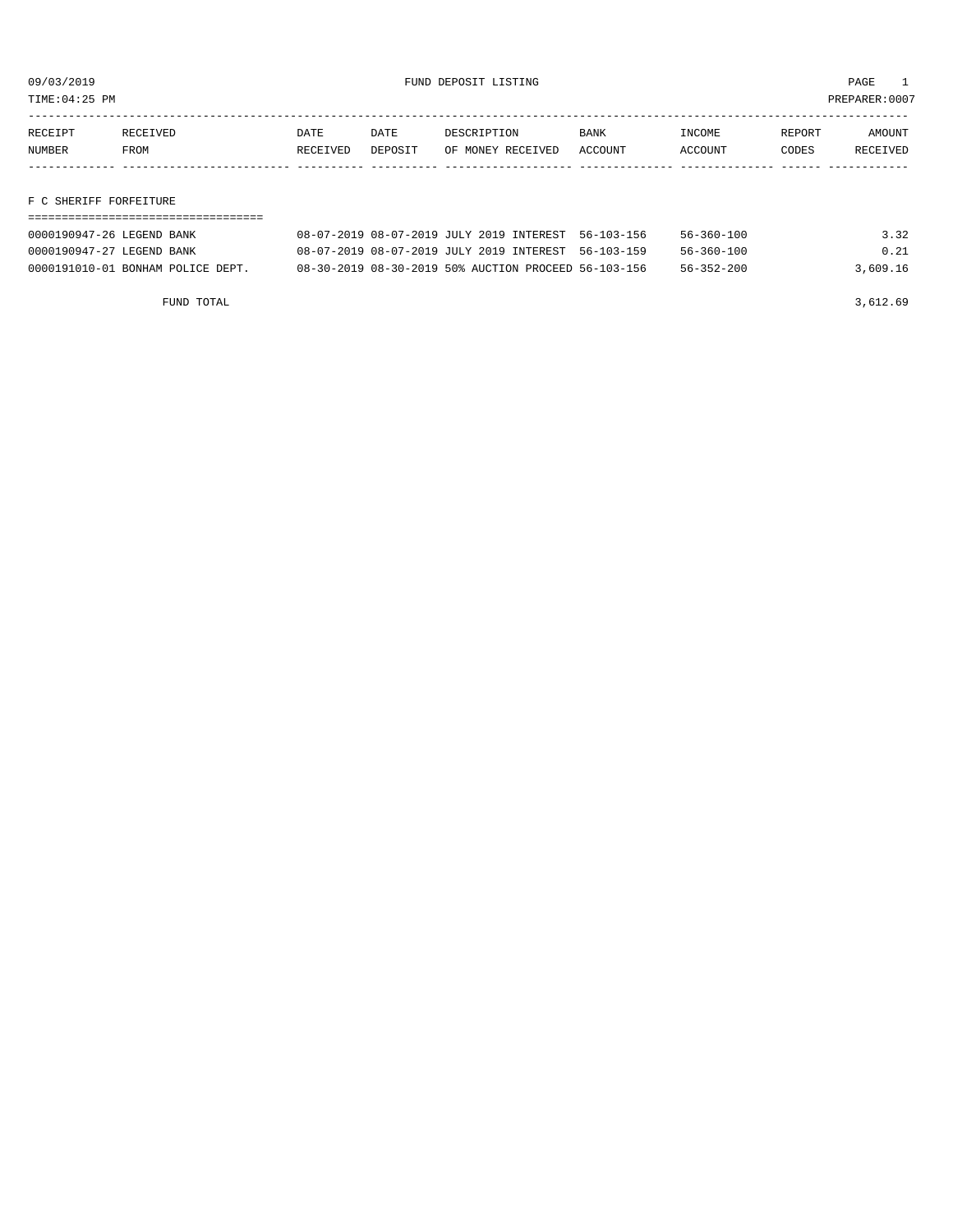TIME:04:25 PM PREPARER:0007

| RECEIPT | <b>RECEIVED</b> | DATE     | DATE    | DESCRIPTION       | <b>BANK</b> | INCOME  | REPORT | AMOUNT   |
|---------|-----------------|----------|---------|-------------------|-------------|---------|--------|----------|
| NUMBER  | FROM            | RECEIVED | DEPOSIT | OF MONEY RECEIVED | ACCOUNT     | ACCOUNT | CODES  | RECEIVED |
|         |                 |          |         |                   |             |         |        |          |

## DRUG COURT PROGRAM

| 0000190947-19 LEGEND BANK  | 08-07-2019 08-07-2019 JULY 2019 INTEREST | 59-103-100       | 59-360-100       | 7.66   |
|----------------------------|------------------------------------------|------------------|------------------|--------|
| 0000190977-28 COUNTY CLERK | 08-20-2019 08-20-2019 JAN. 2019          | $59 - 103 - 100$ | $59 - 370 - 425$ | 127.42 |
| 0000190978-27 COUNTY CLERK | 08-20-2019 08-20-2019 FEB. 2019          | $59 - 103 - 100$ | $59 - 370 - 425$ | 186.59 |
| 0000190996-28 COUNTY CLERK | 08-23-2019 08-23-2019 MAR. 2019          | $59 - 103 - 100$ | $59 - 370 - 425$ | 177.55 |

FUND TOTAL 499.22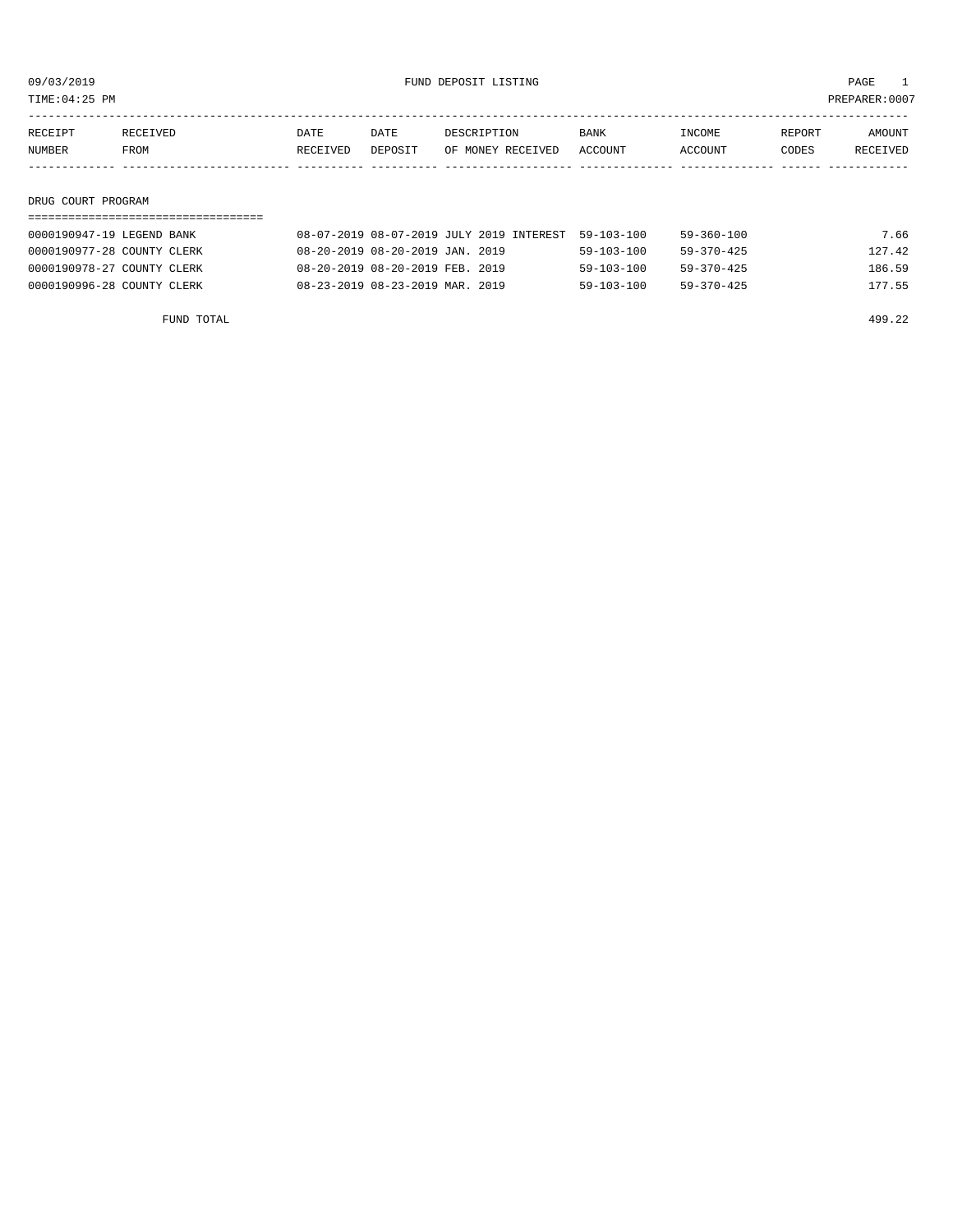| 09/03/2019<br>TIME: 04: 25 PM    |                  |                                   |                             |                             | FUND DEPOSIT LISTING             |                  |                   |                 | PAGE<br>$\mathbf{1}$<br>PREPARER:0007 |
|----------------------------------|------------------|-----------------------------------|-----------------------------|-----------------------------|----------------------------------|------------------|-------------------|-----------------|---------------------------------------|
| RECEIPT<br>NUMBER                | RECEIVED<br>FROM |                                   | DATE<br>RECEIVED            | DATE<br>DEPOSIT             | DESCRIPTION<br>OF MONEY RECEIVED | BANK             | INCOME<br>ACCOUNT | REPORT<br>CODES | AMOUNT<br>RECEIVED                    |
|                                  |                  |                                   |                             |                             |                                  | ACCOUNT          |                   |                 |                                       |
| SINKING FUND                     |                  |                                   |                             |                             |                                  |                  |                   |                 |                                       |
|                                  |                  | ================================= |                             |                             |                                  |                  |                   |                 |                                       |
| 0000190927-02 APPRAISAL DISTRICT |                  |                                   | 08-05-2019 08-05-2019 TAXES |                             |                                  | $60 - 103 - 100$ | 60-310-110        |                 | 648.31                                |
| 0000190927-08 APPRAISAL DISTRICT |                  |                                   |                             | 08-05-2019 08-05-2019 TAXES |                                  | 60-103-100       | 60-310-120        |                 | 58.73                                 |
| 0000190949-02 APPRAISAL DISTRICT |                  |                                   |                             | 08-08-2019 08-08-2019 TAXES |                                  | $60 - 103 - 100$ | $60 - 310 - 110$  |                 | 760.02                                |
| 0000190949-08 APPRAISAL DISTRICT |                  |                                   |                             | 08-08-2019 08-08-2019 TAXES |                                  | $60 - 103 - 100$ | $60 - 310 - 120$  |                 | 71.56                                 |
| 0000190967-03 APPRAISAL DISTRICT |                  |                                   |                             | 08-15-2019 08-15-2019 TAXES |                                  | 60-103-100       | 60-310-110        |                 | 537.84                                |
| 0000190967-09 APPRAISAL DISTRICT |                  |                                   |                             | 08-15-2019 08-15-2019 TAXES |                                  | $60 - 103 - 100$ | $60 - 310 - 120$  |                 | 28.82                                 |
| 0000190990-02 APPRAISAL DISTRICT |                  |                                   |                             | 08-22-2019 08-22-2019 TAXES |                                  | $60 - 103 - 100$ | $60 - 310 - 110$  |                 | 154.59                                |
| 0000190990-08 APPRAISAL DISTRICT |                  |                                   | 08-22-2019 08-22-2019 TAXES |                             |                                  | 60-103-100       | 60-310-120        |                 | 206.08                                |
| 0000191009-03 APPRAISAL DISTRICT |                  |                                   |                             | 08-29-2019 08-29-2019 TAXES |                                  | $60 - 103 - 100$ | $60 - 310 - 110$  |                 | 138.95                                |

0000191009-09 APPRAISAL DISTRICT 08-29-2019 08-29-2019 TAXES 60-103-100 60-310-120 8.83

FUND TOTAL 2,613.73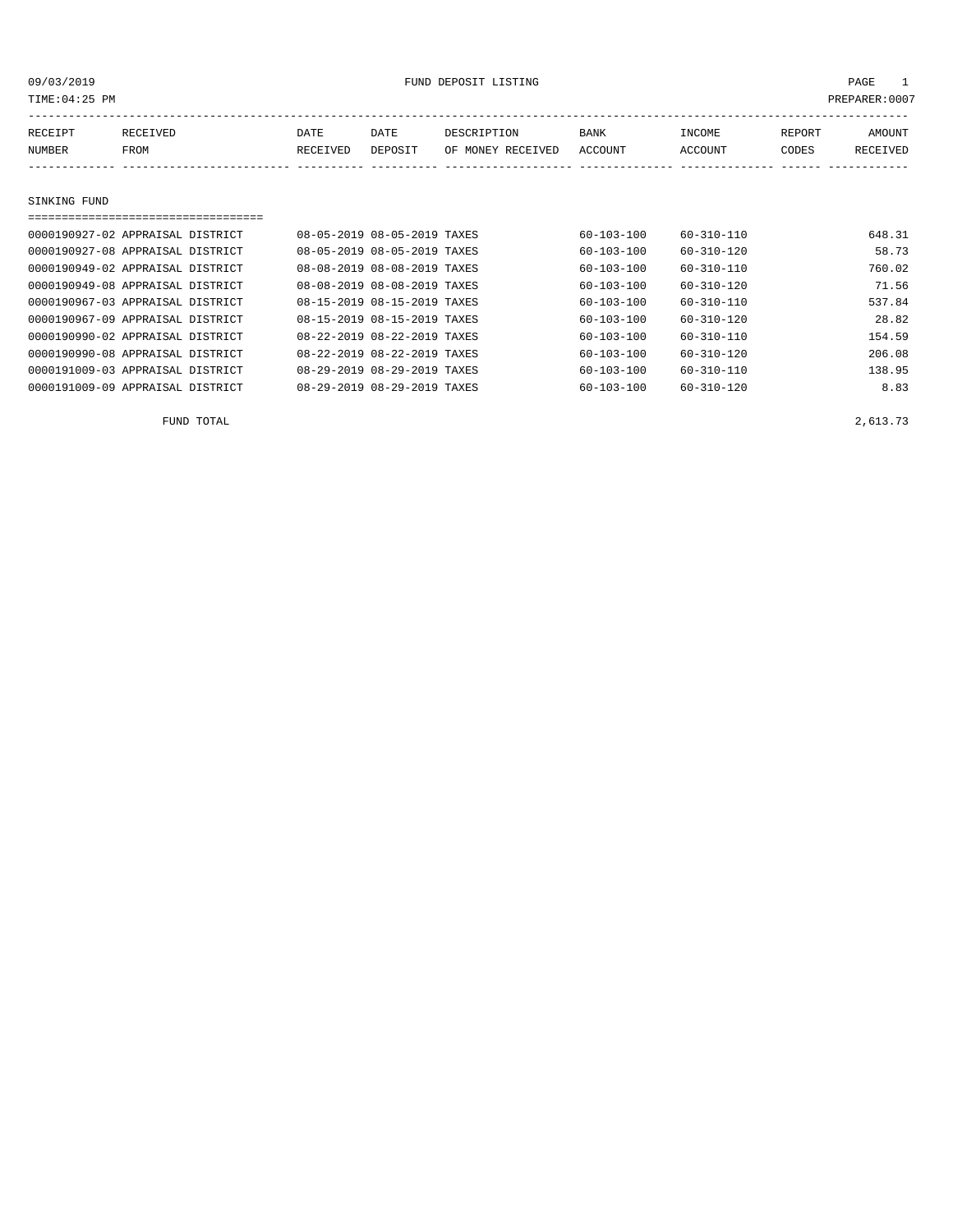| TIME:04:25 PM |                                     |          |         |                   |             |         |        | PREPARER:0007 |
|---------------|-------------------------------------|----------|---------|-------------------|-------------|---------|--------|---------------|
| RECEIPT       | RECEIVED                            | DATE     | DATE    | DESCRIPTION       | <b>BANK</b> | INCOME  | REPORT | AMOUNT        |
| NUMBER        | FROM                                | RECEIVED | DEPOSIT | OF MONEY RECEIVED | ACCOUNT     | ACCOUNT | CODES  | RECEIVED      |
|               |                                     |          |         |                   |             |         |        |               |
|               |                                     |          |         |                   |             |         |        |               |
|               | DIST.CLK.COURT RECORDS PRESERVATION |          |         |                   |             |         |        |               |

===================================

0000190947-20 LEGEND BANK 08-07-2019 08-07-2019 JULY 2019 INTEREST 62-103-100 62-360-100 8.69

FUND TOTAL 8.69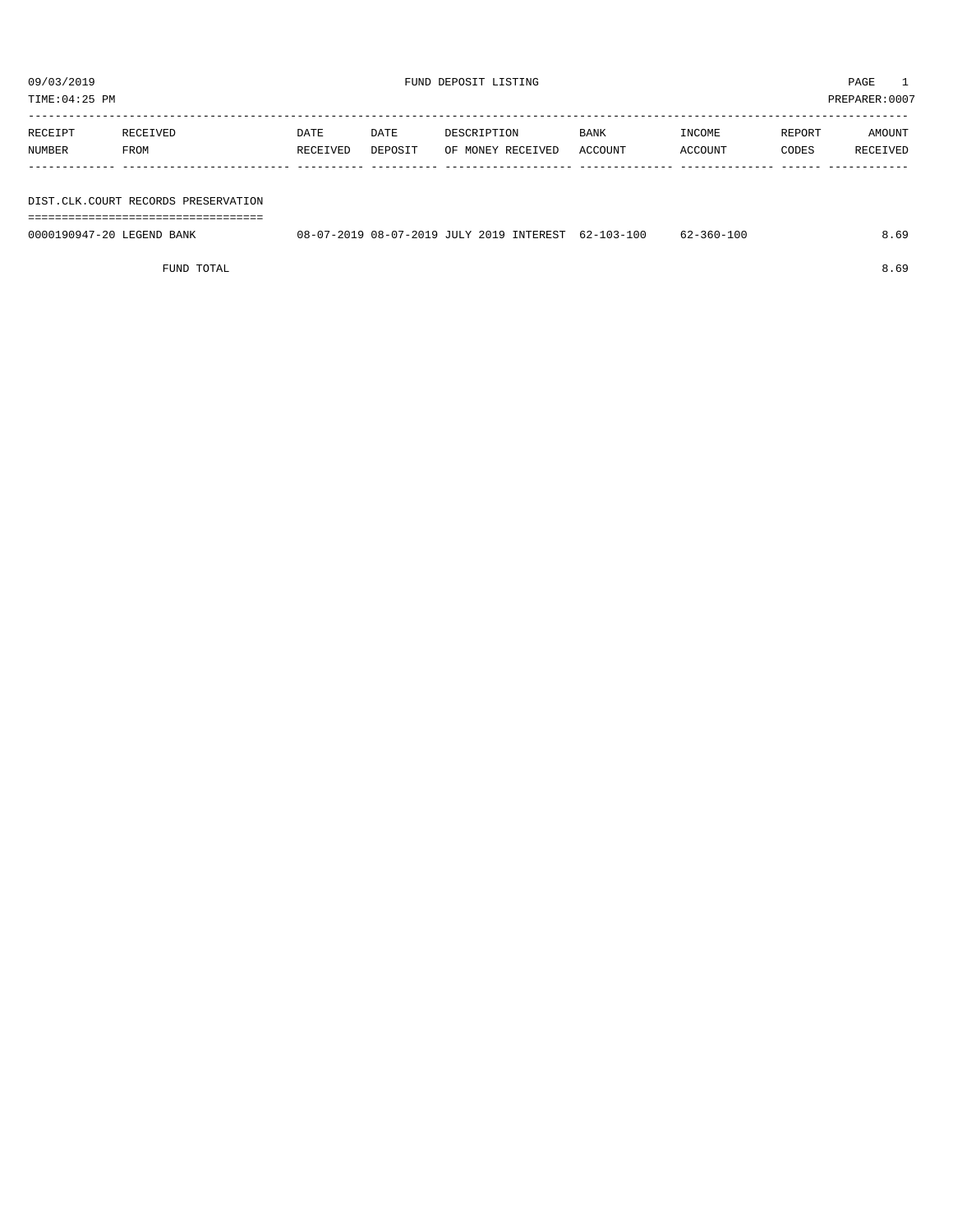TIME:04:25 PM PREPARER:0007

| RECEIPT | RECEIVED | DATE     | DATE    | DESCRIPTION       | BANK    | INCOME  | REPORT | AMOUNT   |
|---------|----------|----------|---------|-------------------|---------|---------|--------|----------|
| NUMBER  | FROM     | RECEIVED | DEPOSIT | OF MONEY RECEIVED | ACCOUNT | ACCOUNT | CODES  | RECEIVED |
|         |          |          |         |                   |         |         |        |          |
|         |          |          |         |                   |         |         |        |          |

2017 GO BONDS-CONSTRUCTION FUND

===================================

| 0000190947-30 LEGEND BANK | 08-07-2019 08-07-2019 JULY 2019 INTEREST 66-103-166 |  | 66-360-166 | 4,837.75 |
|---------------------------|-----------------------------------------------------|--|------------|----------|
|                           |                                                     |  |            |          |

FUND TOTAL 4,837.75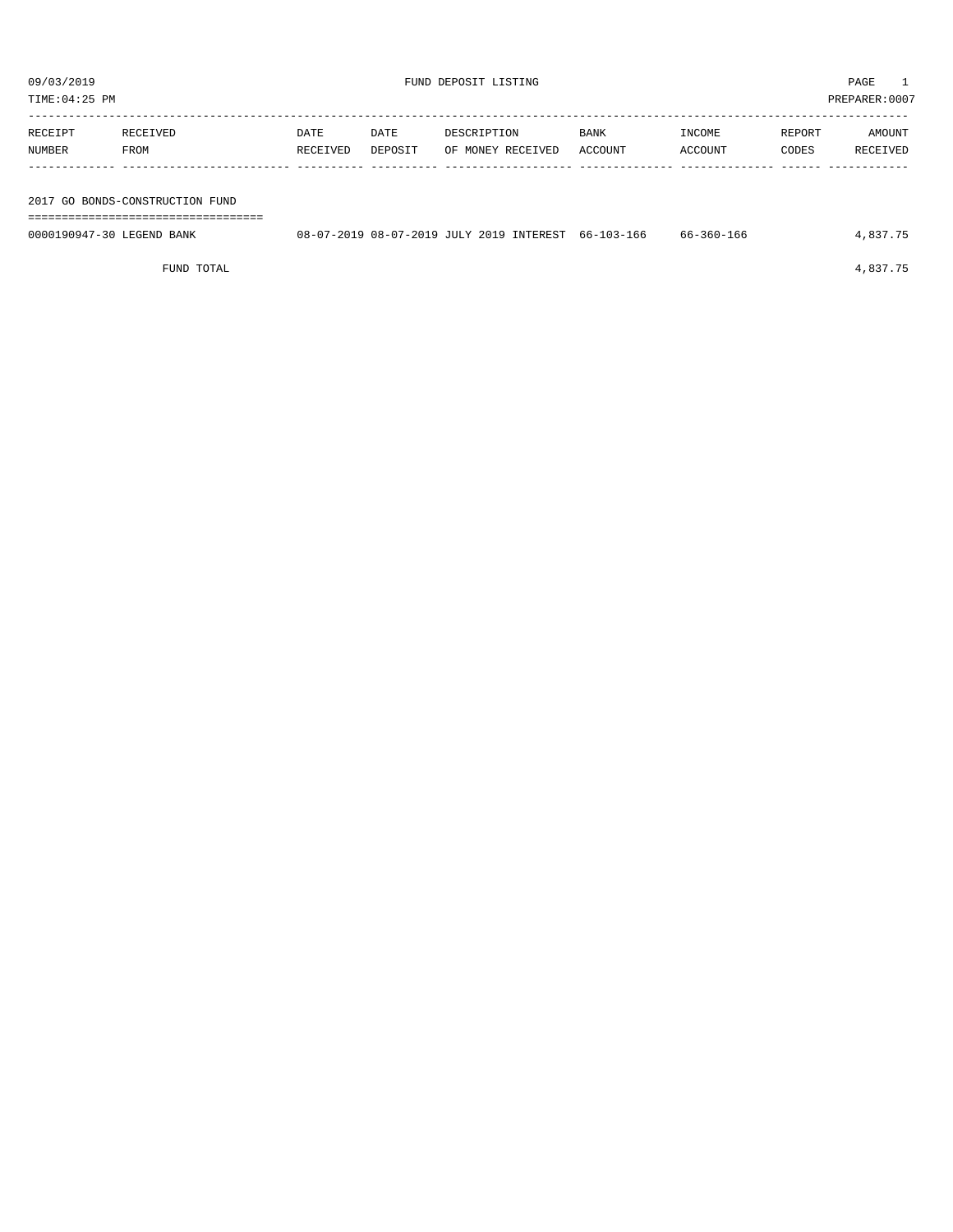TIME:04:25 PM PREPARER:0007

| RECEIPT | RECEIVED | <b>DATE</b> | DATE    | DESCRIPTION       | <b>BANK</b> | INCOME  | REPORT | AMOUNT   |
|---------|----------|-------------|---------|-------------------|-------------|---------|--------|----------|
| NUMBER  | FROM     | RECEIVED    | DEPOSIT | OF MONEY RECEIVED | ACCOUNT     | ACCOUNT | CODES  | RECEIVED |
|         |          |             |         |                   |             |         |        |          |
|         |          |             |         |                   |             |         |        |          |

2018 GO BONDS-CONSTRUCTION FUND

| --------------------------------- |                                                     |  |            |           |
|-----------------------------------|-----------------------------------------------------|--|------------|-----------|
| 0000190947-32 LEGEND BANK         | 08-07-2019 08-07-2019 JULY 2019 INTEREST 68-103-168 |  | 68-360-168 | 12,252.37 |
|                                   |                                                     |  |            |           |

FUND TOTAL  $12,252.37$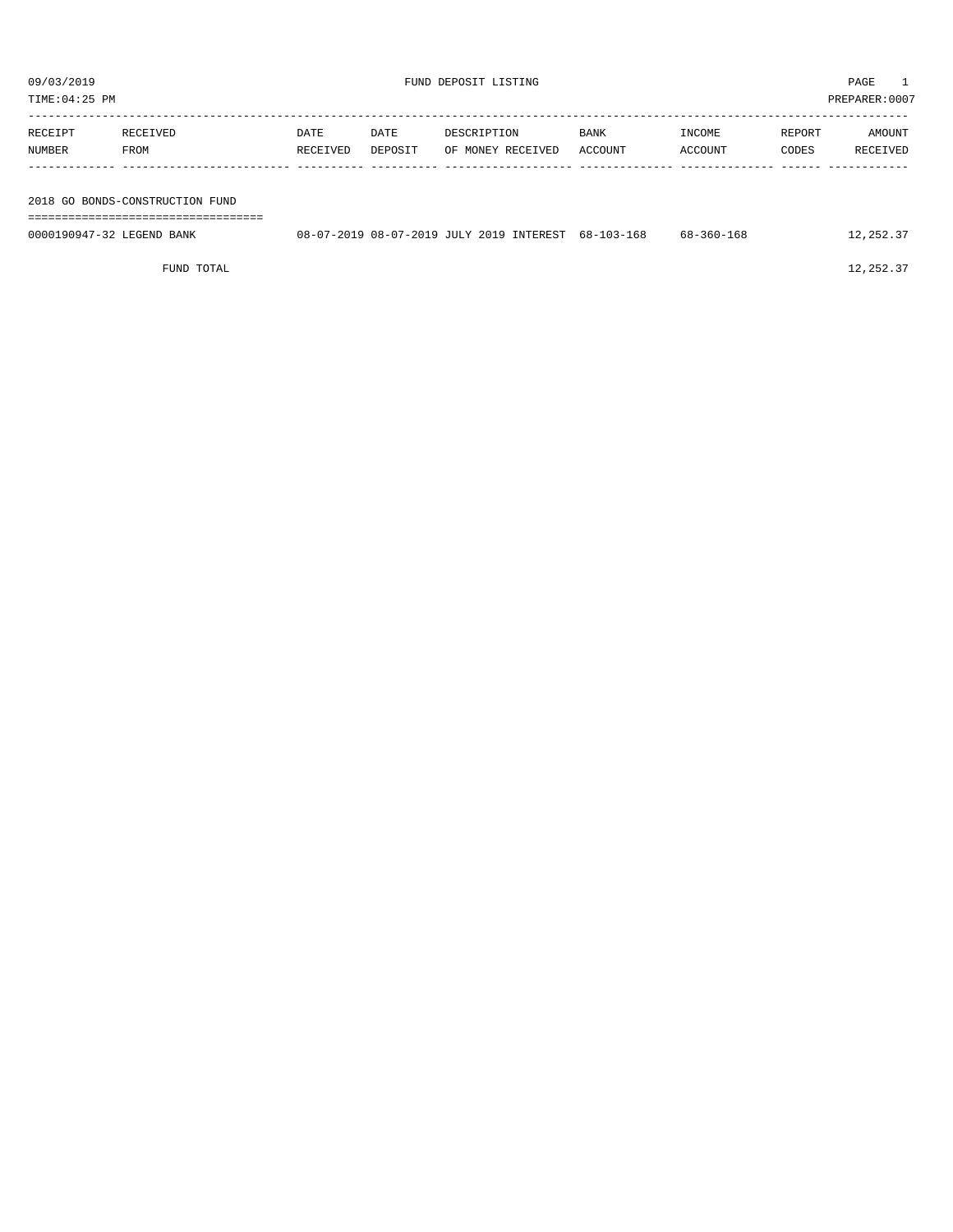| TIME:04:25 PM           |          |          |         |                                                        |         |                   |        | PREPARER:0007 |
|-------------------------|----------|----------|---------|--------------------------------------------------------|---------|-------------------|--------|---------------|
| RECEIPT                 | RECEIVED | DATE     | DATE    | DESCRIPTION                                            | BANK    | INCOME            | REPORT | AMOUNT        |
| NUMBER                  | FROM     | RECEIVED | DEPOSIT | OF MONEY RECEIVED                                      | ACCOUNT | ACCOUNT           | CODES  | RECEIVED      |
|                         |          |          |         |                                                        |         |                   |        |               |
| RIGHT OF WAY FUND       |          |          |         |                                                        |         |                   |        |               |
|                         |          |          |         |                                                        |         |                   |        |               |
| $0.00010001700$ musical |          |          |         | 00 01 0010 00 01 0010 TITTY 0010 TIMPRESSON 50 100 155 |         | <b>70 360 100</b> |        | 100T          |

| 0000190917-08 TEXPOOL     |  | 08-01-2019 08-01-2019 JULY 2019 INTEREST 70-103-175 | $70 - 360 - 100$ | 169.58 |
|---------------------------|--|-----------------------------------------------------|------------------|--------|
| 0000190947-21 LEGEND BANK |  | 08-07-2019 08-07-2019 JULY 2019 INTEREST 70-103-100 | $70 - 360 - 100$ | 414    |

FUND TOTAL 173.72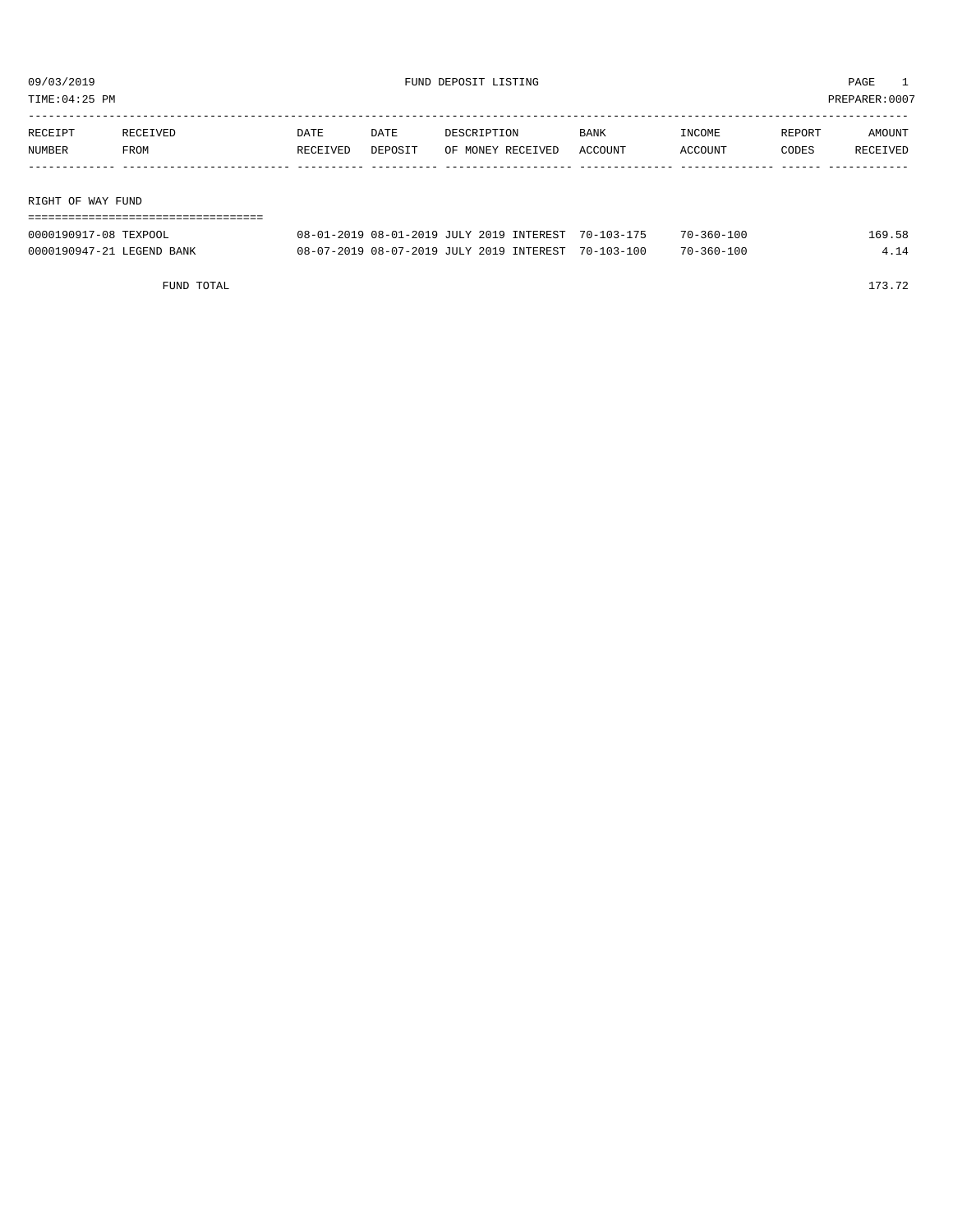TIME:04:25 PM PREPARER:0007

| RECEIPT | <b>RECEIVED</b> | DATE     | DATE    | DESCRIPTION       | <b>BANK</b>    | <b>INCOME</b> | REPORT | AMOUNT          |
|---------|-----------------|----------|---------|-------------------|----------------|---------------|--------|-----------------|
| NUMBER  | FROM            | RECEIVED | DEPOSIT | OF MONEY RECEIVED | <b>ACCOUNT</b> | ACCOUNT       | CODES  | <b>RECEIVED</b> |
|         |                 |          |         |                   |                |               |        |                 |

## LAKE FANNIN

## ===================================

| 0000190944-01 DAPHNE GAMMONS | 08-07-2019 08-07-2019 DEPOSIT                       | $85 - 103 - 100$ | 85-370-186 | 150.00 |
|------------------------------|-----------------------------------------------------|------------------|------------|--------|
| 0000191011-01 REBEKKA WEED   | 08-30-2019 08-30-2019 RENTAL LAKE FANNIN 85-103-100 |                  | 85-370-185 | 450.00 |

FUND TOTAL 600.00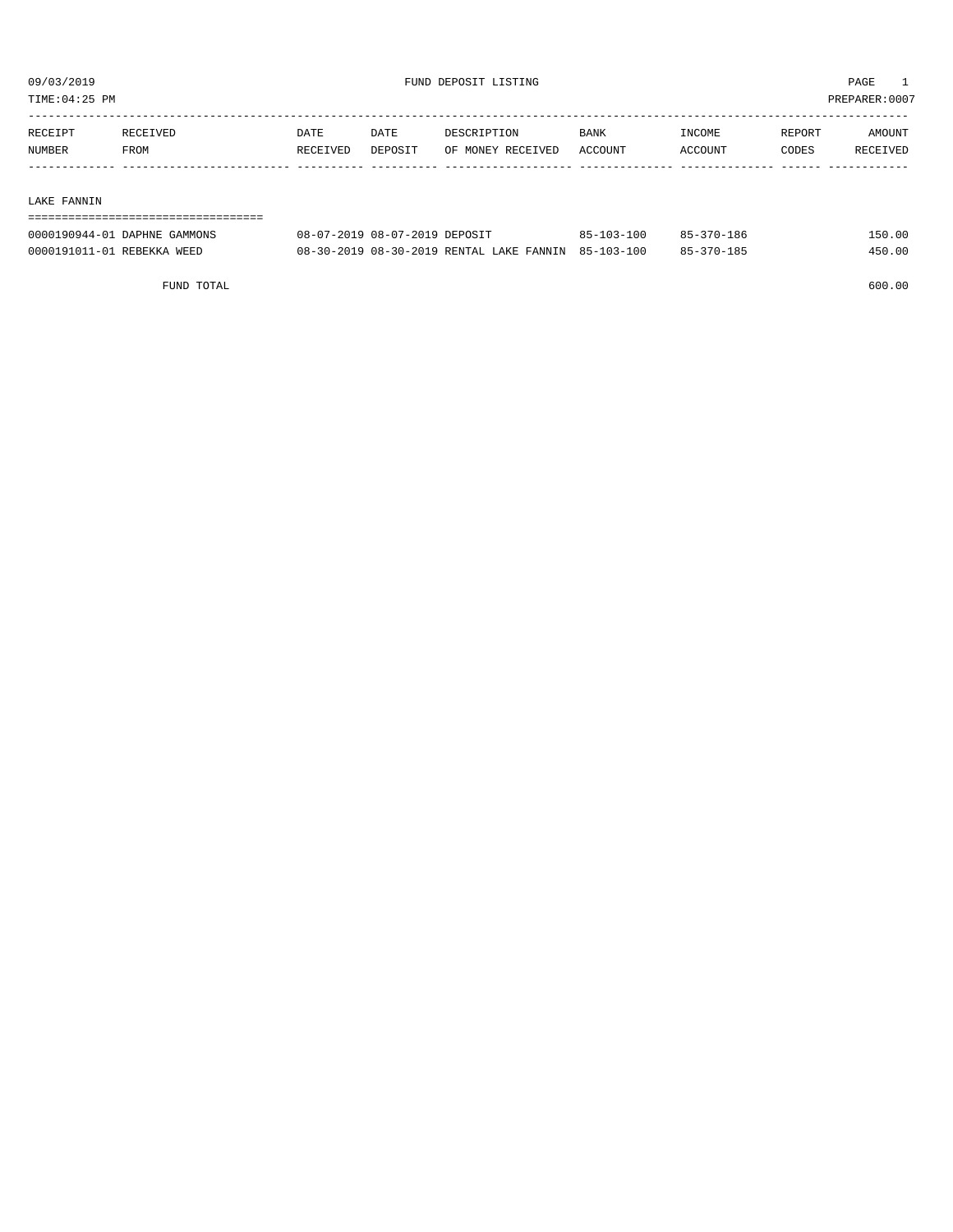09/03/2019 FUND DEPOSIT LISTING PAGE 1

| RECEIPT | RECEIVED | DATE     | DATE    | DESCRIPTION       | <b>BANK</b> | <b>INCOME</b> | <b>REPORT</b> | AMOUNT   |
|---------|----------|----------|---------|-------------------|-------------|---------------|---------------|----------|
| NUMBER  | FROM     | RECEIVED | DEPOSIT | OF MONEY RECEIVED | ACCOUNT     | ACCOUNT       | CODES         | RECEIVED |
|         |          |          |         |                   |             |               |               |          |

JUVENILE PROBATION

===================================

| 0000190930-01 JUVENILE PROBATION |  |  | 08-05-2019 08-05-2019 PID- 2260 & PID-225 87-103-187             | $87 - 340 - 575$ | 60.00 |
|----------------------------------|--|--|------------------------------------------------------------------|------------------|-------|
| 0000190955-01 JUVENILE PROBATION |  |  | 08-08-2019 08-08-2019 PID- 2270 - DEFERRE 87-103-187             | $87 - 340 - 575$ | 5.00  |
| 0000190956-01 JUVENILE PROBATION |  |  | $08-08-2019$ $08-08-2019$ PID-2264 - JOINT RE 87-103-187         | $87 - 340 - 576$ | 50.00 |
| 0000190960-01 JUVENILE PROBATION |  |  | 08-09-2019 08-09-2019 PID-2177 - PROBATIO 87-103-187             | $87 - 340 - 575$ | 10.00 |
| 0000190969-01 JUVENILE PROBATION |  |  | 08-15-2019 08-15-2019 PID-2264 - JOINT RE 87-103-187             | $87 - 340 - 576$ | 60.00 |
| 0000190991-01 JUVENILE PROBATION |  |  | $08 - 23 - 2019$ $08 - 23 - 2019$ PID-2263 - JOINT RE 87-103-187 | $87 - 340 - 576$ | 30.00 |
| 0000190992-01 JUVENILE PROBATION |  |  | 08-23-2019 08-23-2019 PID- 2264 - DEFERRE 87-103-187             | $87 - 340 - 575$ | 30.00 |
| 0000190992-02 JUVENILE PROBATION |  |  | $08-23-2019$ $08-23-2019$ PID- 2264 - JOINT R 87-103-187         | $87 - 340 - 576$ | 40.00 |
| 0000190993-01 JUVENILE PROBATION |  |  | 08-23-2019 08-23-2019 PID- 2233 - PROBATI 87-103-187             | $87 - 340 - 575$ | 40.00 |
| 0000190994-01 JUVENILE PROBATION |  |  | 08-23-2019 08-23-2019 PID- 2259 - DEFERRE 87-103-187             | $87 - 340 - 575$ | 5.00  |
|                                  |  |  |                                                                  |                  |       |

FUND TOTAL 330.00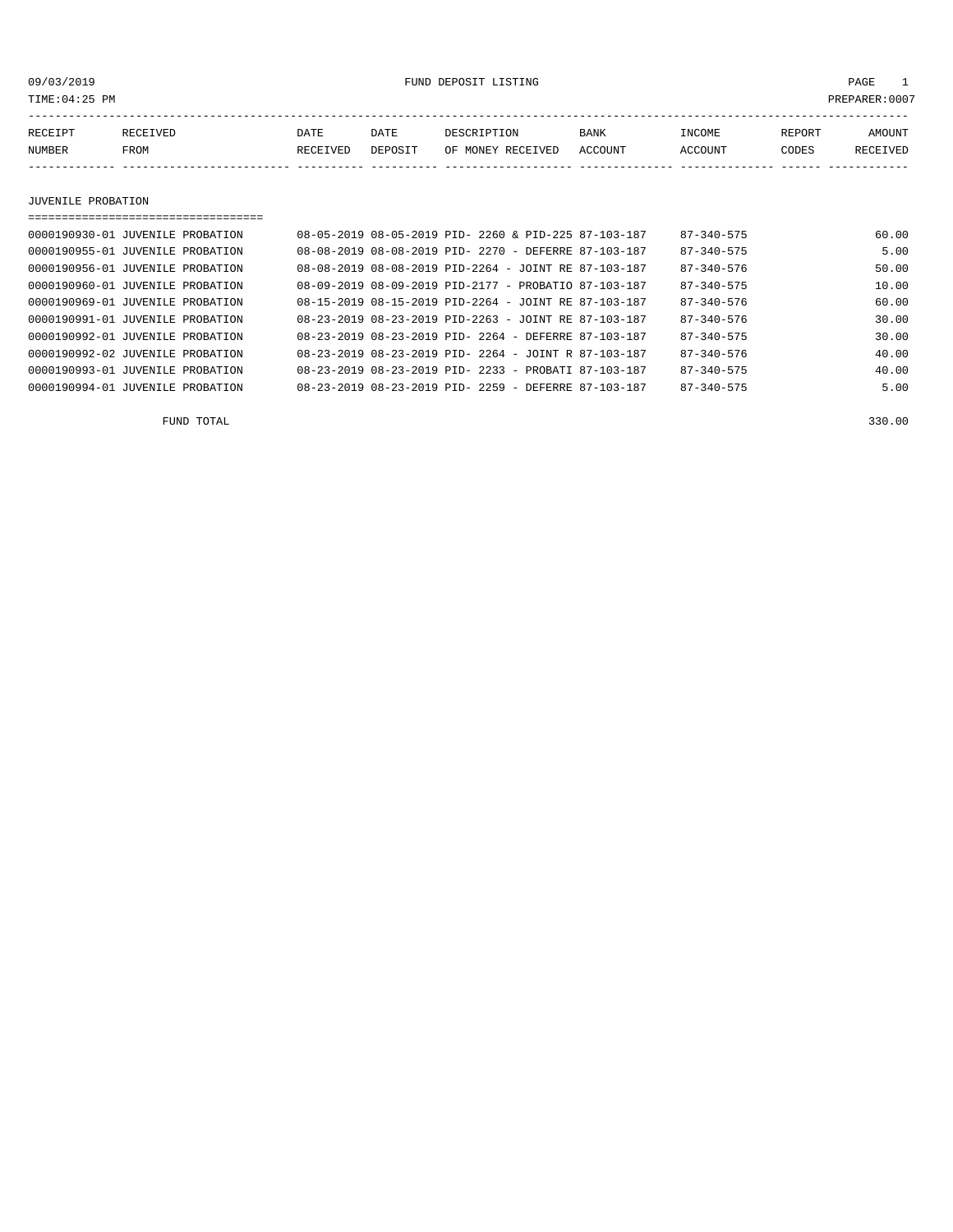TIME:04:25 PM PREPARER:0007

| RECEIPT | RECEIVED    | DATE     | DATE    | DESCRIPTION       | <b>BANK</b> | INCOME  | REPORT | AMOUNT   |
|---------|-------------|----------|---------|-------------------|-------------|---------|--------|----------|
| NUMBER  | <b>FROM</b> | RECEIVED | DEPOSIT | OF MONEY RECEIVED | ACCOUNT     | ACCOUNT | CODES  | RECEIVED |
|         |             |          |         |                   |             |         |        |          |
|         |             |          |         |                   |             |         |        |          |

TEXAS JUVENILE JUSTICE DEPT.

===================================

| 0000190947-28 LEGEND BANK |  |  | 08-07-2019 08-07-2019 JULY 2019 INTEREST 89-103-992 | 89-360-189 | 7.92 |
|---------------------------|--|--|-----------------------------------------------------|------------|------|
|                           |  |  |                                                     |            |      |

FUND TOTAL 7.92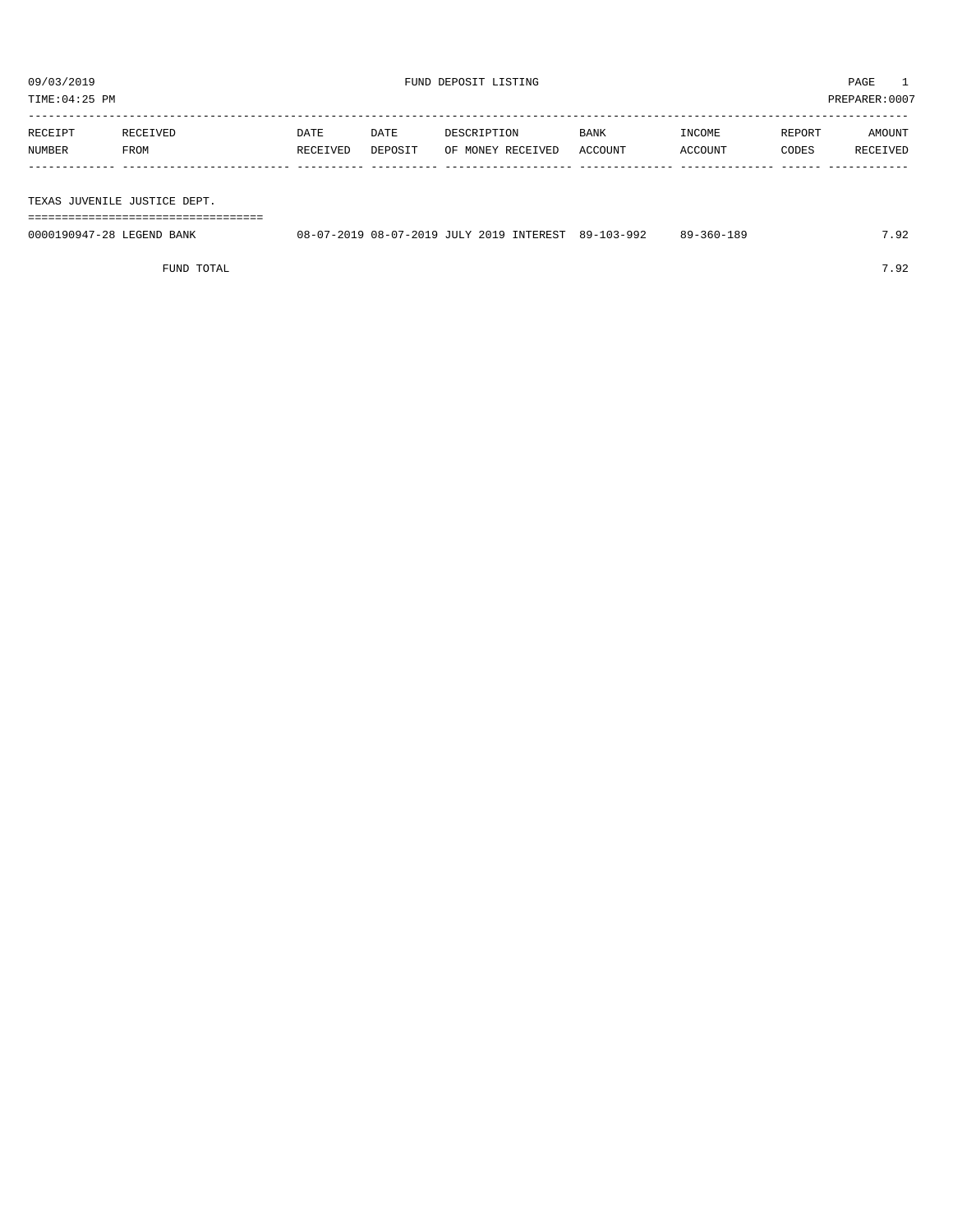TIME:04:25 PM PREPARER:0007

| RECEIPT | RECEIVED | DATE     | DATE    | DESCRIPTION       | BANK    | INCOME  | REPORT | AMOUNT          |
|---------|----------|----------|---------|-------------------|---------|---------|--------|-----------------|
| NUMBER  | FROM     | RECEIVED | DEPOSIT | OF MONEY RECEIVED | ACCOUNT | ACCOUNT | CODES  | <b>RECEIVED</b> |
|         |          |          |         |                   |         |         |        |                 |

## STATZER FUND

| 0000190917-09 TEXPOOL     | 08-01-2019 08-01-2019 JULY 2019 INTEREST 92-103-175 |  | $92 - 360 - 100$ | 82.75 |
|---------------------------|-----------------------------------------------------|--|------------------|-------|
| 0000190947-22 LEGEND BANK | 08-07-2019 08-07-2019 JULY 2019 INTEREST 92-103-100 |  | 92-360-100       | 1.34  |

FUND TOTAL 84.09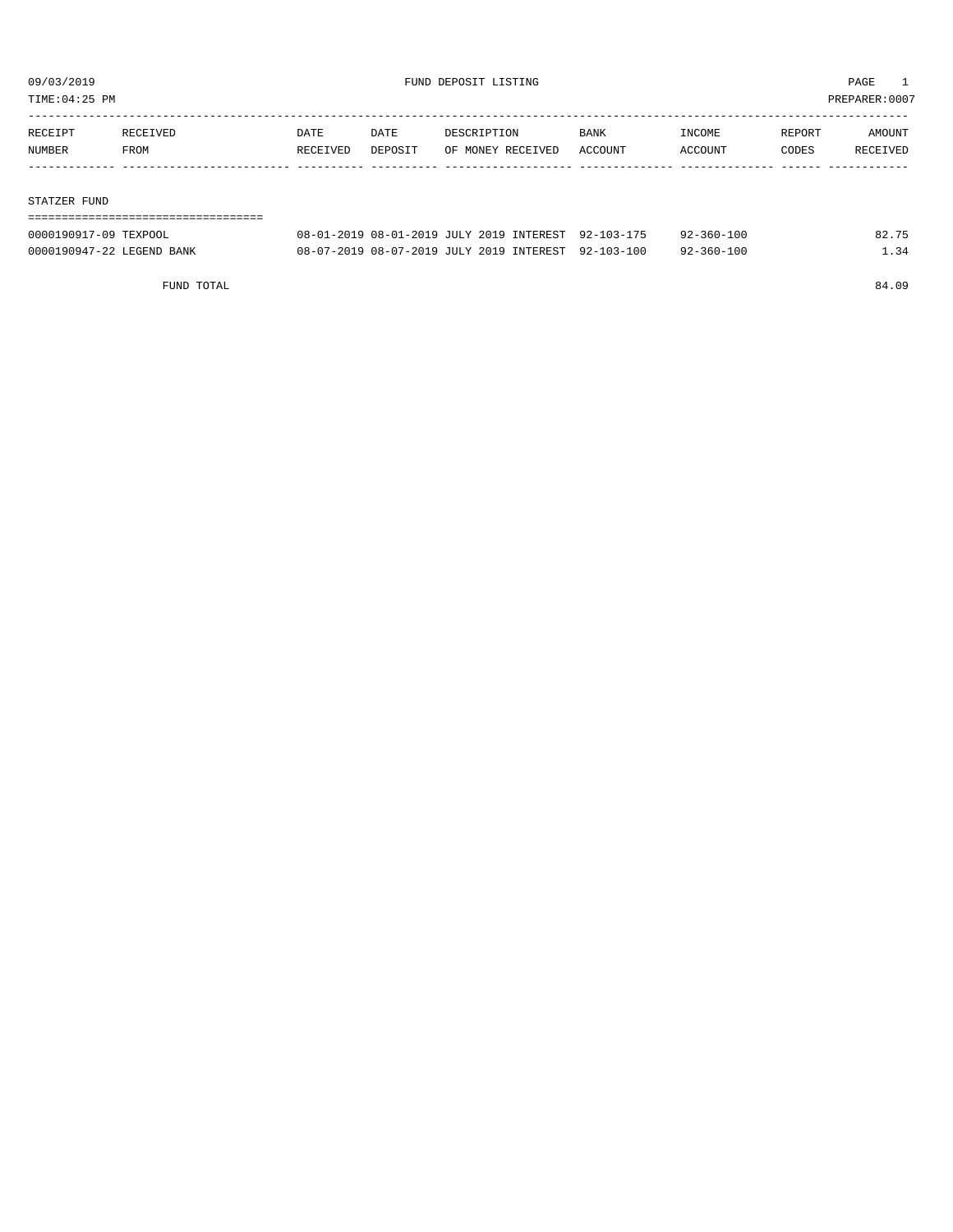TIME:04:25 PM PREPARER:0007

| <b>RECEIPT</b> | <b>RECEIVED</b> | DATE     | DATE    | DESCRIPTION       | <b>BANK</b>    | NCOME <sup>-</sup> | REPORT | <b>AMOUNT</b>   |
|----------------|-----------------|----------|---------|-------------------|----------------|--------------------|--------|-----------------|
| NUMBER         | FROM            | RECEIVED | DEPOSIT | OF MONEY RECEIVED | <b>ACCOUNT</b> | CCOUNT             | CODES  | <b>RECEIVED</b> |
|                |                 |          |         |                   |                |                    |        |                 |

0000190976-01 DANNEY SKIDMORE 08-20-2019 08-20-2019 AUG. 2019 COBRA DEN 95-100-100 95-370-130 73.28

### PAYROLL

## =================================== 0000190925-01 C.D. BREWER 08-02-2019 08-02-2019 AUG. 2019 COBRA DEN 95-100-100 95-370-130 73.28 0000190932-01 CLC PROPERTIES 08-05-2019 08-05-2019 AUG. 2019 COBRA MED 95-100-100 95-370-130 2,078.20

| FUND TOTAL | 2,224.76 |
|------------|----------|
|            |          |